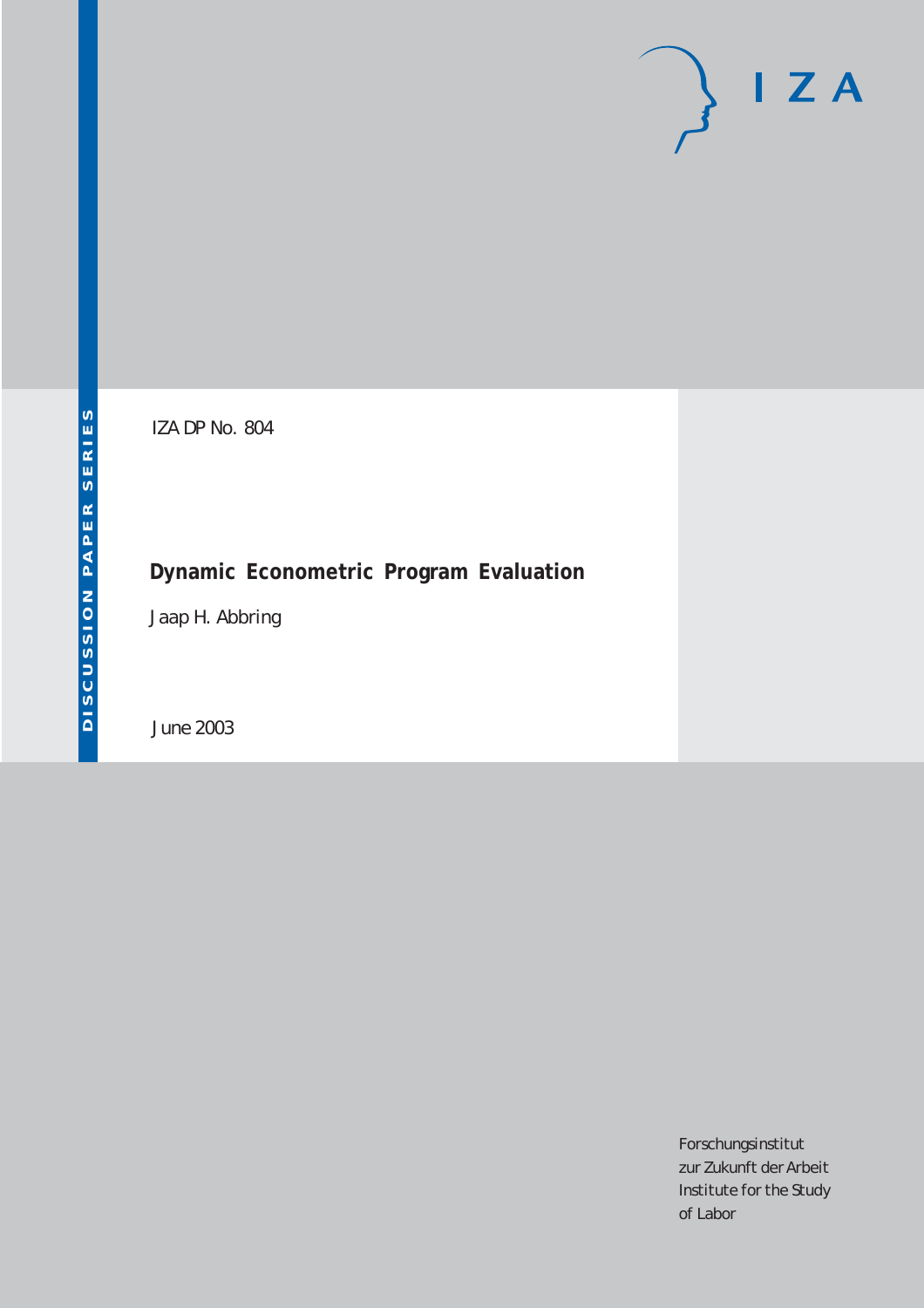# **Dynamic Econometric Program Evaluation**

## **Jaap H. Abbring**

*Free University of Amsterdam and IZA Bonn* 

### Discussion Paper No. 804 June 2003

IZA

P.O. Box 7240 D-53072 Bonn **Germany** 

Tel.: +49-228-3894-0 Fax: +49-228-3894-210 Email: [iza@iza.org](mailto:iza@iza.org)

This Discussion Paper is issued within the framework of IZA's research area *Evaluation of Labor Market Policies and Projects.* Any opinions expressed here are those of the author(s) and not those of the institute. Research disseminated by IZA may include views on policy, but the institute itself takes no institutional policy positions.

The Institute for the Study of Labor (IZA) in Bonn is a local and virtual international research center and a place of communication between science, politics and business. IZA is an independent, nonprofit limited liability company (Gesellschaft mit beschränkter Haftung) supported by Deutsche Post World Net. The center is associated with the University of Bonn and offers a stimulating research environment through its research networks, research support, and visitors and doctoral programs. IZA engages in (i) original and internationally competitive research in all fields of labor economics, (ii) development of policy concepts, and (iii) dissemination of research results and concepts to the interested public. The current research program deals with (1) mobility and flexibility of labor, (2) internationalization of labor markets, (3) welfare state and labor market, (4) labor markets in transition countries, (5) the future of labor, (6) *evaluation of labor market policies and projects* and (7) general labor economics.

IZA Discussion Papers often represent preliminary work and are circulated to encourage discussion. Citation of such a paper should account for its provisional character. A revised version may be available on the IZA website ([www.iza.org](http://www.iza.org/)) or directly from the author.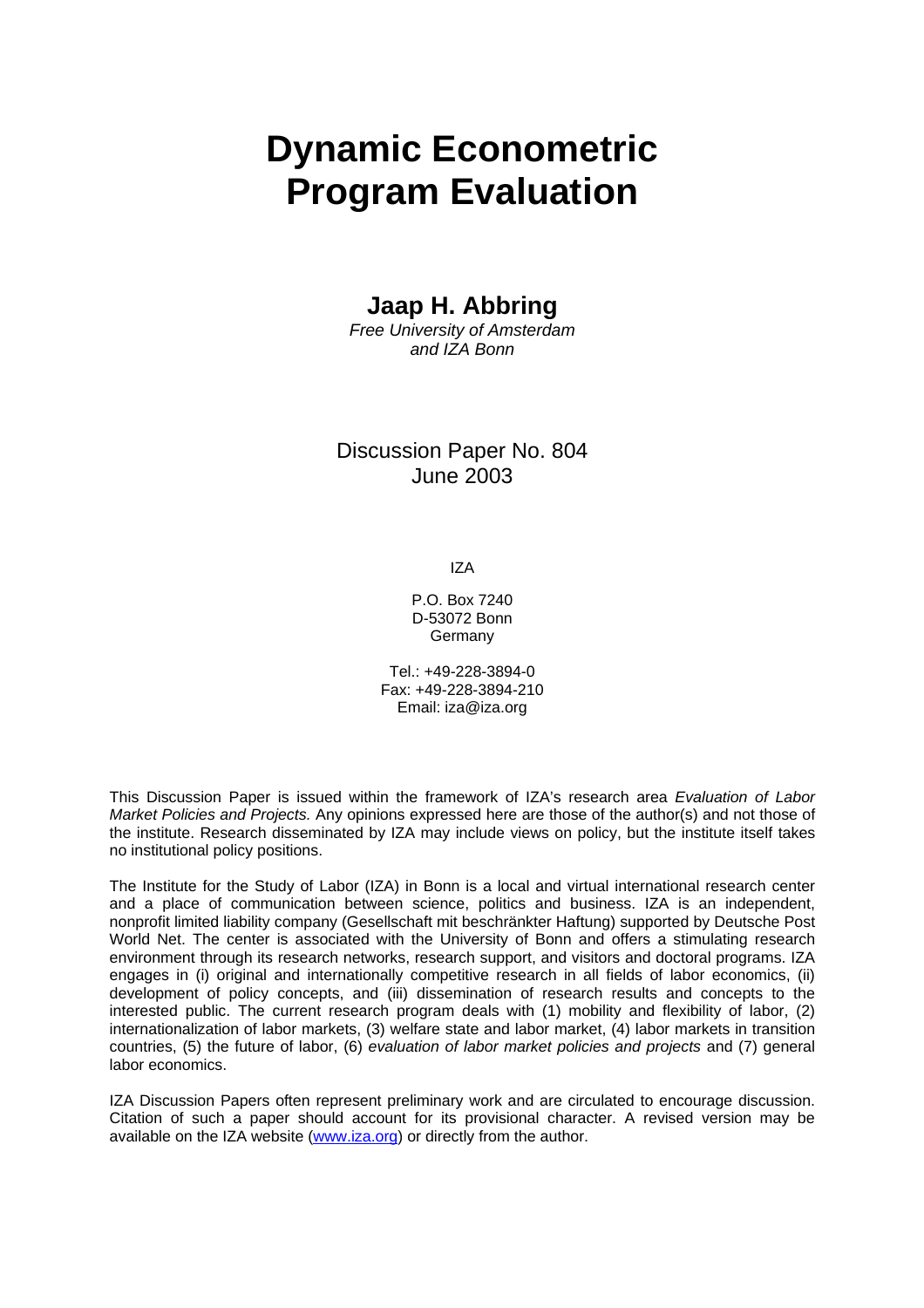IZA Discussion Paper No. 804 June 2003

## **ABSTRACT**

## **Dynamic Econometric Program Evaluation**[∗](#page-2-0)

H. Theil has made important contributions to the analysis of simultaneous-equations models. This paper gives an exposition of some closely related recent developments in microeconometrics, with a focus on efforts to develop robust methods for dynamic policy evaluation. We set the stage with a brief discussion of the static treatment-effect approach to program evaluation and non-parametric structural models. We then critically analyze the dynamic treatment-effects approach adopted from statistics. Finally, we review the eventhistory approach. We clarify some of the fundamental problems that arise in the analysis of such models by rephrasing a canonical version as a simultaneous-equations model.

JEL Classification: C14, C30, C41

Keywords: dynamic policy evaluation, structural models, treatment effects, event-history analysis

Jaap H. Abbring Department of Economics Free University of Amsterdam De Boelelaan 1105 1081 HV Amsterdam The Netherlands Email: [jabbring@econ.vu.nl](mailto:jabbring@econ.vu.nl) 

 $\overline{a}$ 

<span id="page-2-0"></span><sup>∗</sup> This paper was prepared for the H. Theil Memorial Conference in Amsterdam, 16-18 August 2002. Part of this paper was written while I was visiting the Department of Economics of University College London and the Institute for Fiscal Studies. My research is supported by a fellowship of the Royal Netherlands Academy of Arts and Sciences. Thanks to James Heckman, Geert Ridder, Gerard van den Berg, and Bas van der Klaauw for very helpful discussions and comments.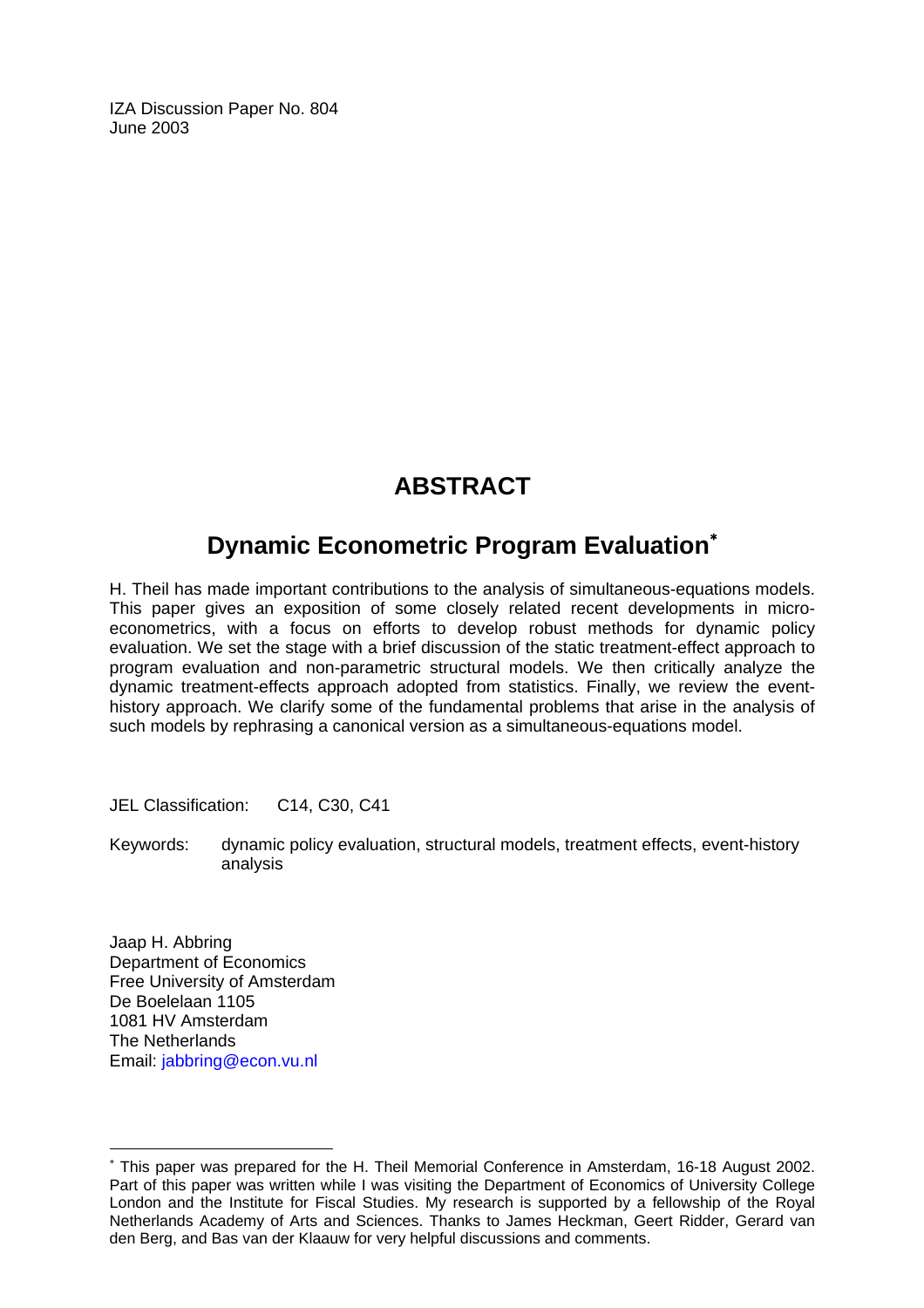#### **Introduction**  $\mathbf{1}$

Economists have traditionally addressed the problem of causal inference by specifying and estimating structural models. This approach was pioneered in the 1920s and 1930s, then rigorously pursued in influential work by the Cowles Commission, and later enriched with more sophisticated dynamics.<sup>1</sup> Theil has made important contributions to this literature, notably the two-stage least-squares estimator (Theil, 1953), and the threestage least squares estimator (Zellner and Theil, 1962). Theil's (1971) classic text book has taught many econometricians, among other things, the principles underlying these methods. This paper gives an exposition of some closely related recent developments in micro-econometrics, with a focus on efforts to develop robust methods for dynamic policy evaluation.

The paper is organized as follows. Section 2 sets the stage with a brief discussion of the static treatment-effect approach to program evaluation and recent work on nonparametric structural models. We stress the close connection between a stability concept used in statistics and the concept of autonomy used in econometric structural-equations modelling. We briefly consider what can be learned from inference on non-parametric structural models. We conclude that reduced-form analysis has gained importance relative to structural analysis with the move away from parametric, linear models.

In Section 3, we critically analyze the dynamic treatment-effects approach to policy evaluation adopted from statistics. We stress the importance of accounting for the information structure of the programs evaluated. In particular, the Lucas (1976) critique of early structural econometrics applies to the current generation of dynamic treatmenteffects models. Methods for computing the optimal dynamic assignment of programs developed in statistics are not directly useful to economic policy makers.

Section 4 reviews an alternative, event-history approach to the microeconometric evaluation problem. We clarify some of the fundamental problems that arise in the analysis of such models by rephrasing a canonical version as a simultaneous-equations model.

Finally, Section 5 concludes.

 $1$ See Heckman (2000), who reflects extensively on the twentieth-century history of causal analysis, in particular policy evaluation, in economics. Goldberger (1972) provides a historical account of structuralequations methods.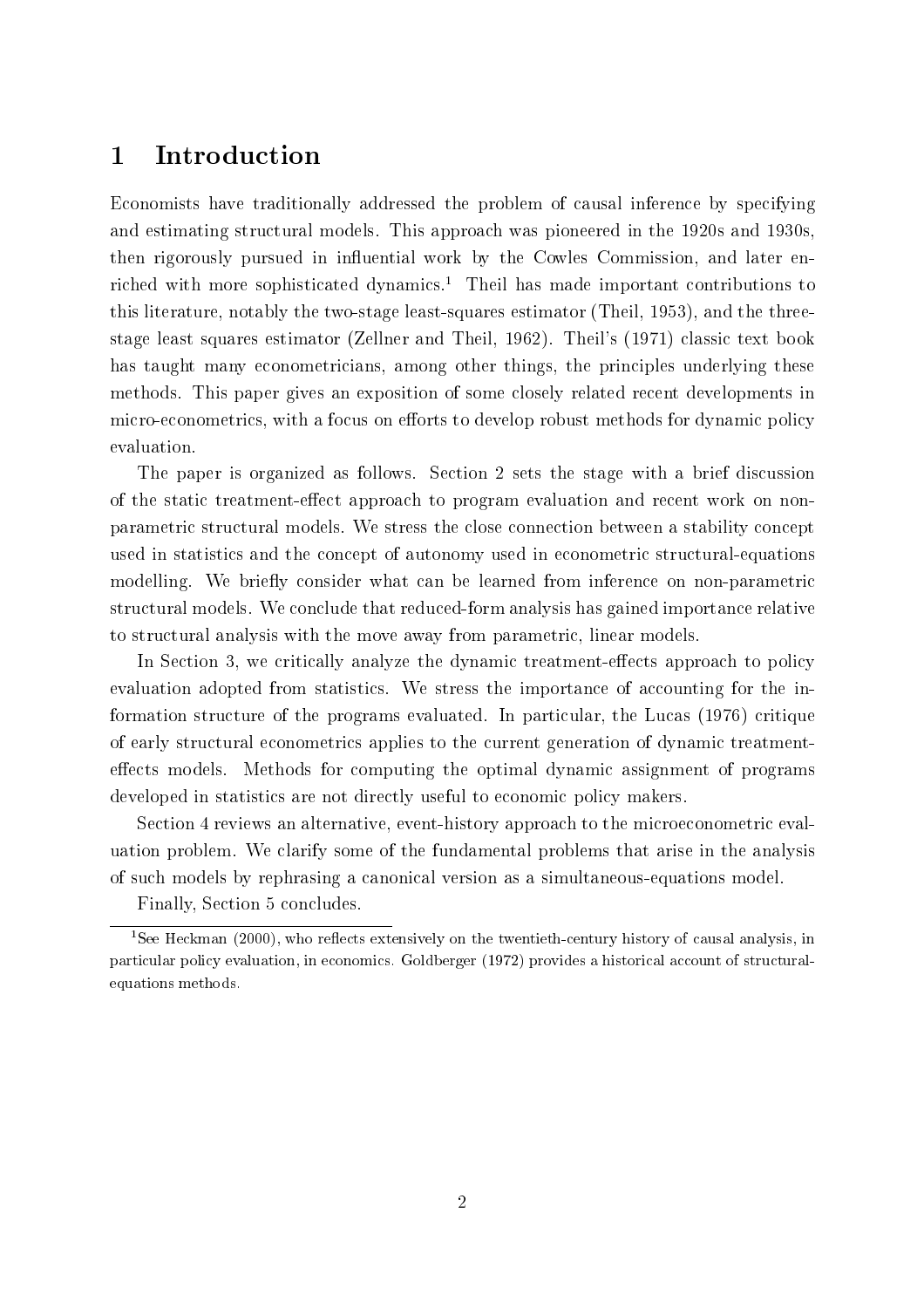## <sup>2</sup> Some background

#### 2.1 A continued interest in structural-equations models

The early structural-equations models were typically not based on explicit models of the behavior of individual agents. Also, strong restrictions were placed on functional forms— models were typically linear with normal errors. Over time, structural models have gained considerably in economic-theoretic sophistication. In particular, dynamic structural models with forward-looking agents and heterogeneity are routinely used now. However, for the sake of tractability and computational convenience, they have mostly remained low-dimensional.2

The recent "treatment-effects" literature in econometrics seeks to evaluate programs without making the strong functional-form assumptions that are typically made in structural econometrics. Most of this literature focuses on static problems and econometricians have developed a wide variety of robust statistical methods based on instrumentalvariables and conditional-independence assumptions for this case.<sup>3</sup> Their statistical robustness has brought these methods wide popularity, but the lack of economic-theoretical foundations has sparked discussions on their economic relevance.<sup>4</sup>

Along with the treatment-effects literature, a closely related literature on explicit nonparametric structural models has developed. Again, the focus is on robust analysis of relatively simple, static problems. This literature is, more explicitly than the treatmenteffects literature, grounded in the earlier literature on structural-equations models. Among its advances are the development of non-parametric two-stage methods that are closely related to Theil's (1953) two-stage least squares method.<sup>5</sup>

#### 2.2 Randomized experiments

The static potential-outcome framework of Neyman (1923) and Rubin (1974) is extensively used in the statistical and econometric evaluation literature. We briefly discuss it here to introduce some basic concepts and notation.

Suppose we are interested in the causal effect of a treatment on some outcome. The

<sup>2</sup>Rust (1994) discusses the estimation of sophisticated, but usually highly parametric, dynamic structural models. More recently, structural econometrics has turned to the specification and identification of dynamic structural models that are less tightly specied. For example, Taber (2000) and Magnac and Thesmar (2002) discuss identification of dynamic discrete-choice models under general conditions. Another example is Abbring and Campbell (2003), who discuss identification of structural models of firm growth, learning, and survival.

<sup>3</sup>Heckman, LaLonde and Smith (1999) provide a review of the use of such methods in labor economics. 4See e.g. Heckman (1997), Heckman and Vytlacil (2000a), and Rosenzweig and Wolpin (2000).

<sup>&</sup>lt;sup>5</sup>See e.g. Angrist and Imbens (1995), Blundell and Powell (2000), and Imbens and Newey (2001).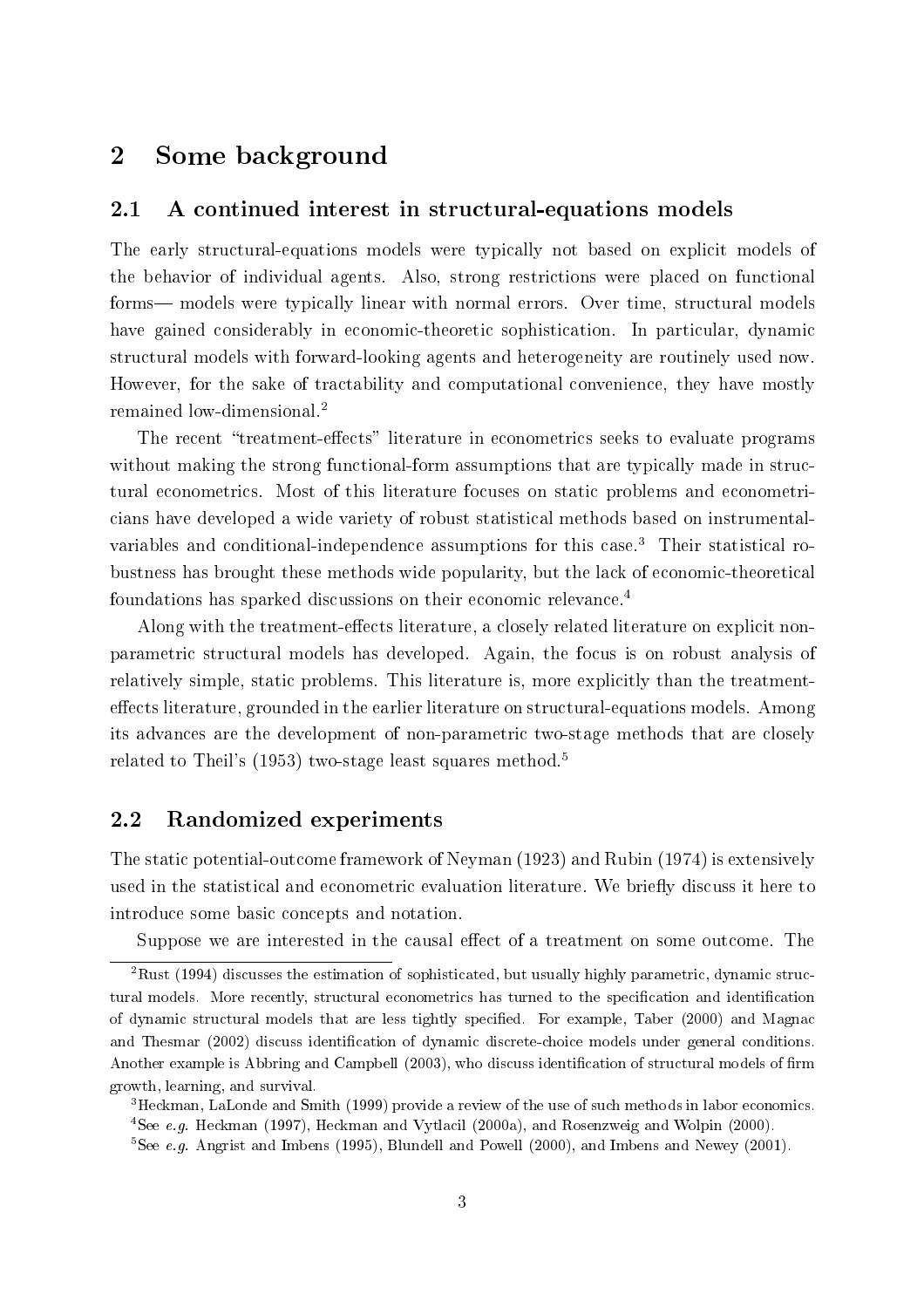treatment takes its values in some set  $\mathcal{D}$ . In the most basic setup,  $\mathcal{D} = \{0, 1\}$ . Then, the point 1 represents assignment to a treatment group and the point 0 assignment to a control group. Alternatively D could be  $\mathbb{R}_+ := [0, \infty)$ , representing a continuum of doses of some medication. To each treatment  $d \in \mathcal{D}$  corresponds a random variable  $Y_d$ , the potential outcome in the case that we would intervene and assign treatment d. The randomness of  $Y_d$  may represent both ex ante heterogeneity between individuals and ex post shocks.

Causal inference is concerned with contrasting potential outcomes corresponding to different treatments. Because the treatments are mutually exclusive, we can never observe potential outcomes corresponding to different treatments simultaneously. In the words of Dawid (2000), potential outcomes are complementary. This is what Holland (1986) calls the "fundamental problem of causal inference".

Suppose that treatment is assigned according to a  $\mathcal{D}$ -valued random variable  $D$ . Again the randomness in D may reflect both ex ante heterogeneity that affects the assignment of treatment, and ex post shocks like those arising from explicit randomization of treatment assignment. The actual outcome Y and the potential outcomes  ${Y_d}$  are linked by a natural consistency condition,6

#### Assumption 1. Consistency.  $Y = Y_D$ .

Assumption 1 states that the actual outcome is simply the potential outcome corresponding to the treatment actually assigned to the individual.

In a randomized experiment, which is the focus of Neyman (1923) and Rubin (1974),  $D \perp \!\!\!\perp \{Y_d\}$ . For now, we maintain this assumption. Suppose that we are interested in the effect of the treatment on the means  $\mu(d) := \mathbb{E}[Y_d]$ ,  $d \in \mathcal{D}$ . In a randomized experiment,  $\mu(D) = \mathbb{E}[Y|D]$  almost surely. So, under some additional smoothness assumptions, we can estimate  $\mu$  by standard non-parametric regression techniques.

The consistency condition in Assumption 1 is closely connected to Rubin's (1986) stable-unit-treatment-value assumption (SUTVA). SUTVA requires that potential outcomes for any given subject are independent of the treatment assignment mechanism and of the treatments assigned to other sub jects. Thus, SUTVA ensures that we do not have to index potential outcomes by treatments assigned to other subjects or by the assignment mechanism used. More generally, it requires that all (versions of) treatments are represented in  $D$ . In economics, violations of SUTVA typically arise if we only index treatments by the agents' own treatment and there are  $(e,q)$  strategic) interactions between agents

<sup>&</sup>lt;sup>6</sup>We assume that  ${Y_d, d \in \mathcal{D}}$  is a measurable stochastic process. This ensures that  $Y_D$  is a random variable (by application of Billingsley, 1995, Theorem 13.1). In the binary-treatment case this is trivial. In the sequel, we will implicitly assume that such measurability issues are settled.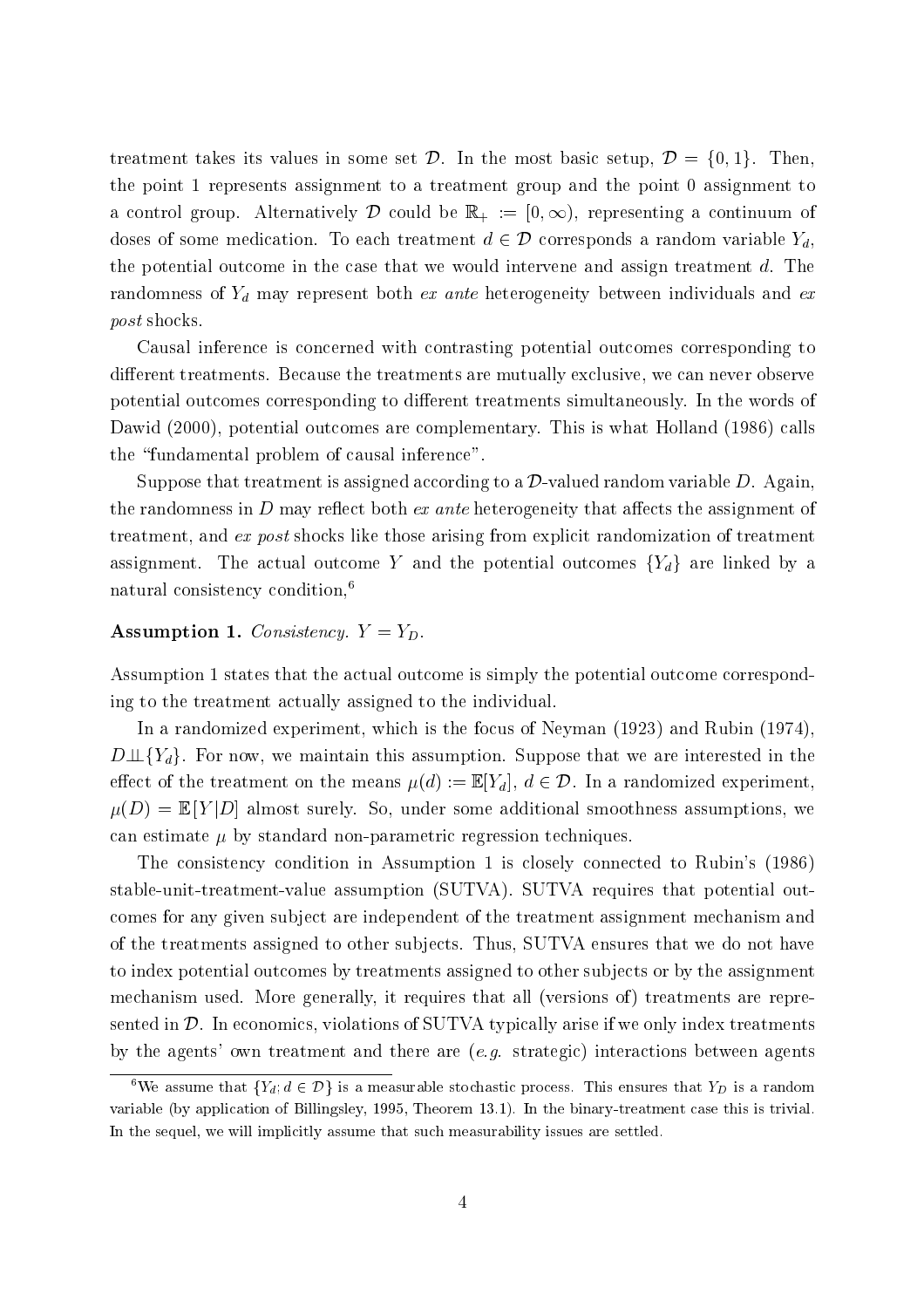or equilibrium effects of the program under study. We will argue later that equilibrium effects are particularly important in dynamic econometric program evaluation.

SUTVA ensures that we can specify  ${Y_d}$  independently of the treatment assignment rule D. Economists would rather say that  ${Y_d}$  is autonomous, or structurally invariant (Frisch, 1938; see also Aldrich, 1989, and Hendry and Morgan, 1995). Indeed, under randomized assignment and SUTVA, we can interpret the Neyman-Rubin framework as a completely specified non-parametric structural model.<sup>7</sup> First, the process  $\{Y_d\}$  is, of course, simply a random function  $d \in \mathcal{D} \mapsto Y_d$  and therefore, under SUTVA, a nonparametric structural equation with non-separable errors. Second, the most obvious interpretation of randomized assignment is that treatment is not causally affected by the outcome and that there are no common determinants of treatment and outcome. Formally, we could posit a second autonomous function  $y \in \mathcal{Y} \mapsto D_y$  that gives the treatment for each hypothetically assigned outcome, and add a consistency condition  $D = D<sub>Y</sub>$ . Then, in our interpretation randomized assignment boils down two the assumptions that (i)  $\{D_y\} \perp \!\!\!\perp \{Y_d\}$  and (ii)  $D_y = D_{y'}$  for all  $y, y' \in \mathcal{Y}$ . Altogether, this gives a recursive structural model  $({Y_d}, D)$  with independent, non-separable errors.

The Neyman-Rubin model can be enriched by including covariates <sup>X</sup> that are not causally affected by either treatment or outcomes, but that may affect both treatment and outcomes. Analogously to the simple model above, we can assume that treatment assignment is randomized conditional on  $X$ . In obvious notation, this gives a model  $({Y_{dx}}$ ,  ${D_x}$ , X) with  ${Y_{dx}}$ ,  ${D_x}$  and X independent. This framework allows for the evaluation of policies that involve profiling on  $X$  in the assignment of  $D$ . Even this extended framework, however, does not cover data nor policies that involve (self-)selection on unobservables. These are typically of considerable importance in economics, and the applicability of this framework is therefore limited (e.g. Heckman and Smith, 1995 and 1997). We postpone further discussion of observed covariates to Section 3, and first discuss some models that allow for selection on unobservables.

#### 2.3 Instrumental variables

In response to the limitation of the basic Neyman-Rubin framework to (stratified) randomized experiments, statisticians and econometricians have extended the framework to include instrumental variables. Here, we follow the expositions of Imbens and Angrist (1994) and Heckman and Vytlacil (2000b), which cover the case of a binary treatment (*i.e.*  $\mathcal{D} = \{0, 1\}$ ).

The Neyman-Rubin model with instrumental variables Z can be represented as  $({Y_d}, {D_z}, Z)$ ,

 $7$ The close link between the potential-outcomes model and structural models has been discussed by e.g. Pearl (2000).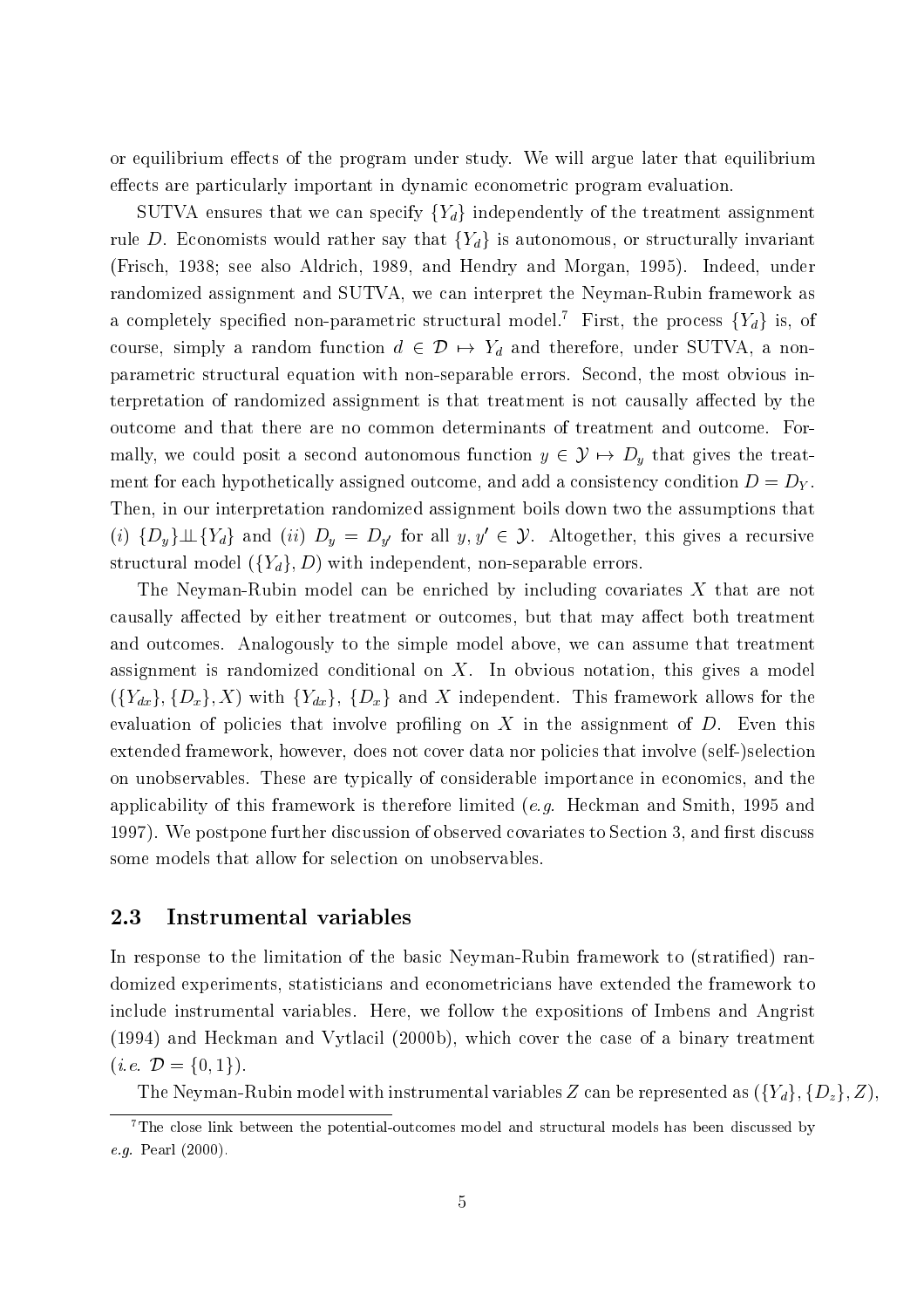with  $D_z = I(p(z) \geq U)$ ,  $Z \perp \!\!\! \perp (\{Y_d\}, U)$ , and consistency of potential and actual treatments and outcomes:

#### **Assumption 2.** Consistency.  $D = D_Z$  and  $Y = Y_D$ .

Here,  $p(Z) = Pr(D = 1|Z)$  is the propensity score at Z, and U is a uniformly distributed random variable. Z causally affects treatment  $D$ , but does not affect the outcome Y directly and is not related to the error in the structural equation  ${Y_d}$ . The latent-variable representation of  $\{D_z\}$  embodies Imbens and Angrist's (1994) monotonicity assumption without imposing additional structure on the model (Vytlacil, 2002).

Unlike the model of the previous subsection, this model allows for dependence of  ${Y_d}$ and  $\{D_z\}$ . However, it does not specify the source of this dependence. The most obvious interpretation of the model is that it is a reduced form of a recursive structural model  $({Y_{dv}}, {D_{zv}}, Z, V)$  with  ${Y_{dv}}$ ,  ${D_{zv}}$ , Z, V all independent and V some random variable that is unobserved to the analyst (e.g. Heckman and Vytlacil, 2000a).<sup>8</sup> However, in closely related settings with a continuous  $D$ , econometricians have entertained a simultaneous-equations interpretation of the dependence of  ${Y_d}$  and  ${D_z}$  (e.g. Blundell and Powell, 2000). Without imposing further structure, we can learn about the causal ercons of the instrument  $\equiv$  on  $\equiv$  from the reduced form (f(  $D_{z}$  )  $=$   $z$  ) j  $\equiv$  ) in which  $\equiv$  and  $\equiv$  $D$  are jointly determined by  $Z.^\circ$  if  $Z$  is a policy instrument, and not just a statistical instrument, the reduced-form effect of  $Z$  on  $Y$  is of direct policy interest. However, without further structure, an empirical analysis of the model is not informative on the effects of manipulations of the treatment  $D$  that cannot be expressed in terms of  $Z$ . In this sense, the traditional objective of linear instrumental-variables analysis seems to have been lost in the drive to non-parametric methods, in favor of reduced-form analysis.

The debate on this issue has focused on the multiplicity of treatment-effect parameters that can be defined in the present context, and the lack of invariance of certain parameters to the choice of instruments  $Z$  (see Heckman, 1997, and the discussion following it). In this light, Heckman and Vytlacil (2001) argue that econometric interest should focus on policy-relevant treatment effects (PRTEs). A PRTE can be defined as the mean causal effect on the outcome Y of changing the distribution of the instrument  $Z$  from some

<sup>&</sup>lt;sup>8</sup>The vector V may include observed covariates, which we ignore for now. Even then, V is typically in part unobserved as it has include sufficiently many variables to make all assumed independencies hold. Heckman and Vytlacil (2000a) ensure this by taken V so large that  ${Y_{dv}}$  and  ${D_{zv}}$  are degenerate. Alternatively, one may leave scope for external ex post random shocks.

<sup>9</sup> It is a text-book fact that the reduced form is a useful tool for analyzing the eect of an \exogenous" variable (e.g. Theil, 1971, Section 9.1). In the present general setting, this has been pointed out by Heckman (1997). Angrist, Imbens and Rubin (1996) discuss the case in which <sup>Z</sup> is an intention-to-treat variable under control of the analist, and  $D$  is actual treatment. Also, Blundell and Powell (2000) discuss this issue in their slightly different framework.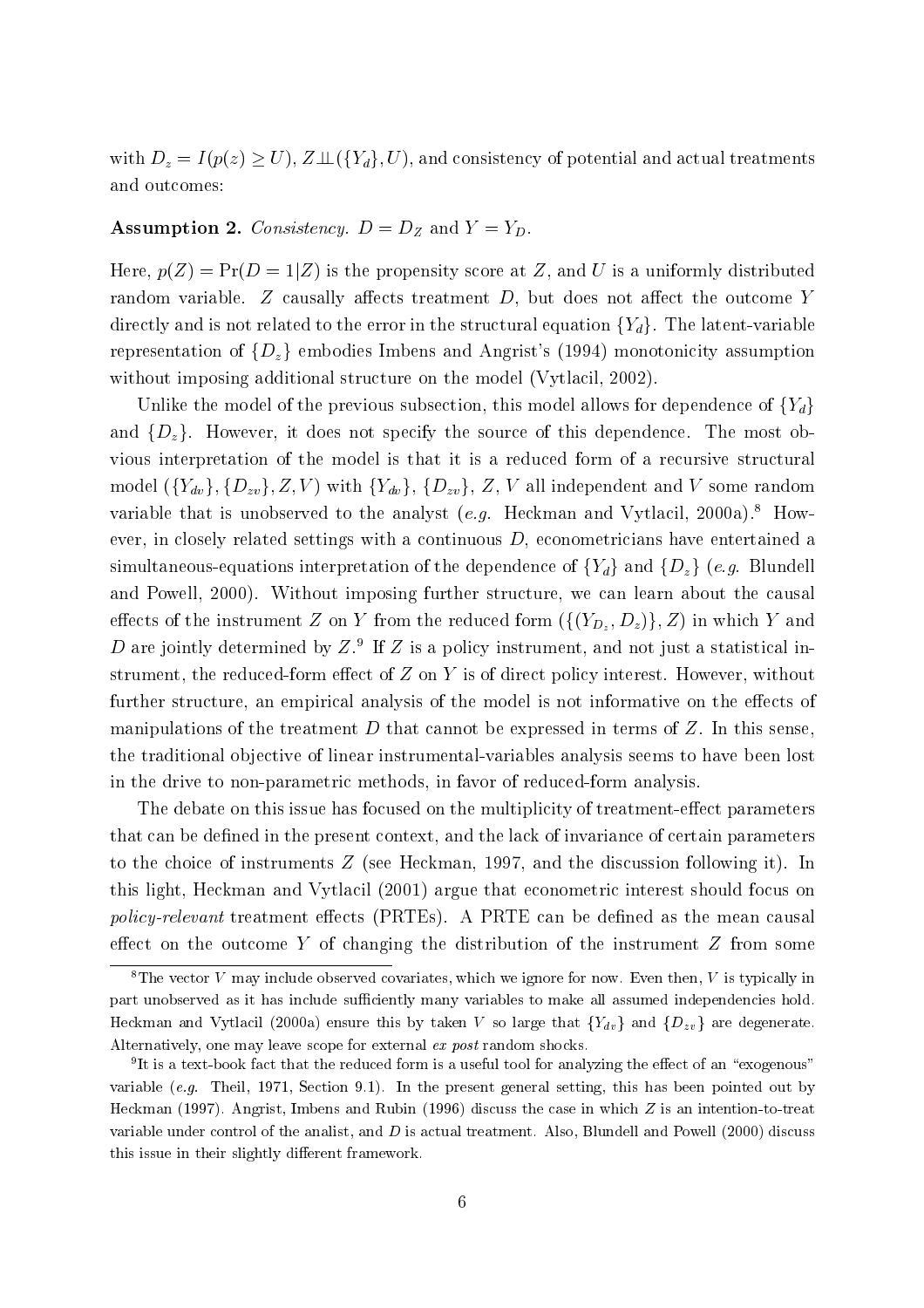distribution  $G$  to some other distribution  $G^*$ .

$$
\mathrm{PRTE}_{G,G^*} := \int \mu(z) dG^*(z) - \int \mu(z) dG(z),
$$

with  $f^*(\Gamma')$  for a function as E  $\Gamma$   $Dz$  , we have that  $\Gamma$   $Dz$  , we have that  $\Gamma$  [( $f^*(\Gamma')$  )  $\Gamma$   $\Gamma$  [ $\Gamma$  ] almost surely, in analogy to the case of a randomized experiment. Therefore, under some obvious support conditions, the PRTE of changing the distribution of  $Z$  from  $G$  to  $G^*$ can be directly identified from the reduced form regression  $\mathbb{E}[Y|Z]$ , and is given by

$$
\operatorname{PRTE}_{G,G^*} := \int \mathbb{E}[Y|Z=z] dG^*(z) - \int \mathbb{E}[Y|Z=z] dG(z).
$$

Ichimura and Taber (2000) develop direct estimators of PRTEs based on this idea.

Clearly, even if we focus on treatment-effects analysis that is policy-relevant in the sense discussed above, we need instrumental variables— to span a non-trivial policy space. We can, however, do without instrumental-variable estimators. This raises the question what instrument-variable methods are good for in the present non-parametric context. The answer has to be that a PRTE is an effect of  $Z$  on  $Y$  that is channelled through participation  $D$ , and that it is natural and informative to analyze this PRTEs in terms of  ${Y_d}$  and  ${D_z}$  (i.e.  $p(z)$ ). The instrumental-variables approach to policy evaluation provides such an alternative cut of the data. Heckman and Vytlacil (2000b, 2001) show that both the PRTE and all (non-PRTE) treatment-effect parameters that are usually defined on  ${Y_d}$  can be expressed in terms of the marginal treatment effect

$$
\mathrm{MTE}(U):=\mathbb{E}[Y_1-Y_0|U]
$$

at propensity U (see Björklund and Moffit, 1987).<sup>10</sup> They develop estimators of the PRTE based on local instrumental-variables estimators of MTEs.

Provided that <sup>Z</sup> has some structural meaning, which it presumably should have if its use has to successfully defended, the margins of participation on which the MTEs are defined are of structural interest. Then, the alternative cut of the data is of interest as well. Nevertheless, the main role of the instruments is now to span the set of policies that can be considered. An analyst that has access to a richer set of instruments can compute treatment effects at a finer partition of margins of participation. This superiorly informed analist can therefore compute the effects of a wider range of policies that affect participation through the instruments. But, if the policy of interest involves manipulation of only a subset of instruments that are available to both analysts, both can compute the relevant PRTEs—from their own MTEs if they like—and would come to exactly the same policy conclusions. Unlike the MTE, the PRTE is invariant to the choice of instruments. This choice only affects the range of policy interventions that can be considered.

 $10$ Imbens and Angrist's (1994) LATE can be expressed in MTEs provided certain differentiability conditions hold. With a truly binary instrument, for example, a LATE can be dened, but not an MTE.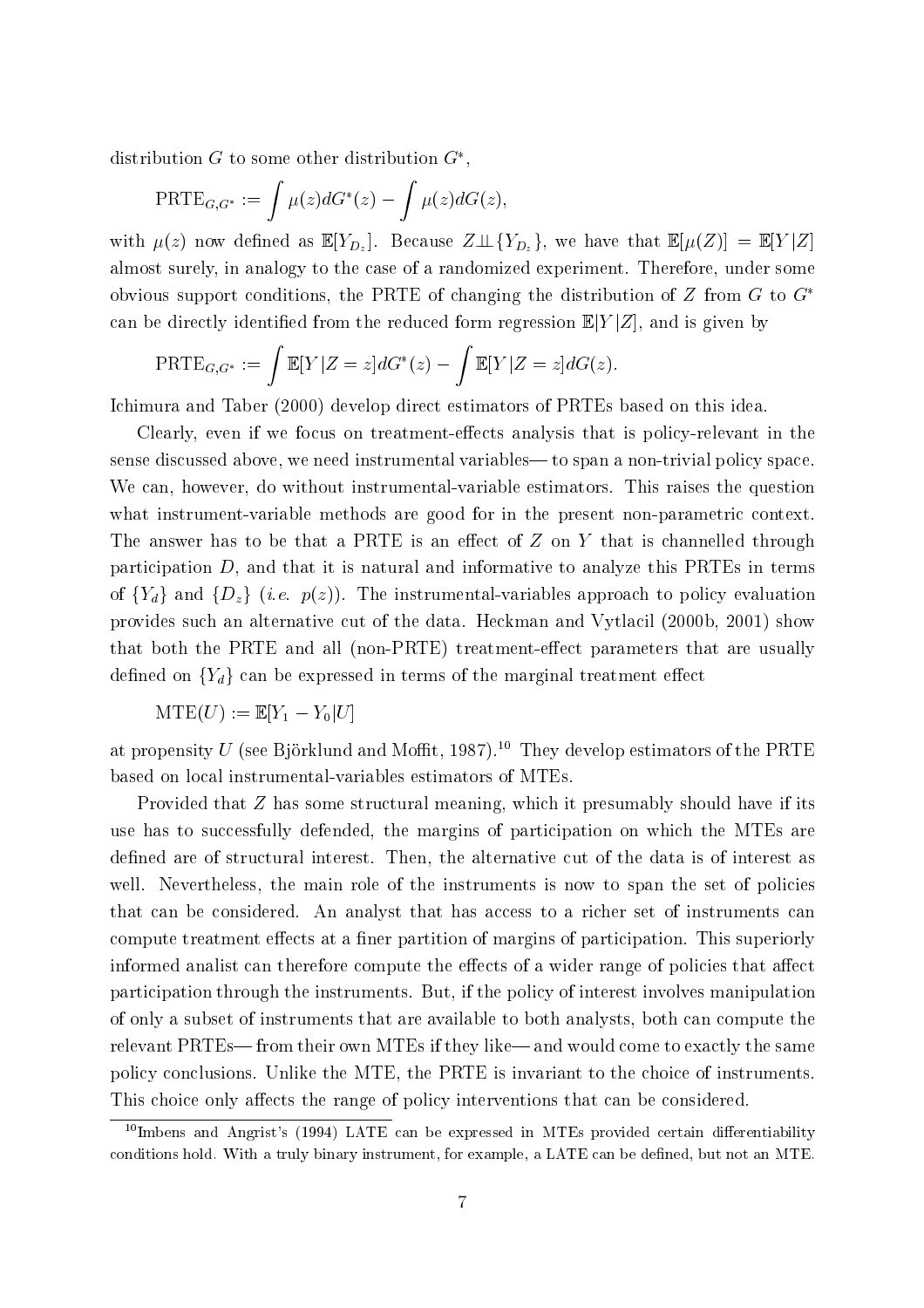**Example 1.** Suppose that  $Z = (Q, R)$  with  $Q \perp R$  both scalar and  $p(Z) = F(Q + R)$ , for some distribution function F. Suppose that  $({Y_d}, {D_z}, Z)$  satisfies the Neyman-Rubin framework with instrumental variables  $Z = (Q, R)$ . Now suppose there is a second analyst that only observes R and not Q. This analyst could compute a propensity score  $\tilde{p}(R)$  =  $P(P) = P[P] = P[P]$  ( $Q \pm R$ ) [R] and define  $D<sub>r</sub> = R(p(r) \geq C)$  for some uniform random variable  $\tilde{U}\perp \!\!\!\perp (\{Y_d\}, \{D_r\}).$  The resulting model  $(\{Y_d\}, \{D_r\}, R)$  satisfies the Neyman-Rubin framework with instrumental variables  $R$  and is consistent with the original model if we take  $\tilde{U} = \tilde{p}(r) - F(Q + r) + U$ . The MTEs that can be measured by the second, less informed analyst are  $\mathbb{E}[Y] = Y_0|U| = \mathbb{E}[M]$  for  $U|U|$ . Note that  $U(U) \subset U(U)$  (strictly), so that  $\mathbb{E}[Y] = Y_0 |U|$  is an aggregate of the MTEs identifies by the mst observer (here,  $\sigma(U)$  is the  $\sigma$ -algebra generated by U, etcetera). Nevertheless, both analysts can compute PRTEs that involve a change in the distribution of  $R$  only, either from their reduced-form regressions or from their respective MTEs.

#### 2.4 Stability and autonomy

Clearly, SUTVA in statistics is closely related to the concept of autonomy in structuralequations modelling. In economic applications, violations of SUTVA can therefore be expected for the same reasons that autonomy has been disputed. We illustrate this with an example, the Roy model.

Example 2. This example closely follows Heckman and Honore (1989) and Heckman and Vytlacil (2000a). The basic Roy model can be written as  $({Y_d}, D)$ , with  $D = I(Y_1 \ge Y_0)$ and consistency as in Assumption 1. Clearly,  ${Y_d}$  and D are dependent. The model is typically interpreted as a reduced form of  $(\{Y_{dv}\}, \{D_v\}, V)$ , with  $D_v = I(Y_{1v} \ge Y_{0v})$  and  ${Y_{dv}}$ ,  ${D_v}$  and V independent (Heckman and Vytlacil, 2000a). For the model to be fully structural, we need autonomy of all three equations of the model (implying SUTVA on  ${Y_{dv}}$  as before). This is not guaranteed in economic applications. Suppose that Y are earnings and  $D$  is sectoral choice, as in the original Roy model. Let  $V$  be skills. The sector choice  $D_v$  is based on the earnings in both sectors for a given set of skills  $v.$  Now, if the distribution of skills V changes, this may affect skill prices and therefore both  ${Y_{dv}}$  and  ${D_v}$ . This is an example of the most typical violation of autonomy in economic applications of the treatment-effects approach, market equilibrium effects (Heckman, LaLonde and Smith, 1999). It should be noted though that autonomy may even fail to hold if skill prices are exogenous, but agents have rational expectations. This is a manifestation of Lucas's (1976) critique. It can be resolved by including skill prices in  $V$ . This, however, either greatly increases data requirements, or reduces applicability of the model| to experiments that do not change the aggregate skill distribution.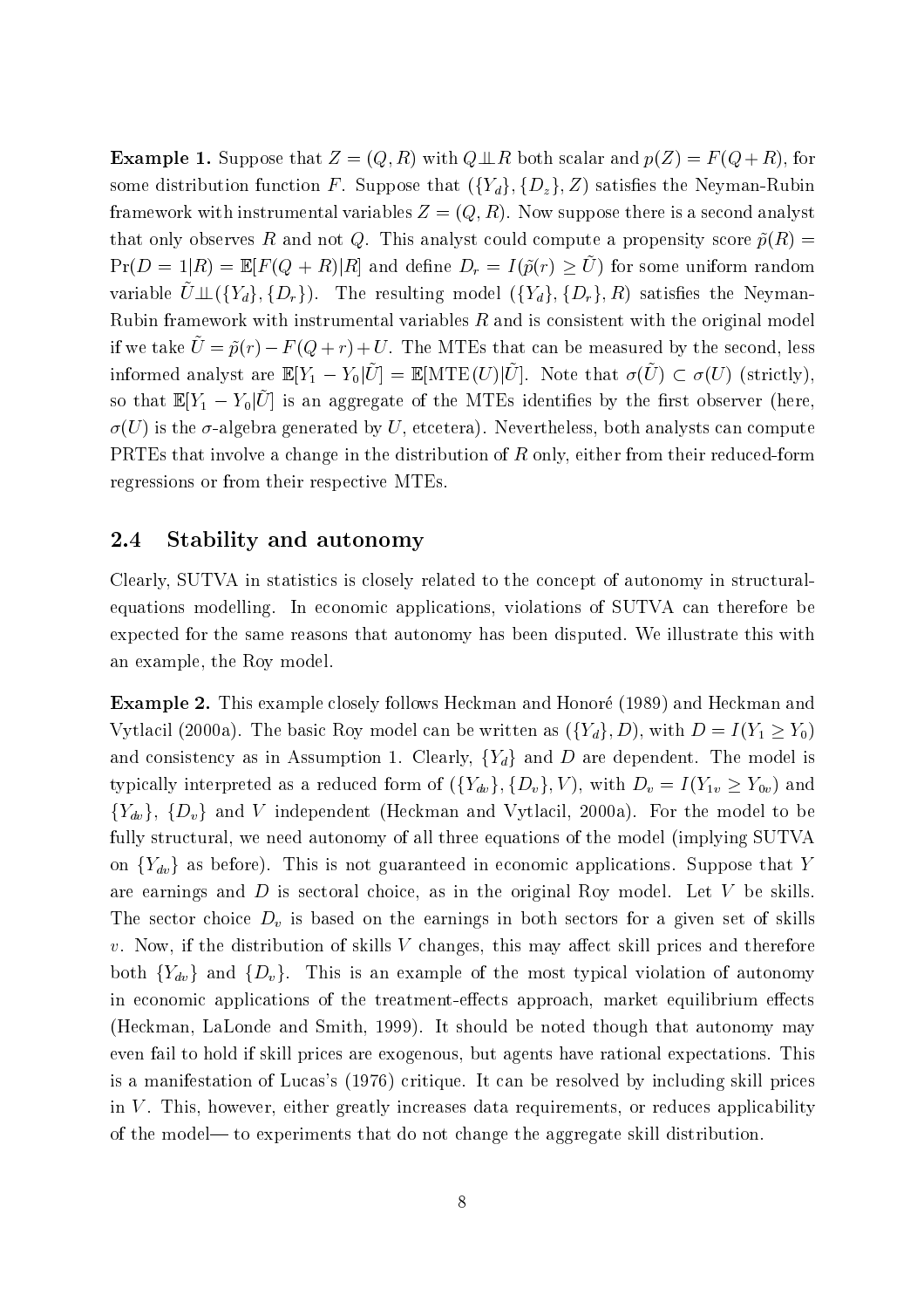The example links violation of SUTVA, an assumption explicitly made in statistical treatment-effects analysis, to the well-known violation of autonomy due to rationalexpectations effects (Lucas, 1976). This will be particularly relevant in the dynamic case.

## 3 Treatment effects in discrete time

#### **Introduction**  $3.1$

One problem that has mostly been ignored in the econometric treatment-effects literature and the related literature on non-parametric structural models is the fact that policy evaluation problems are usually dynamic. Economic programs are announced and implemented in real time. Economic agents act, in particular enroll in programs, dynamically. In some evaluation studies it may be possible to phrase the problem and organize the data such that it fits the static setup. More often, the proper economic interpretation of parameters and identifying assumptions is hard if a dynamic problem is framed as a static problem. Standard statistical approaches may fail to estimate or test anything useful. This is particularly true if outcomes are inherently dynamic variables like unemployment durations (Abbring and Van den Berg, 2003).

Biostatisticians face similar problems in the analysis of the causal effects of complex dynamic medical treatments on health outcomes. In response, they have developed methods based on dynamic extensions of the Neyman-Rubin potential-outcome model that underlies the static treatment methods (e.g. Robins, 1986, 1997, 1998a, 1998b; Gill and Robins, 2001; Lok, 2001). Econometricians have recently explored the possibility of using these models in dynamic economic policy evaluation (e.g. Lechner and Miquel, 2002). Because the more recent treatment literature is explicitly dynamic, it does not suffer from the fundamental problems associated with the application of static models to dynamic problems. Of course, a dynamic structural model with explicit and precise assumptions about behavior, information and market conditions would not suffer from such problems anyhow. It generates potential outcomes and program assignment rules as a by-product. However, the dynamic treatment-effect setup allows a more generic discussion of statistical methods and may lead to the development of robust statistical methods as for the static model (e.g. Lechner, 2003).

In a dynamic version of the Neyman-Rubin framework, the risk of under-representation of treatments— violation of SUTVA— is considerable. Not only should we account for all relevant aggregate conditions; we should also include all informational events related to the treatment under study in the treatment index. We will discuss this in more detail next.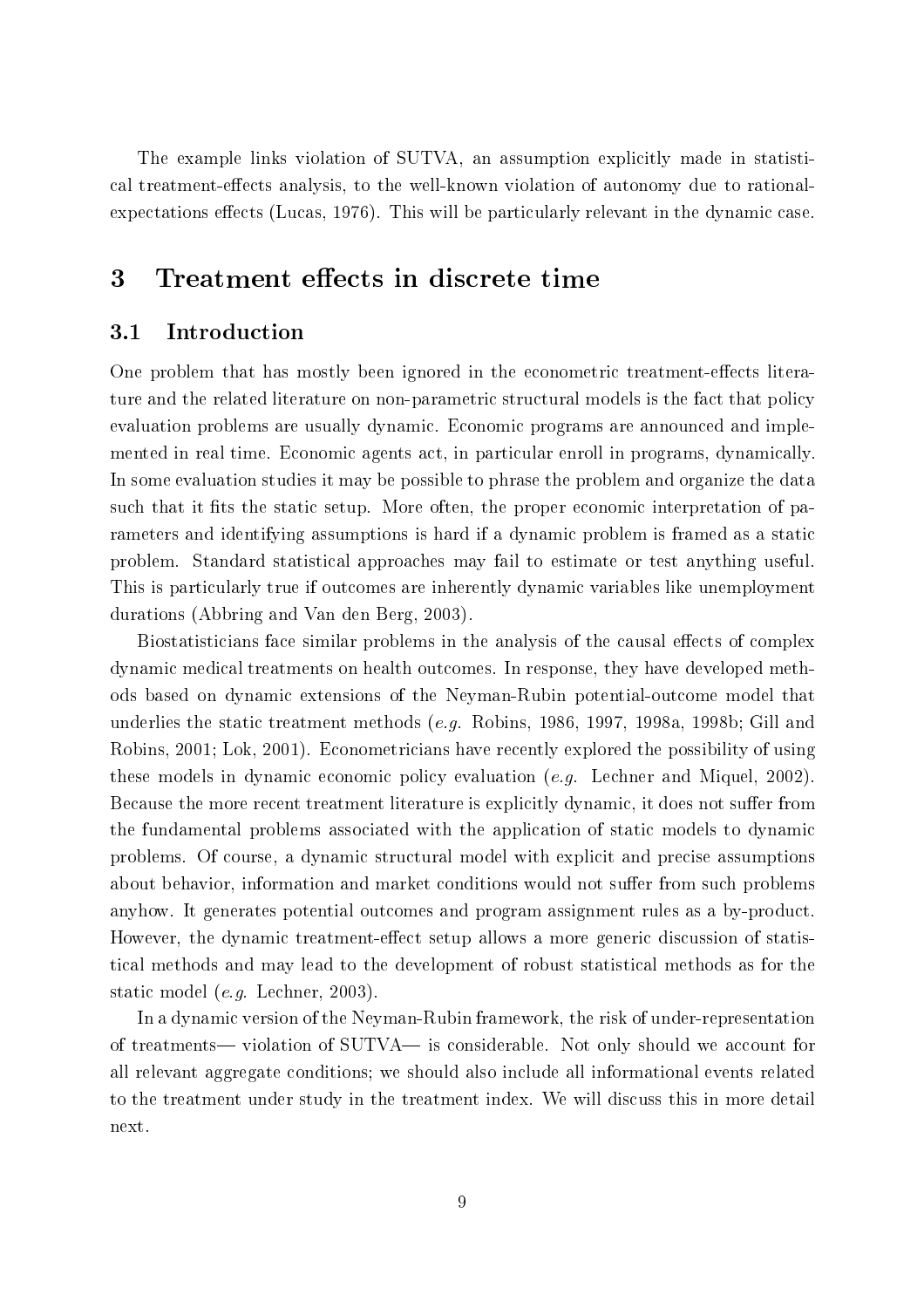#### 3.2 Sequential randomization

In a series of papers, Robins has extended the static Neyman-Rubin model with selection on observables to a dynamic setting. Here, we briefly review this extension, following the exposition of Gill and Robins (2001). We slightly rephrase their setup to highlight some dynamic features that are of particular interest to economics. We point out that SUTVA, considered to be pivotal in the statistical literature, is particularly likely to be violated in econometric applications.

Consider an evaluation study in which measurements are taken and treatment decisions are made at  $T + 1 < \infty$  distinct times  $0, 1, 2, \ldots, T$ . Let  $\mathcal{T} := \{0, 1, \ldots, T\}$ . At each time  $t \in \mathcal{T}$ , "prognostic" factors  $W(t)$  are measured and a treatment decision  $D(t)$  is made. The prognostic factors  $W(t) \equiv (Y(t), X(t))$  consist of  $\mathbb{R}$  -valued intermediate outcomes of interest  $Y(t)$  and other prognostic factors  $X(t)$ . The only difference between  $Y(t)$  and  $X(t)$  is that we are interested in causal inference on the effects of treatment on the former. but only include the latter to control for dynamic selection on observables. Some time after 1, say at time  $I_1 + I_2$ , some final is -valued outcome  $I_1 (I_1 + I_2)$  is measured. Denote  $W$  (c)  $:=$  (VV (O),  $...,$  VV (c)),  $D(t)$   $:=$  (D(O),  $...,$   $D(t)$ ), and I (c)  $:=$  (I (O),  $...,$  I (c)). Here  $W := W(T), D := D(T)$ , and  $T = T(T \pm 1)$ . For expositional convenience, let  $W$  and  $D$ be discrete.<sup>11</sup>

As discussed at the end of Subsection 2.2, we will contrast outcomes between policies that assign treatments contingent on (the history of) covariates. In the treatment-effects literature, such policies are called treatment regimes or plans. A treatment regime <sup>g</sup> specifies a treatment given available data  $\bar{w}(t)$  at each time  $t \in \mathcal{T}$ . So, it is a collection of (non-random<sup>12</sup>) functions  $(g_t; t \in \mathcal{T})$  such that  $d(t) = g_t(\bar{w}(t))$  is the treatment assigned at time t if prognostic factors  $\bar{w}(t)$  are observed. Define  $\bar{g}_t(\bar{w}(t)) := (g_0(\bar{w}(0)), \ldots, g_t(\bar{w}(t)))$ . If there is no risk of confusion, we abbreviate  $g_t$  and  $\bar{g}_t$  as g. Denote the set of all treatment plans by G. A static treatment regime is a plan  $g \in \mathcal{G}$  such that  $\bar{w}(t) \mapsto g(\bar{w}(t))$  is a trivial function of the covariates  $(w(1),...,w(t))$  for all  $t \in \mathcal{T}$ . Note that we do allow treatments specified by static plans to be contingent on the "initial conditions"  $w(0)$ . Denote the set of static treatment plans by  $\mathcal{G}_0 \subset \mathcal{G}$ .

**Example 3.** If  $T = 0$ , we are back in the static model. There are only static treatment plans, *i.e.*  $\mathcal{G} = \mathcal{G}_0$ , which are (possibly trivial) mappings  $w(0) \mapsto g(w(0))$ .

We restrict attention to treatment regimes that are *observable*.

<sup>&</sup>lt;sup>11</sup>Gill and Robins (2001) show that the analyses can be straightforwardly extended to the case of continuous  $w$  and  $D$  under some auxiliary regularity conditions.

<sup>&</sup>lt;sup>12</sup>It is straightforward to generalize the analysis to *random* plans (*e.g.* Gill and Robins, 2001). Such plans randomize treatment choices conditional on the treatment and covariate histories. See also Subsection 3.5.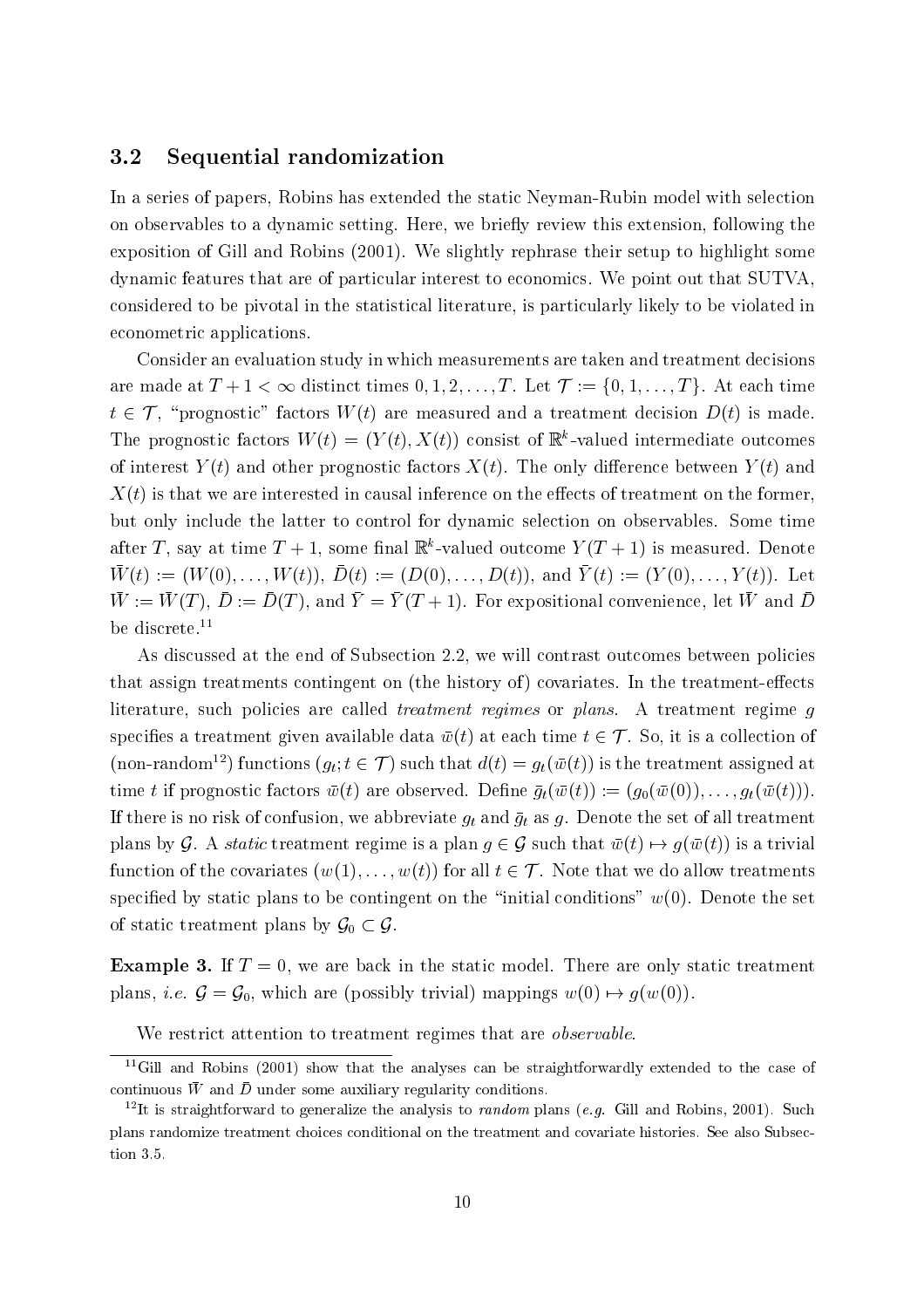**Assumption 3.** Observability of treatment regimes. For all treatment regimes  $g \in \mathcal{G}$ 

$$
\Pr\left(\bar{W}(t) = \bar{w}(t), \bar{D}(t-1) = \bar{d}(t-1)\right) > 0 \implies \Pr\left(\bar{W}(t) = \bar{w}(t), \bar{D}(t) = \bar{d}(t)\right) > 0 \tag{1}
$$
\n
$$
\text{for all } \bar{d}(t) \text{ and } \bar{w}(t) \text{ such that } \bar{d}(t) = q(\bar{w}(t)), \ t \in \mathcal{T}.
$$

Here and in the sequel it is implicitly understood that events like  $D(=1) = a(-1)$ should be ignored. So, for  $t = 0$  the first probability in equation (1) should be read as  $Pr(\bar{W}(0) = \bar{w}(0)).$ 

We attach a vector of potential outcomes  $I_g$  to each treatment plan  $g$ . Each  $I_g$  is an  $\mathbb{R}^{k(T+2)}$ -valued random variable. The potential outcomes are again connected to the actual outcomes by a consistency condition,

**Assumption 4.** Consistency.  $I = I_g$  on the event  $D = g(W)$ .

This condition is usually strengthened, either implicitly or explicitly, by adding

Assumption 5. The anticipation. T (t)  $= I_q(t)$  on the event  $\mathcal{D}(t=1) = g(r)(t+1)/f$ for all  $t \in \mathcal{T}$ .

Assumption 4 is the direct equivalent of the consistency condition in the static Neyman-Rubin model. Assumption 5 is discussed extensively below. Its suggestive name is not taken from statistics, but follows Abbring and Van den Berg (2003).

Statistical inference typically relies on a sequential randomization assumption,

**Assumption 6.** Sequential randomization. For all  $t \in \mathcal{T}$ 

$$
D(t)\perp (Y_g(t+1),\ldots,Y_g(T+1))|(W(t),D(t-1)=g(X(t-1))).
$$

Assumption 6 is a sequential version of the conditional independence assumption that underlies e.g. statistical matching. It does allow for so called observed "dynamic confounders", variables that both are intermediate outcomes of past treatment and affect future treatment decisions. With Assumption 6, the dynamic potential-outcome model set up so far is a natural dynamic extension of the Neyman-Rubin model for a static (stratied) randomized experiment.

Under Assumptions  $3-6$ , the *g-computation formula* can be used to compute the (marginal) distribution of the potential outcome  $Y_q$  from the joint distribution of the  $1$ actual data  $(X, D, I)$ .

**Proposition 1.** G-computation formula. If Assumptions 3-6 hold, the distribution of  $\overline{Y}_q$ graduate and the state of the state of the state of the state of the state of the state of the state of the state of the state of the state of the state of the state of the state of the state of the state of the state of t follows from

$$
\Pr\left(\bar{Y}_g \in B\right) = \sum_{w(0)} \cdots \sum_{w(T)} \Pr\left(\bar{Y} \in B | \bar{W}(T) = \bar{w}(T), \bar{D}(T) = g(\bar{w}(T))\right)
$$
\n
$$
\times \prod_{t=0}^T \Pr\left(W(t) = w(t) | \bar{W}(t-1) = \bar{w}(t-1), \bar{D}(t-1) = g(\bar{w}(t-1))\right)
$$
\n(2)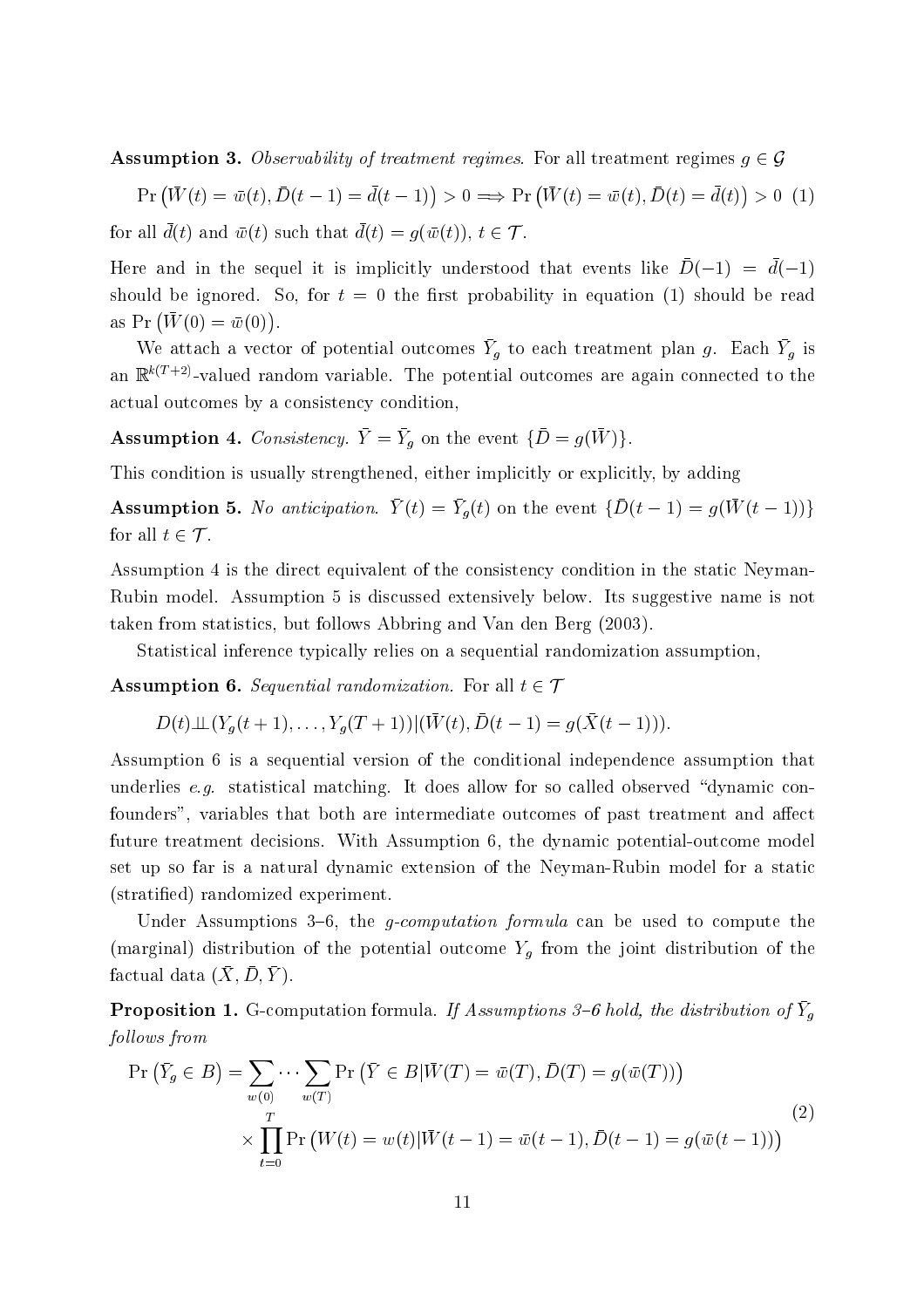for any Borel set  $B \subset \mathbb{R}^{k(T+2)}$ .

For any (Assumption 3) observable treatment  $g$ , Proposition 1 ensures identification of the joint distribution of  $T_g$  from the distribution of  $(X, D, I)$  under Assumptions 4, 5, and 6.

Assumptions 4 and 5 impose a natural recursive structure on the potential-outcomes model. In particular, they demand that outcomes  $T_{\theta}(t)$  and  $T_{\theta'}(t)$  corresponding to treat- $\min$  plans  $q$  and  $q$  -coincide if the treatments actually assigned under the plans coincide up to time  $t = 1$ , i.e.  $g_{t-1}(W(t-1)) = g_{t-1}(W(t-1))$ . In particular, Assumption 5 requires that  $Y_g(0) = Y_{g'}(0) = Y(0)$  for all treatment plans  $g, g' \in \mathcal{G}$ . So, we do not allow for causal effects of treatment on  $Y(0)$ . This is natural as  $Y(0)$  is a pre-treatment variable.

In the g-computation formula (1) in Proposition 1, Assumptions 4 and 5 allow an attractive (semi-)causal interpretation of the factor

$$
\Pr(W(t) = w(t) | \bar{W}(t-1) = \bar{w}(t-1), \bar{D}(t-1) = g(\bar{w}(t-1))
$$

$$
\Pr(Y_g(t) = y(t), X(t) = x(t) | \bar{W}(t-1) = \bar{w}(t-1), \bar{D}(t-1) = g(\bar{w}(t-1))).
$$

Note that Assumption 4 is not sufficient for this to be true, because, unlike Assumption 5. it does not guarantee that outcomes at time  $t \in \mathcal{T}$  are not affected by future treatment. Also note that we could trivially generate a full causal interpretation by assuming the existence of counterfactuals  $\Lambda_{\theta}$  and imposing conditions like Assumptions 4 and 5 on  $\Lambda$ and  $\Lambda_g$  as well (or, equivalently, including all covariates in T (T) and none in  $\Lambda$ ).

Assumption 5 is particularly natural if the outcome is survival of a patient. In this case, let  $Y = Y(T + 1)$  be a nonnegative continuous survival time. Let  $Y(t) := I(Y > t)$ indicate survival up to measurement time  $t, t \in \mathcal{T}$ . Then, Assumption 5 imposes that treatment after death does not affect survival. The g-computation formula  $(2)$  reduces to

$$
\Pr(Y_g > y) = \sum_{x(0)} \cdots \sum_{x(T_y)} \Pr(Y > y | \bar{X}(T_y) = \bar{x}(T_y), \bar{D}(T_y) = g(\bar{w}(T_y)), Y > T_y)
$$
\n
$$
\times \prod_{t=0}^{T_y} \Pr(X(t) = x(t) | \bar{X}(t-1) = \bar{x}(t-1), \bar{D}(t-1) = g(\bar{w}(t-1)), Y > t)
$$
\n
$$
\times \Pr(Y > t | \bar{X}(t-1) = \bar{x}(t-1), \bar{D}(t-1) = g(\bar{w}(t-1)), Y > t-1)
$$

for all  $y \in (0, \infty)$ , where  $T_y := \max\{t \in \mathcal{T} : t < y\}$  is the last measurement time before y. A simplification of equation  $(2)$  arises because  $(i)$  only the covariate and treatment history up to  $T_y$  matters for inference on the probability of the event  $\{Y_g > y\}$  and  $(ii)$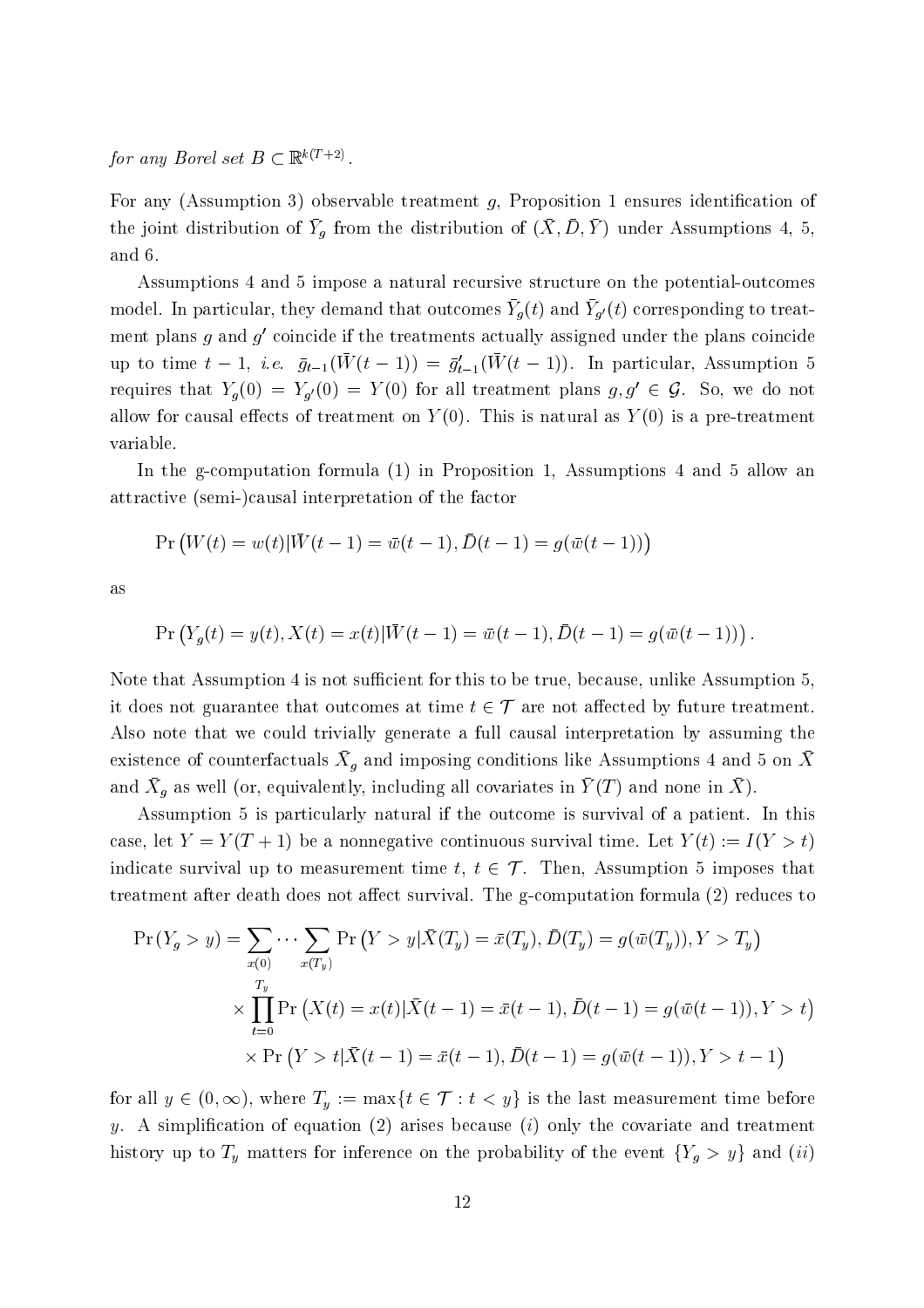only covariate paths  $\bar{w}(T_y) = (\bar{y}(T_y), \bar{x}(T_y))$  such that  $\bar{y}(T_y) = 1$  produce nonzero terms in the g-computation formula.

Propositions 1 establishes identification under Assumptions 3-6. We also have

**r** roposition 2. Given any abstration of the factual data  $(X, D, I)$ , random variables  $\Lambda$ ,  $D$ ,  $I$  and  $I_q$ ,  $q \in \mathcal{G}$ , can be constructed that satisfy Assumptions  $4\degree$ 0.

Proof. See Gill and Robins (2001, Section 6). Their analysis only involves causal inference on a final outcome (*i.e.* our  $Y(T + 1)$ ) and does not rest on Assumption 5. Their proof does however apply directly here.  $\Box$ 

Gill and Robins conclude that the model assumptions are "neutral", "for free", or "harmless". As we will argue later, from an econometric perspective some of the model assumptions, notably— as its name suggests— Assumption 5, can be interpreted as substantial behavioral/informational assumptions. In this sense, econometricians may prefer to phrase the neutrality result more negatively as a non-identication result (Abbring and Van den Berg, 2003).

#### 3.2.1 Path analysis

The dynamic model of the previous section may seem disappointing to an econometrician used to dynamic econometric models. First, even though the extended model explicitly recognizes causal effects of treatment on intermediate outcomes— one aspect of dynamic confounding— it leaves the second aspect of dynamic confounding, the effect of intermediate outcomes on treatment choice, implicit. In biostatistics an asymmetric treatmentoutcome setup may indeed be the most natural. In economics, however, we may be as interested in the effects of outcomes on treatment choices. Indeed, more often than not. the "treatment" versus "outcome" terminology does not do justice to the problem at hand and a more symmetric, "simultaneous-equations" approach is more appropriate. Second, even though we have pursued a dynamic outcomes model, we have ended up with a framework that is essentially a trivial extension of the static potential-outcomes model. After all, we have not specied a dynamic model of the outcomes per se. Rather, we have focused on the joint determination of the outcome path by the treatment path. Thus, this model does not allow for the type of dynamic causal path analysis that economic problems often call for.

Example 4. Consider the evaluation of a system of government labor market programs that dynamically provides agents with access to various training programs, job search assistance schemes, etcetera. The model set up so far suggests defining sequences of labor market outcomes (wages, labor market status, earnings) and (treatment) indicators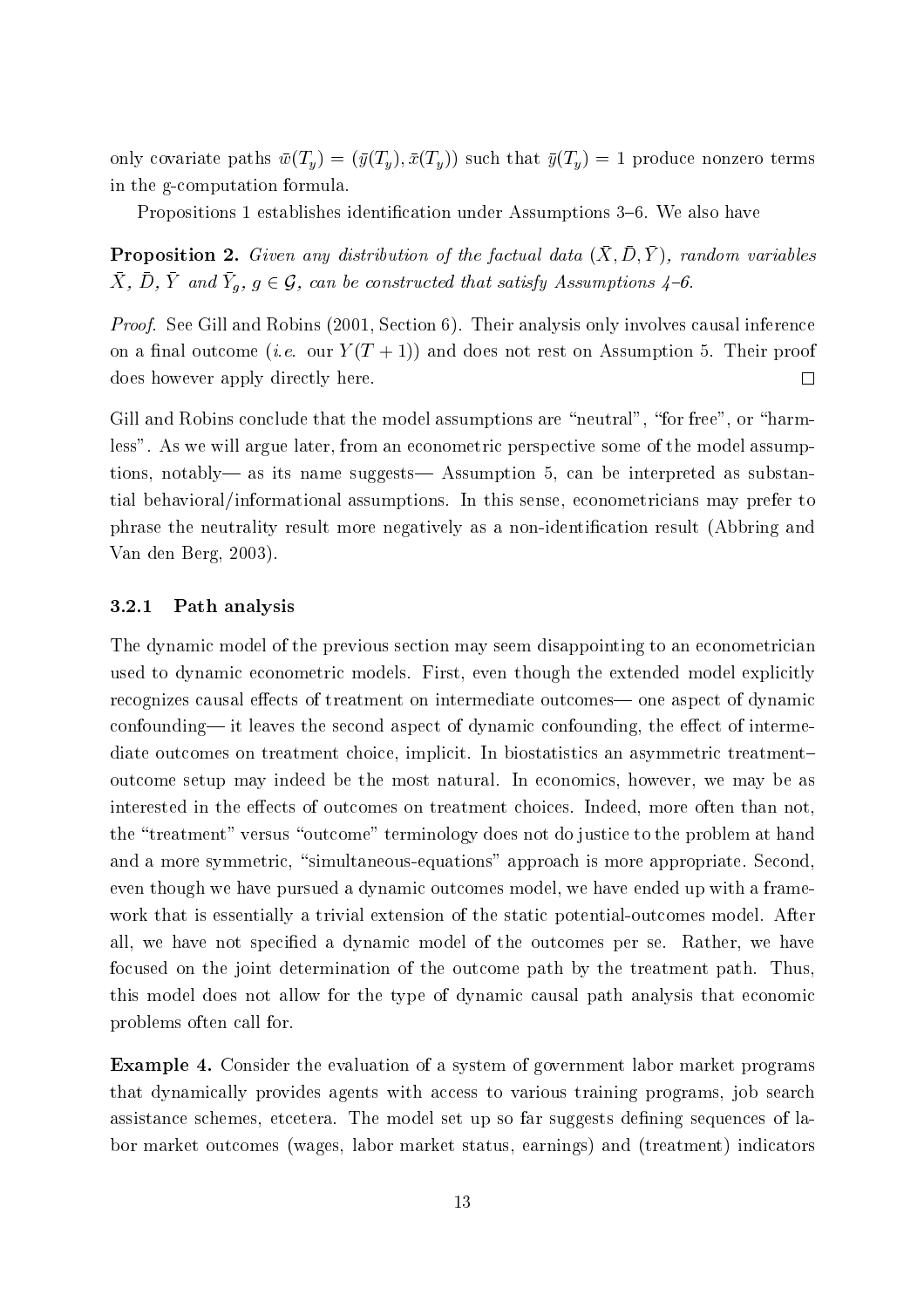of program participation over the course of the agents' labor market careers. An underlying causal structure follows by defining appropriate program plans and corresponding potential outcomes. Under the standard assumptions, such a framework would allow for inference on the outcomes that would have occurred under any one specic participation plan.

Now consider the problem faced by a policy maker who only controls part of the participation plan. For example, the policy maker could be in charge of a youth general training program for school-leavers that do not find jobs quickly. The present framework would allow the policy maker to contrast potential outcomes between *hypothetical* participation and non-participation in the youth training program evaluated at the *actual* participation status in the remainder of their careers (see Lechner and Miquel, 2002, for an example of this approach). However, this contrast would not reflect the *overall* effect of the youth training program on labor market outcomes, because it disables any effects of participation in the program on future participation in programs that are not under the control of the policy maker. Thus, the measured effect is a *direct* effect only. Alternatively, the policy maker could index potential outcomes by the participation in the program under his control only.<sup>13</sup> Such a model would allow for inference on the overall effect of the youth program, but not on the causal pathways leading there.

Typically, policy makers will be interested in such pathways. For example, the youth training program may benefit the agent through direct employability effects or may rather facilitate later participation in programs that have such effects. A full dynamic causal analysis therefore requires a complete causal model of the dynamic determination of outcomes and program participation.

Structural econometrics often delivers such models, but the basic asymmetric treatment{ response setup does not. However, as noted before, potential-outcome models can be seen as non-parametric structural models (in this context, see Robins, 1997, and Pearl, 2000). We could simply enrich the asymmetric setup to the level of a standard structural model by modelling the causal determination of treatment. Rather than distinguishing treatments and responses, we can model all causal relations within the collection of variables  $\{D(0),...,D(T); Y(0),...,Y(T+1)\}\$ . The natural extension of the basic potentialoutcomes setup is a model in which  $(i)$  all causal relations are backward-looking, with  $D(t)$  temporarily ordered after  $Y(t)$  in each period  $t \in \mathcal{T}$ , and (ii) the structural errors are mutually independent. Such a fully recursive system is trivially identified and imposes no structure on the factual data.

<sup>&</sup>lt;sup>13</sup>Obviously, such potential outcomes would not be stable under changes in the process of later program enrollment. This is not a problem, as long as the evaluation results are used in an, in this dimension, unchanged environment.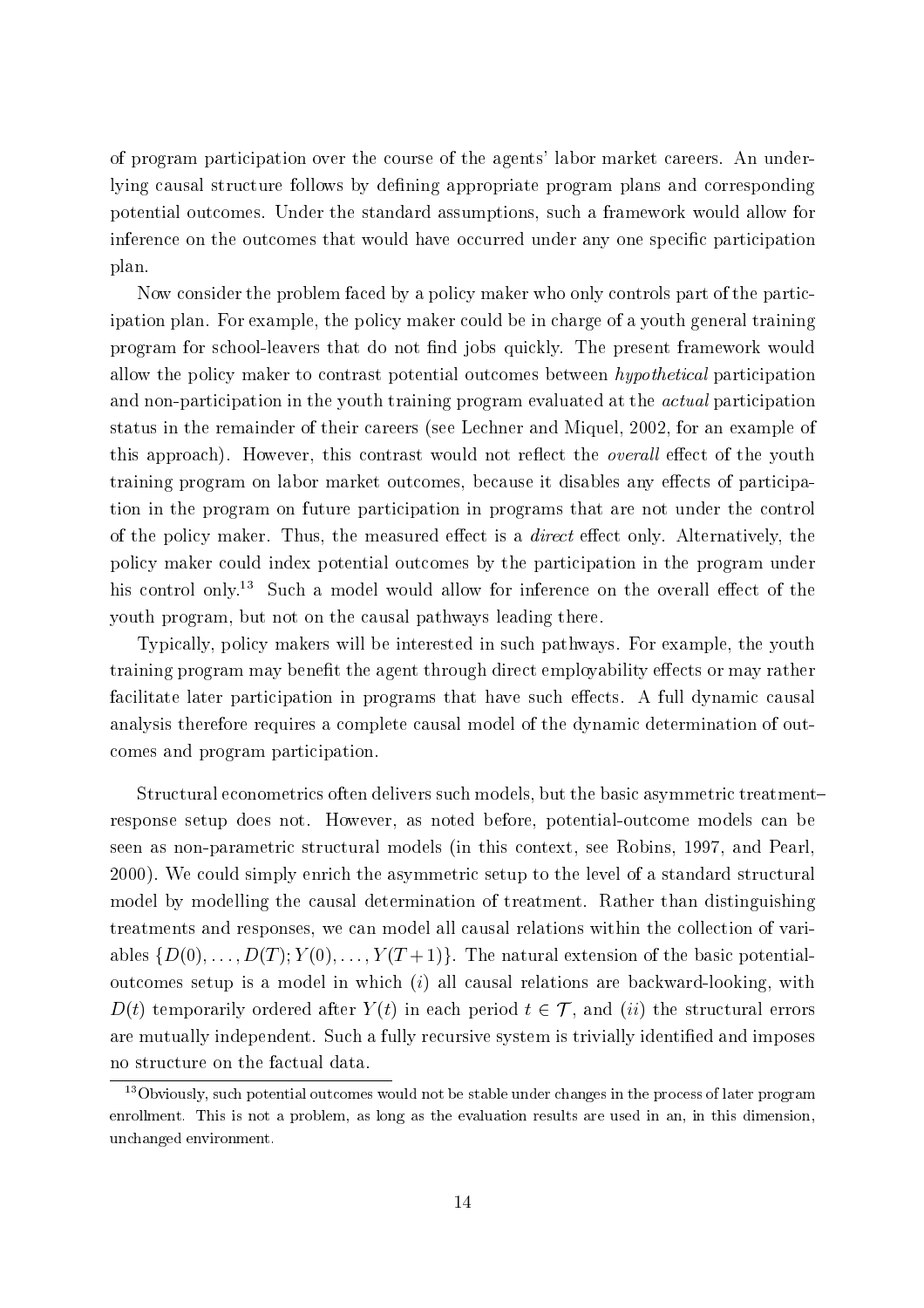The use of recursive systems, usually represented by directed acyclic graphs (DAGs), is standard in statistical causal modelling (e.g. Pearl, 2000). The result that the factual data can be represented by a recursive causal system with independent errors is, because of the lack of structure, trivial. It could be seen as a non-parametric variant on Wold's more substantial result for the linear normal model in economics. In this context, economists have worried about simultaneity and the autonomy (and therefore causal interpretation) of the equations in a (non-unique) recursive representation.<sup>14</sup> Statisticians seem to worry less about such issues, presumably because they are non-statistical problems.

#### 3.3 The information structure of economic programs

In economic program evaluation, Y typically consists of wage, employment or earnings outcomes (see e.g. Heckman, LaLonde and Smith, 1999, for a review). The programs under evaluation can be anything from training and job search assistance programs to unemployment benefits programs.

The problem of program heterogeneity is well-understood in the context of the static framework. If multiple versions of programs are offered, it is important to represent all versions in the potential-outcomes model. If versions are aggregated into broad categories, SUTVA is violated because potential outcomes depend on the mechanism used to assign treatment versions (Rubin, 1986). Program heterogeneity will plague dynamic evaluation studies in the same way. We will now argue that in dynamic econometric program evaluation, we should in particular worry about the incomplete specication of the informational structure of programs under study.

A naive specication of treatment plans would be sets of static or dynamic rules for participation in training or job search assistance and varying the benets level, respectively. Static rules simply stipulate times at which agents (are offered to) participate in certain programs or benefits are changed. Dynamic rules would make these events contingent on the covariate and outcome history. Either way, treatment plans would be defined in terms of actual participation in programs. Such a naive specication is incomplete in the context of economies inhabited by rational forward-looking agents.

Assumption 5 is usually read as requiring that each cause should precede its effect. Outcomes  $I$  (t) up to time t are not causally allected by treatment choices after t. In the econometric setup sketched above, this seems to exclude anticipatory effects of future participation in training or job search assistance and future changes in benefits. Such effects are routinely predicted by economic-theoretic models with forward-looking agents.

However, this is a false impression due to an incomplete account of causes and, as a

 $14$ See e.g. the discussion of work by Marshak, Havelmoo and Wold on simultaneous equations in Hendry and Morgan (1995).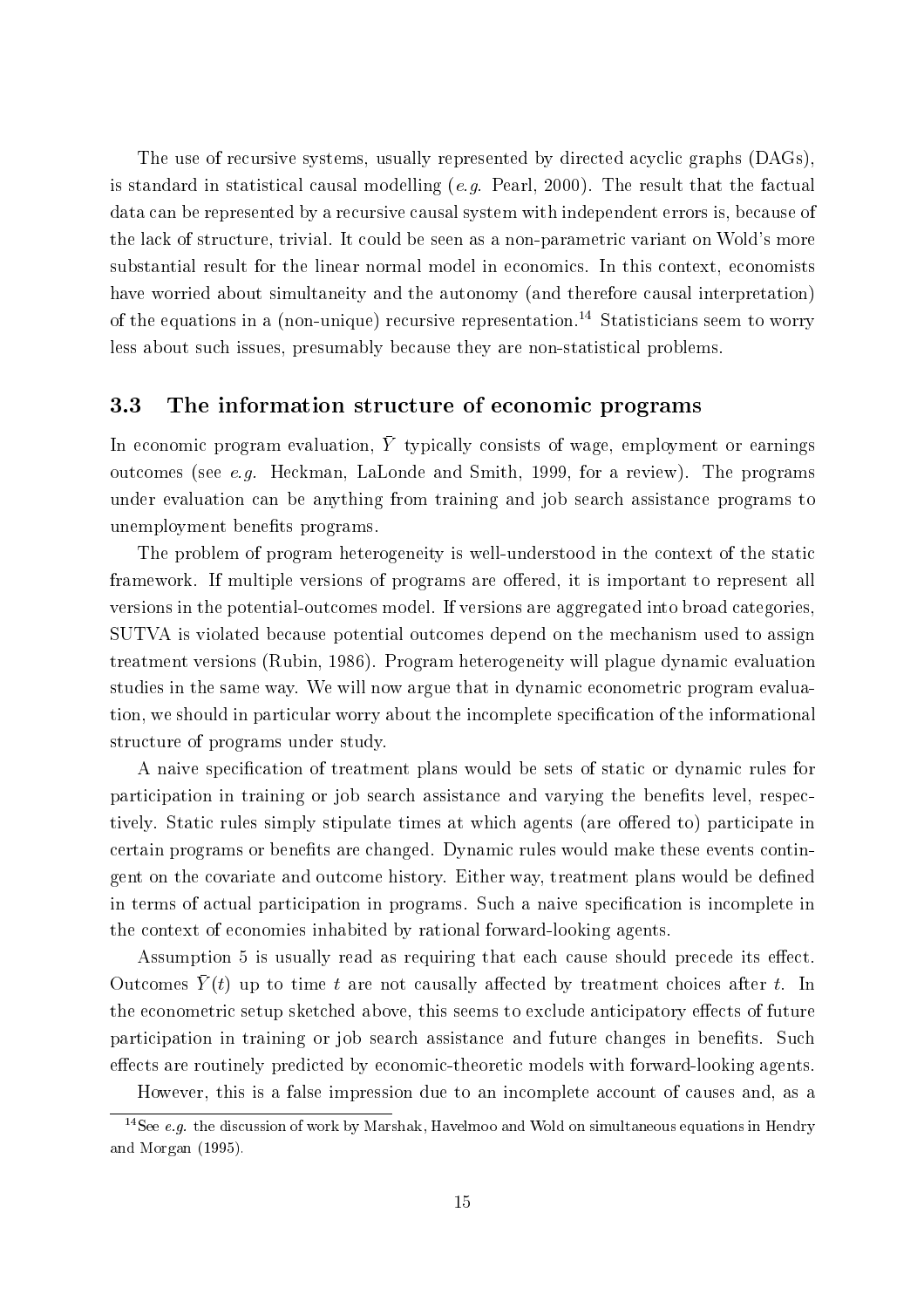consequence, an incomplete characterization of treatments. Anticipatory effects of future events are not caused by those events, but are triggered by signals containing information about these events. Once we include all causes, both signals and actual participation in programs, in the model, the recursive structure of Assumption 5 is natural. In terms of Rubin (1986), we have different versions of the treatments corresponding to different signals. We have to ensure that all versions of the treatments are represented to guarantee stability.

**Example 5.** Let  $T = 1$ . Suppose that the outcome  $Y(t)$  in period t is (discretized)  $\alpha$  and  $\alpha$ ,  $\alpha$  is the contract of the contraction of  $\alpha$  is the  $\alpha$  and  $\alpha$  are either offered a slot in a training program at a school  $(d(1) = 1)$  or they are not  $(d(1) = 0)$ . All agents that are offered a slot actually enroll in the program and there are no substitute programs available to agents that are not offered a slot at the school under study.

The training program is not fully characterized by specifying the assignment of slots at time 1. At time 0 the school sends letters to the agents. The letters state whether the agents will be offered a slot in the program at time 1 or not. This can be modelled as a binary signal, *i.e.*  $d(0) = 1$  if the letter claims that a slot will be available and  $d(0) = 0$ otherwise.

If we would have naively indexed treatments by  $d(1)$  only, we would have multiple versions of each treatment. Within classes of treatments defined by  $d(1) = 0$  and  $d(1) = 1$ . respectively, we can distinguish treatments such that  $d(0) = 0$  and treatments such that  $d(0) = 1$ . If the signals are informative (see below), this would lead to a violation of SUTVA.

We are interested in causal inference on the effect of the training program, consisting of the letter at time 0 and the training slot at time 1, on pre-program wages  $Y(0)$  and  $Y(1)$ and post-program wages  $I\left(2\right)$ . Without covariates  $A$ , the relevant training (treatment) plans  $g = (g_0, g_1)$  specify a signal  $d(0) = g_0(y(0))$  for each wage  $y(0) \in \text{supp}(Y(0))$  and a training oner  $u(1) = y_1(y(1))$  for each pair or wages  $y(1) \in supp(T(1))$ . As we have included all signals in the model, it is natural to impose Assumption 5.

Black *et al.* (1999) illustrate the relevance of this example. They analyze the effect of compulsory training and employment services provided to unemployment insurance (UI) claimants in Kentucky on the exit rate from UI and earnings. In the program under study, letters are sent out to notify agents some time ahead whether they are selected to participate in the program. This information is recorded in a database and is available to Black *et al.* The main empirical finding of the paper is that the threat of future mandatory training conveyed by the letters is more effective in increasing the UI exit rate than training itself.

The data used by Black *et al.* carefully record the signals provided to agents. In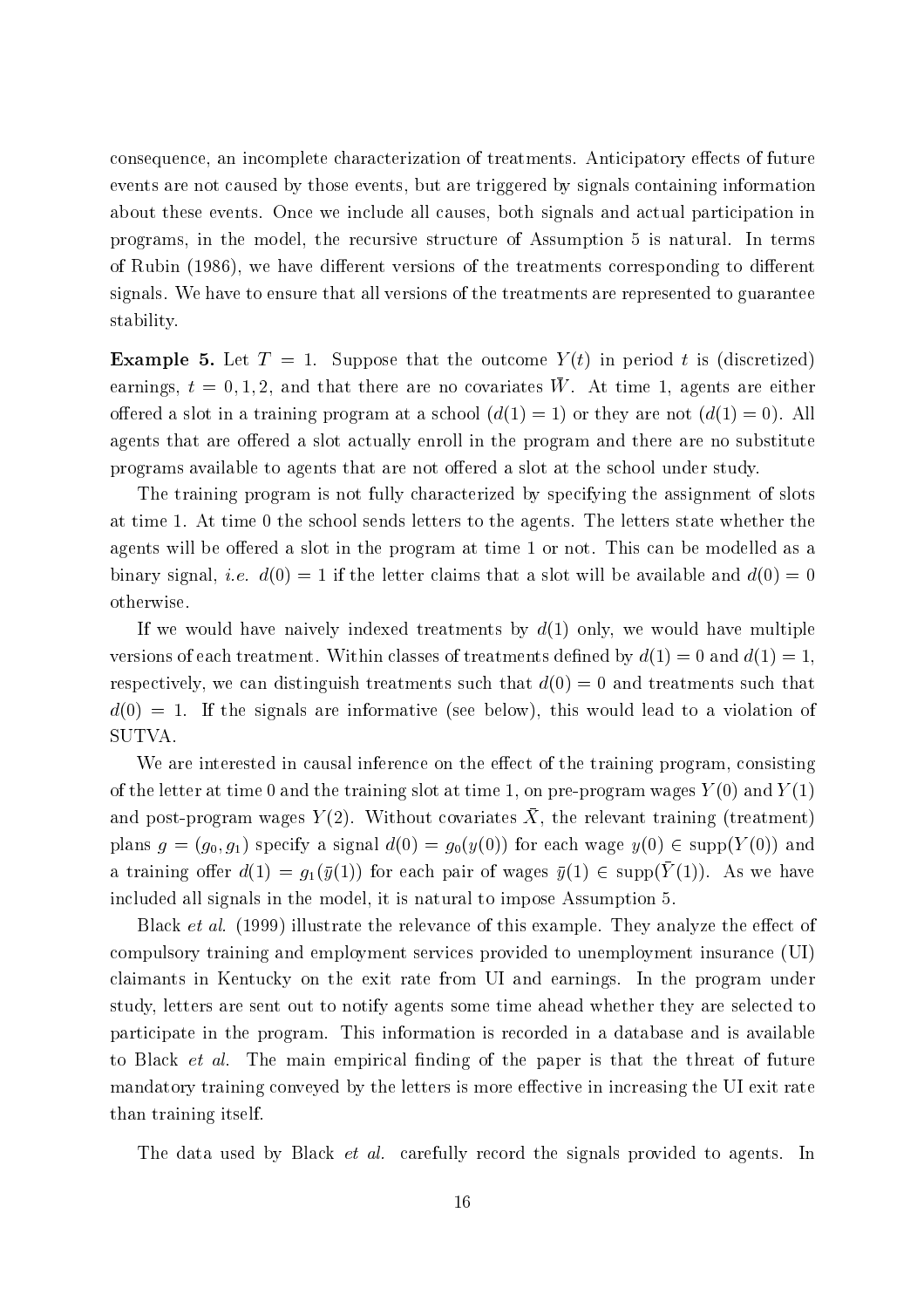general, if full records are kept of all interactions between administrators of programs and the agents to which the programs are provided and if we are able to properly translate these records in program sequences that include all relevant signals the standard framework with Assumption 4 can be applied.

In many econometric applications, the information on the program under study is less rich. Data sets may provide information on actual participation in training programs and some background information on how the program is administered in general. Typically, however, data do not keep track of all letters sent to agents nor of each phone conversation between administrators and agents. In this case, we can make various assumptions on how agents collect information on the program. Possibly, allocations of slots in the program are announced a fixed period of time ahead of actual enrollment and agents respond to the announcement. Alternatively, no advance notice is given at all.

We can only guarantee SUTVA if we make explicit assumptions on the informational structure of the program. Such assumptions are unavoidable by Proposition 2, which implies that we can impose the recursive structure of Assumption 5 without restricting the factual data. This is equivalent to assuming that no advance notice is given. In many application, general institutional information can be used to justify specific informational assumptions.

**Example 6.** Abbring, Van den Berg and Van Ours (1997) analyze the effect of punitive benets reductions, or sanctions, in Dutch UI on re-employment rates. In the Netherlands, UI claimants have to comply with certain rules concerning search behavior and registration. If a claimant violates these rules, a sanction may be applied. A sanction is a punitive reduction in benets for some period of time and may be accompanied by increased levels of monitoring by the UI agency. See Grubb (1999) for a review of sanction systems in the OECD. The data used in Abbring *et al.* are administrative and provide the re-employment duration, the duration at which a sanction is imposed if a sanction is imposed and some background characteristics for each UI case.

Without any prior knowledge of the Dutch UI system, one can make a variety of informational assumptions. In one extreme, UI claimants know at the start of their UI spells that benefits will be reduced at some specific duration if they are still claiming UI at that duration. This results in a UI system with entitlement periods that are tailored to individual claimants and that are set and revealed at the start of the UI spells. In this case, claimants will change their labor market behavior from the start of their UI spell in response to the future benefits reduction (e.g. Mortensen, 1977). In another extreme, claimants receive no prior signals of impending sanctions and there are no anticipatory effects of actual benefits reductions. However, agents may still be aware of the properties of the sanctions process and to some extent controlling this process. Abbring *et al.*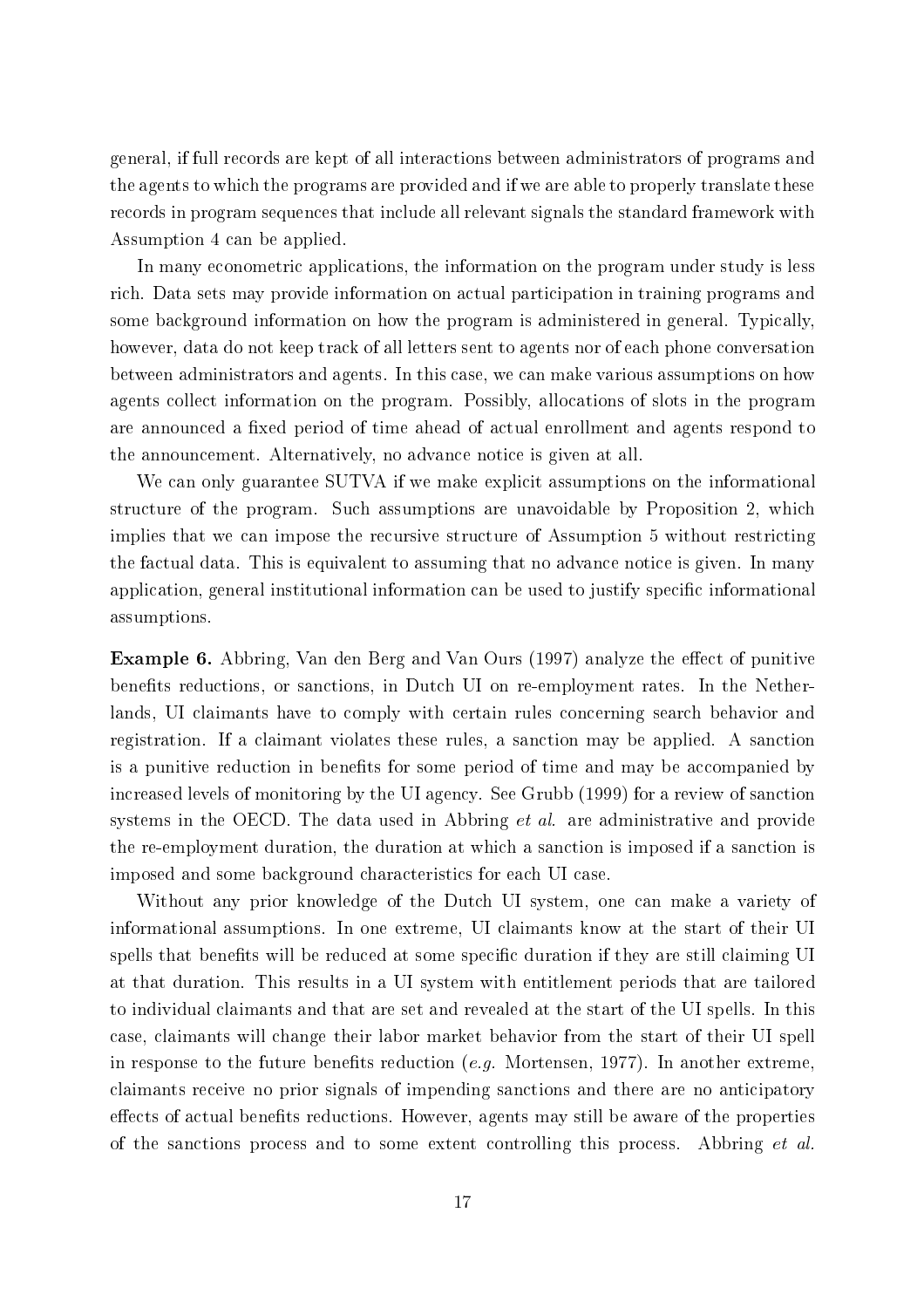analyze a search model with these features. The data cannot distinguish between both informational assumptions (see Subsection 4.2 for details). However, Abbring et al. use institutional background information to argue in favor of the latter assumption.

#### 3.4 Equilibrium effects

The discussion in the previous section is partial in the sense that it does not specify how signals are interpreted by agents. The same signal may be interpreted differently in different environments. In rational expectations equilibrium, the informational content attached to signals depends on the actual relation of signals to future treatment options in the population. This implies that potential outcomes are not invariant to the choice of the assignment mechanism. If we would consider a parametric class of assignment mechanisms, the distributions of the potential outcomes would depend on the parameters of the assignment process. In the terminology of Engle, Hendry and Richard (1983), the assignment mechanism is not exogenous to the potential outcomes. Without further qualications we have a violation of Rubin's (1986) SUTVA. Macroeconomists recognize the Lucas (1976) critique.

This is akin to the problem of equilibrium effects of large-scale programs on prices that has been discussed by Heckman *et al.* (1999) within the context of the static binarytreatment potential-outcome model. They differentiate between the no-treatment outcome in a world with treatments and outcomes in a world without treatments. These are not the same if the program under study is large and affects market outcomes. We have discussed the example of the Roy model in Section 2.

Such effects may occur for large-scale dynamic programs as well. The informational equilibrium effects may also occur for well-established small-scale programs. In this sense, equilibrium effects are more likely to plague dynamic econometric evaluation studies than static studies.

Example 2. (continued). Suppose that the signals carried by the letters are not contingent on initial earnings  $Y(0)$  and that the assignment of slots by the school is not  $\alpha$  contingent on the earnings mistory  $T$  (T). At time 0, the school randomly anotates signals such that  $\Pr(D(0) = 0) = \frac{1}{2}$ , we consider two cases for the training slot allocation at time 1.

- (i) the school randomly allocates training slots  $(D(1) \perp D(0))$  such that  $Pr(D(1) =$  $0) = \frac{1}{2}$
- $(ii)$  the school allocates training slots to those agents who have received a letter claiming that they will be offered a slot in the training program, *i.e.*  $D(1) = D(0)$ .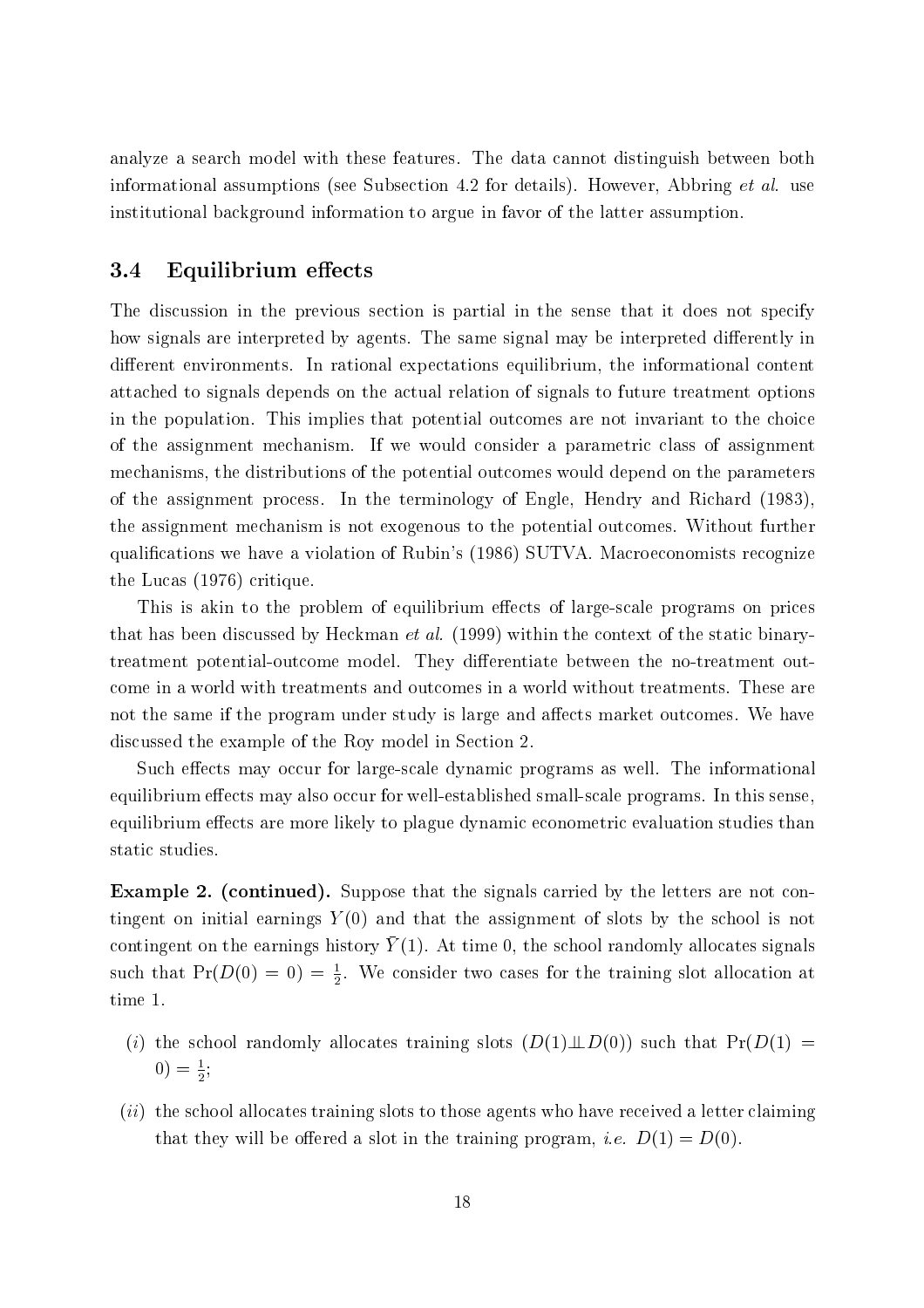First note that in Case (i) all training plans g are observable, *i.e.* satisfy Assumption 3. In Case  $(u)$ , however, only plans such that  $g_0(y(0)) = g_1(y(1))$  for some  $g(1) \in supp(1/(1))$ are observable. In particular, the only static training plans that are observable are  $(0,0)$ and  $(1,1)$ . In either case, the distributions of the potential outcomes  $T_g(2)$  corresponding to the observable training plans  $g \in \mathcal{G}$  can be computed using the g-computation formula.

We should expect different outcomes in training programs  $(i)$  and  $(ii)$ , even though the programs have the same structure and treatments are indexed in the same way. In rational equilibrium, the agent's expectations based on a signal  $d(0)$  should be consistent with the conditional conditional distribution of training offers  $D(1)|(D(0) = d(0))$  in the population. So, in Case  $(i)$  all agents believe at time 0 that they will be offered a slot in a program at time 1 with probability  $\frac{1}{2}$ . In this case, the signal is not informative and the agents will not respond to it. In Case  $(ii)$ , however, all agents will know for sure at time 1 whether they will be offered a slot in a program at time 2. Agents will respond to the message in the letter from the school.

Example 2 shows that we should generally expect equilibrium effects to affect outcomes in dynamic econometric evaluation studies. After all, agents can only value the signal received at time 1 by rationally considering the relation between the signal and actual assignment of training slots in the population. The potential outcomes thus depend on the parameters of the assignment process. We further investigate this issue in a more worked out example along the same lines.

**Example 3.** Again, let  $T = 1$ . Suppose that  $Y(t)$ ,  $t = 0, 1, 2$ , are binary employment outcomes. More precisely,  $Y(t) = 0$  if an agent is unemployed at time t and  $Y(t) = 1$ if the agent is employed. For now, suppose that all agents are unemployed at time 0, so  $\lim_{\alpha \to \infty}$   $I(\alpha) = 0$ . Also, ignore covariates A for the time being.

The agent operates in a simple job search environment. At the end of period 0, agents receive a single job offer characterized by a wage  $W_1$  drawn from a continuous distribution F such that  $F(0) = 0$ . The agent can either accept the job or reject the job. If the agent accepts the job offer  $W_1$ , he is employed at the wage  $W_1$  at both time 1 and time 2  $(Y(1) = Y(2) = 1)$ . If the agent rejects the job, he is unemployed at time 1  $(Y(1) = 0)$ .

An agent that is unemployed at time 1 receives another wage offer  $W_2$  at the start of period 2 that is drawn independently of  $W_1$  from the same distribution F. At time 2, the time 1 job offer  $W_1$  cannot be recalled and the agent only has to decide whether to accept or reject the new wage offer  $W_2$ . If the agent accepts  $W_2$ , he is employed at time  $2(Y(2) = 1)$  and receives compensation  $W_2$ . Otherwise the agent is unemployed at time  $2(Y(2)=0).$ 

We are interested in evaluating the effect of a unemployment compensation program on employment outcomes (suppose that wages are not observed). The program is organized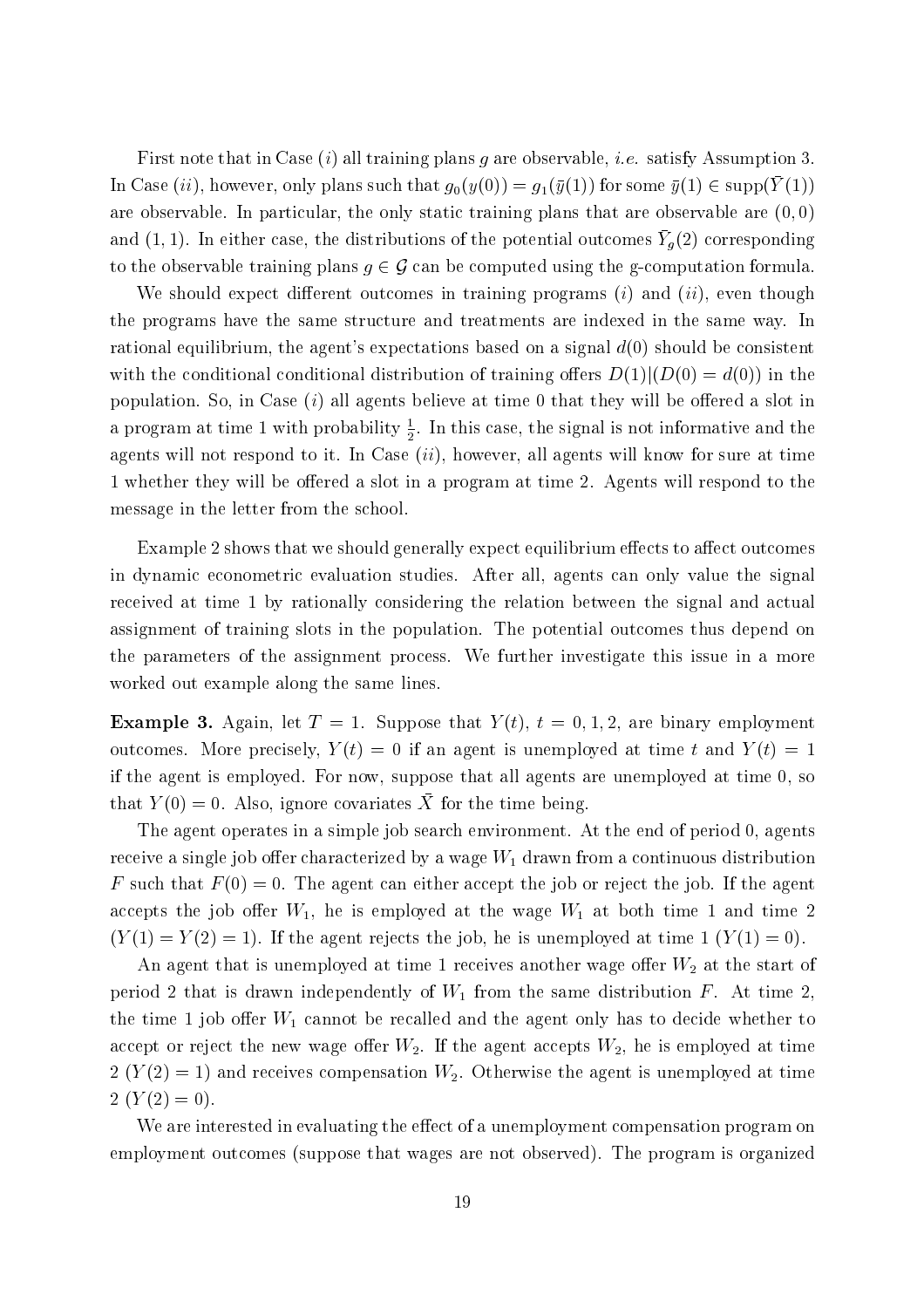as follows. All agents that are unemployed at time 1 receive unemployment benefits  $b > 0$ . At time 2, some agents loose entitlement to their benefits  $(D(1) = 0)$ , but others are still entitled  $(D(1) = 1)$ . Agents only actually receive benefits if they are unemployed.

At time 0, agents receive a phone call from the unemployment benefits agency in which they are told whether they will  $(D(0) = 1)$  or will not  $(D(0) = 0)$  receive benefits if they are unemployed at time 2. As in Example 2, we cannot analyze the effect of this phone call without some assumption on the information that is revealed. So, assume that agents have rational expectations,  $(D(0), D(1)) \perp (W_1, W_2)$ , and that

$$
Pr(D(0) = 0) = p,
$$
  
\n
$$
Pr(D(1) = 0|D(0) = 0] = q_0
$$
 and  
\n
$$
Pr(D(1) = 0|D(0) = 1] = q_1
$$
\n(3)

for some parameters  $0 \leq p, q_0, q_1 \leq 1$ .

Agents choose to accept or reject  $W_1$  and, if unemployed at time 1,  $W_2$  so that total income over times 1 and 2 is maximized. We ignore any income at time 0 because it cannot be affected by behavior in our model. The agent's optimization problem is straightforward to solve by backward induction.

If the agent is unemployed and entitled to benefits  $b$  at time 2, he will only accept a job offer  $W_2 \geq b$ . If the agent is unemployed and not entitled to benefits at time 2, he will accept any job offer  $W_2 \geq 0$ . Therefore, the continuation value in unemployment at time 1 given that the agent is entitled to benefits at time 2 is

$$
V_1 = b + bF(b) + (1 - F(b))\mathbb{E}[W_2|W_2 > b]
$$

$$
= 2b + \int_b^{\infty} (w - b)dF(w)
$$

and the continuation value in unemployment at time 1 given that the agent is not entitled to benefits at time 2

$$
V_0=b+\mathbb{E}[W_2]
$$

Now suppose that the agent believes at time 1 that he will be entitled to benefits in period 2 (if unemployed) with probability  $1 - q$ . With rational expectations,  $q = q_0$  if  $\alpha(0) = 0$  and  $q = q_1$  if  $\alpha(0) = 1$ . Let  $V(q) := qV_0 + (1 - q)V_1$ . Then, the agent accepts any time 1 job oner  $W_1$  that exceeds the perceived per period continuation value  $V(q)/2$ in unemployment.

We can distinguish 4 static treatments,  $(0,0)$ ,  $(1,0)$ ,  $(0,1)$  and  $(1,1)$ . All randomness in the corresponding potential outcomes originates in the offered wages  $W_1$  and  $W_2$ . The distributions of the potential outcomes are easy to derive because of the assumed independence of  $W_1$  and  $W_2$ .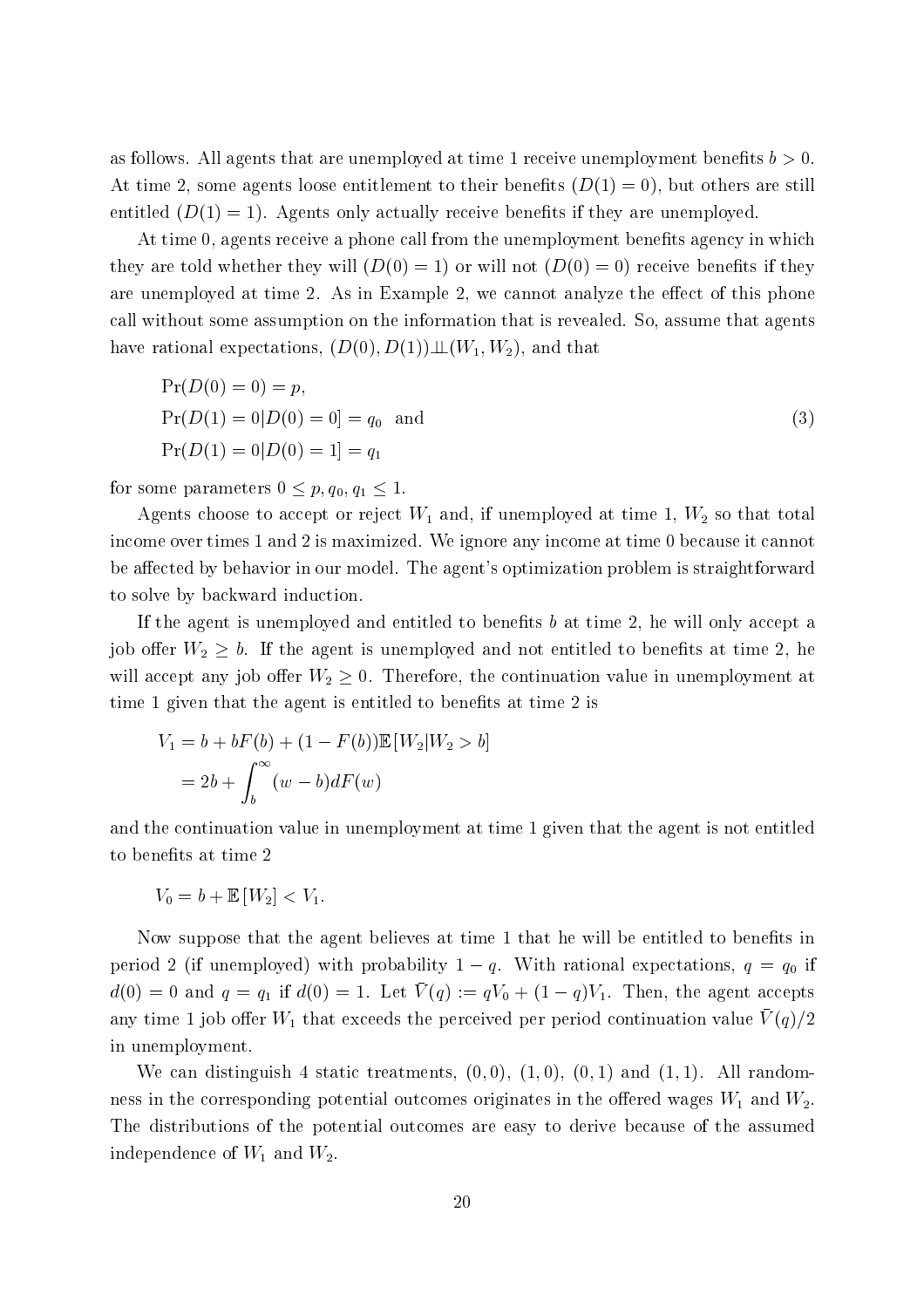First, recall that we have assumed that  $Y_q(0)$  is degenerate at 0 for all g. Next, at time o agents that have received a signal  $u(0)$  have reservation wage  $v(4d(0))/2$ . So, we have that

$$
\Pr(Y_{(d(0),d(1))}(1) = 0) = F\left(\frac{\bar{V}(q_{d(0)})}{2}\right)
$$

for  $d(0), d(1) = 0, 1$ .

Finally, agents that are employed at time 1 will be employed at time 2 for sure, i.e.

$$
\Pr(Y_g(2) = 1 | Y_g(1) = 1) = 1
$$

for all treatments g. Agents that are unemployed at time 1 and have  $d(1) = 0$  lose their benefits and will be employed for sure at time 2. Unemployed agents with  $d(1) = 1$  will accept a job at time 2 with probability  $1 - F(b)$ . So, we have that

$$
Pr(Y_{(d,0)}(2) = 0 | Y_{(d,0)}(1) = 0) = 1
$$
 and  

$$
Pr(Y_{(d,1)}(2) = 0 | Y_{(d,1)}(1) = 0) = F (b)
$$

for  $d = 0, 1$ .

The distributions of the potential outcomes depend on the parameters of the assignment process. In particular,  $V'(q) = V_0 - V_1 < 0$ . So,  $Pr(Y_{(0,d)}(1) = 0)$  and  $Pr(Y_{(1,d)}(1) = 0)$  are decreasing in respectively  $q_0$  and  $q_1$ . This implies that SUTVA is violated. Causal inference on the effect of the UI program without explicit reference to the assignment mechanism is impossible.

Depending on the evaluation problem that is to be solved, we may be willing to select a class of assignment mechanisms within which the potential outcomes are invariant. We should then have data on a population for which benet plans are assigned according to a mechanism in this class. The causal analysis has to be qualified as only providing causal contrasts between UI plans assigned according to mechanisms in this class.

Note that outcomes only depend on  $q_0$  and  $q_1$  and not on p. Two examples stand out. First, suppose that  $q_0 = q_1 =: q$ . Then,  $Pr(D(1) = 0) = q$  and the signal at time 0 is non-informative about the benefits reduction. In this case, the outcomes are only invariant if we fix  $Pr(D(1) = 0)$ . Second, let  $q_0 = 1$  and  $q_1 = 0$ . Then,  $D(1) = D(0)$ almost surely and outcomes are invariant to changes of  $Pr(D(1) = 0) = p$  over [0, 1]. Agents have perfect foresight about benefits entitlement. Given the realized entitlement, agents are not interested in the assignment mechanism.

In either case, we have to fix  $(q_0, q_1)$  to ensure consistency. If we are interested in evaluating outcomes for different values of  $(q_0, q_1)$ , we have to index the potential outcomes not only by  $d(1)$  but also by  $(q_0, q_1)$ . This would ensure that all versions of the treatment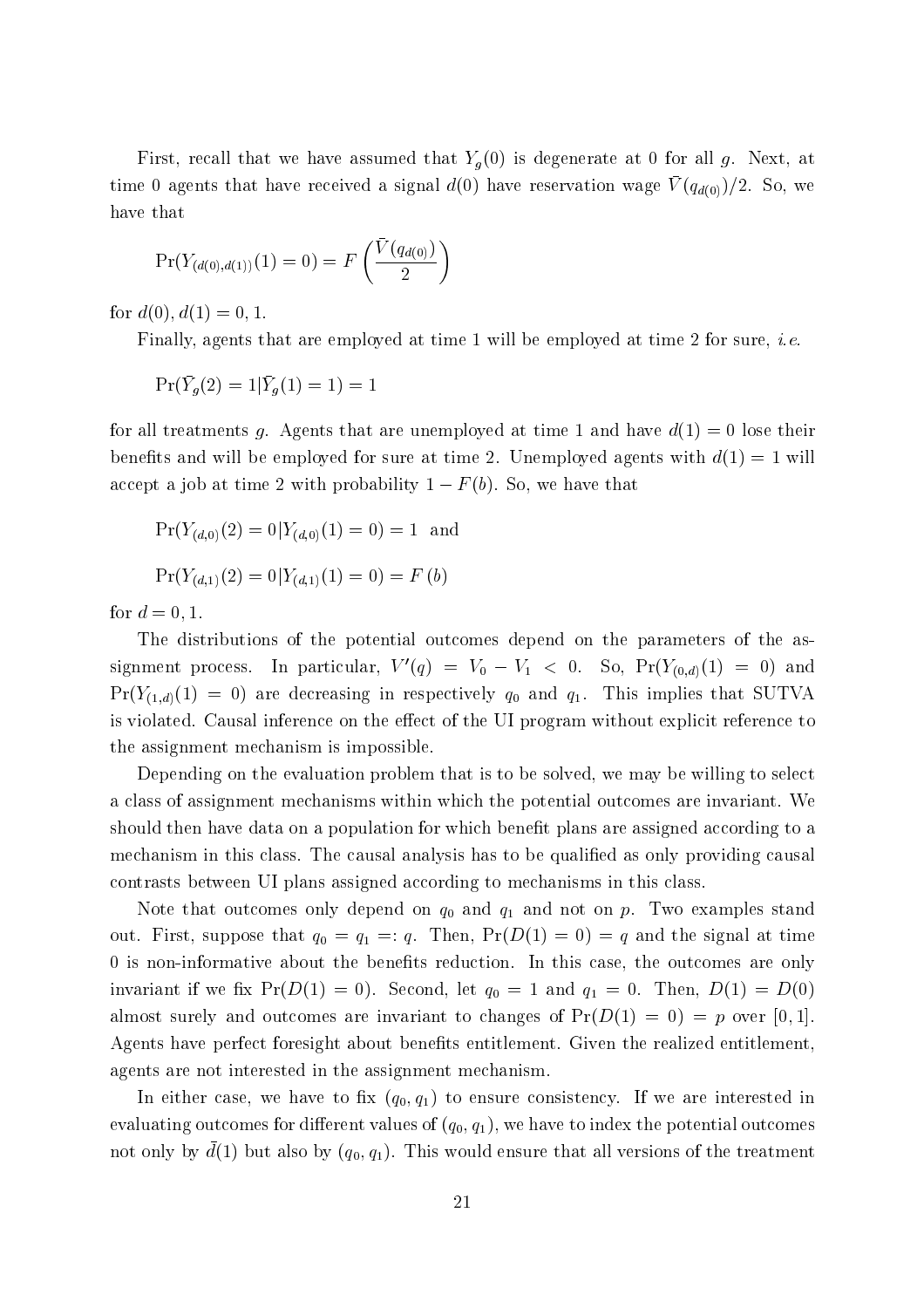are represented and consistency holds. For this extended model to be operational, we need variation of  $(q_0, q_1)$  in the data. Also, we have to consider a mechanism that assigns  $(q_0, q_1)$  in a first stage before the assignment of  $d(1)$ . We should check whether the new potential outcomes, indexed by both  $d(2)$  and  $(q_0, q_1)$  are invariant to the choice of this new assignment mechanism. Depending on the specific informational assumptions it is thinkable that, for example, the initial conditions  $Y(0)$  are affected by the assignment mechanism.

In general, we can always fix a class of assignment mechanisms within which potential outcomes are invariant and contrast potential outcomes within this class. The actual assignment mechanism should be in the class. Under perfect foresight we can allow the assignment mechanism to vary arbitrarily. If we have sufficiently rich data, we can index potential outcomes by the (parameters of the) assignment mechanism and contrast outcomes between assignment mechanisms and assigned plans. This requires a specification of a "meta-mechanism" for the selection of assignment mechanisms.

#### 3.5 Optimal policy estimation

In an interesting recent development, Murphy (2002) has developed methods to choose an optimal treatment plan based on an empirical analysis of Robins' dynamic potentialoutcome model (see also Robins, 2002). This is of direct interest to economic policy makers, provided that they accept Robins' framework as such.15 The key problem in directly applying Murphy's methods to dynamic economic decision problems lies, of course, in the latter premise.

Our discussion implies that consistency Assumptions 4 and 5 are likely to fail in economic applications. These assumptions require that different dynamic policies yield the same outcome at some point in time if they happen to deliver the same treatments up to that time. This excludes anticipatory effects. Furthermore, policies that randomize treatments— we have not considered these so far (see e.g. Gill and Robins,  $2001$ ) should yield the same outcomes as non-random static policies if they happen to realize the same treatment paths. Thus, the choice of the optimal dynamic policy is bound to ignore the potential expectations effects of different dynamic assignment rules. The dynamics of the plans only serve to dynamically allocate the treatments to those who benet most. In doing so, the planner is forced to presume that outcomes are invariant across different policies that assign the same treatment paths. In this sense, the analysis is essentially static and not very different from a similar analysis with the static model

 $15$  From the perspective of this paper, it is interesting to note that such dynamic programming problems certainly had the interest of H. Theil (e.g. Theil, 1957).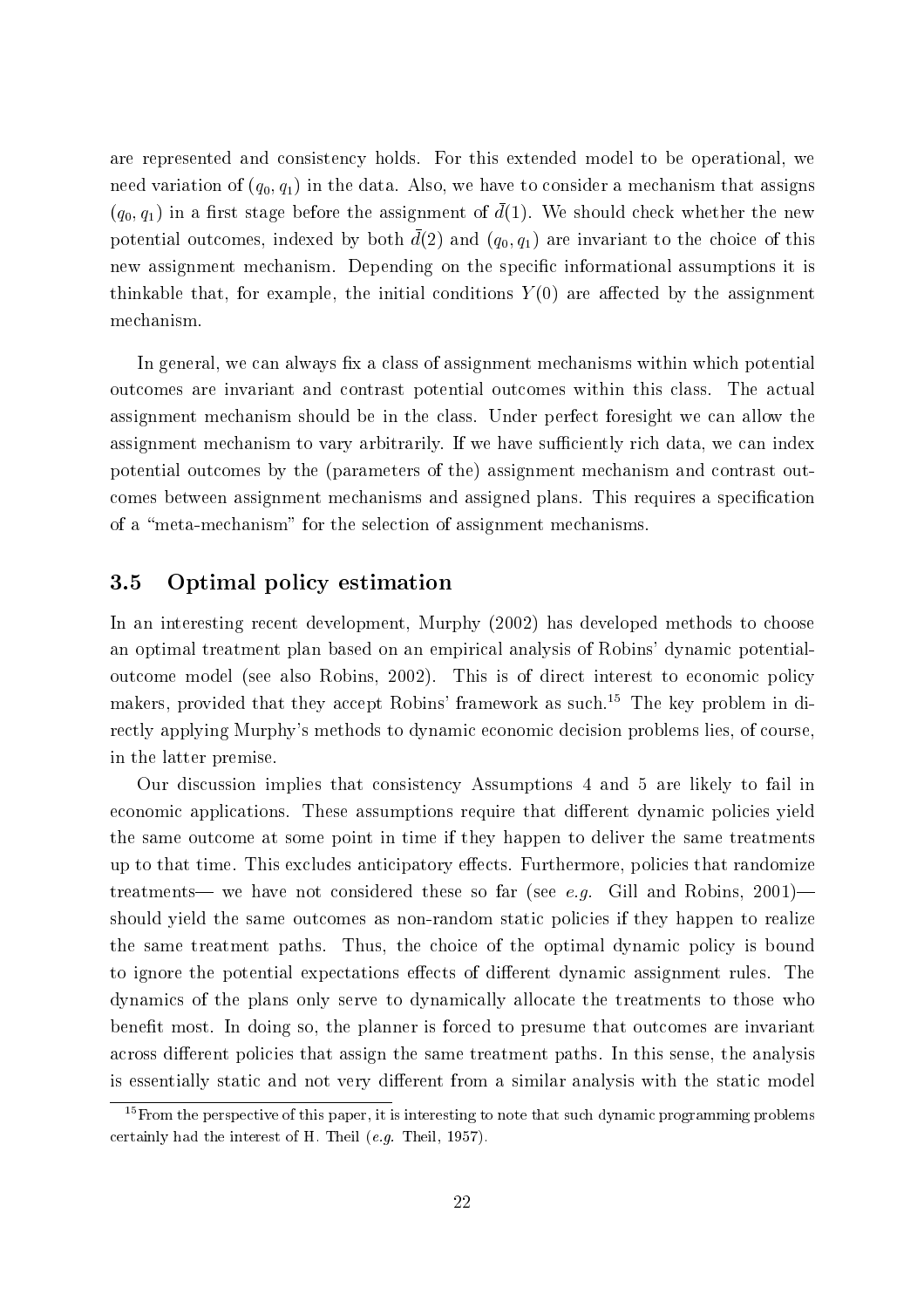of stratied randomized experiments at the end of Subsection 2.2. This seems perfectly reasonable in the medical applications for which these methods are developed. In an economic environment, however, we should expect that agents are aware of the actual assignment rule and respond to that.

#### 3.6 Selection on unobservables

In econometric program evaluation, randomization assumptions like Assumption 6 are not very likely to be satisfied. Observational economic data suffer from a lot of heterogeneity between agents (e.g. Heckman, LaLonde and Smith, 1999). Some of this heterogeneity is bound to be unmeasured. In a dynamic context, such unmeasured heterogeneity leads to violations of randomization assumptions. This is true even if the unmeasured variables only affect the availability of slots in programs but not outcomes directly. If agents are rational, forward-looking and, unlike the econometrician, observe the unmeasured variables, they will typically respond to these variables because these affect future opportunities to participate in programs (Abbring and Van den Berg, 2003 and 2004). Thus, there may be indirect effects on outcomes even if there are no direct effects. In any case, the randomization condition fails.

For the same reason, identication based on instrumental variables is relatively hard in dynamic models. If the candidate instruments only vary cross-sectionally, the argument above implies that they are not likely to be valid instruments. Rather than instrumental variables, we need instrumental processes (Robins, 1997) that yield some random variation in treatment assignment at each point in time. In the context of continuously assigned treatments, the implied data requirements seem onerous (Abbring and Van den Berg, 2003).

Possibly the most fruitful econometric approach to selection on unobservables is the construction of explicit models of dynamic selection and outcomes. Carneiro, Heckman and Hansen (2003) have recently developed such a model based on a dynamic factor structure. Similar ideas underly the event-history approach to program evaluation, which we will discuss next.

## 4 The event-history approach to policy evaluation

#### 4.1 Introduction

Researchers facing the problem of analyzing the effect of dynamic programs on dynamic outcomes have often resorted to event-history methods. Examples in economics include Ridder (1986), Card and Sullivan (1988), Gritz (1993), Lillard (1993), Ham and Lalonde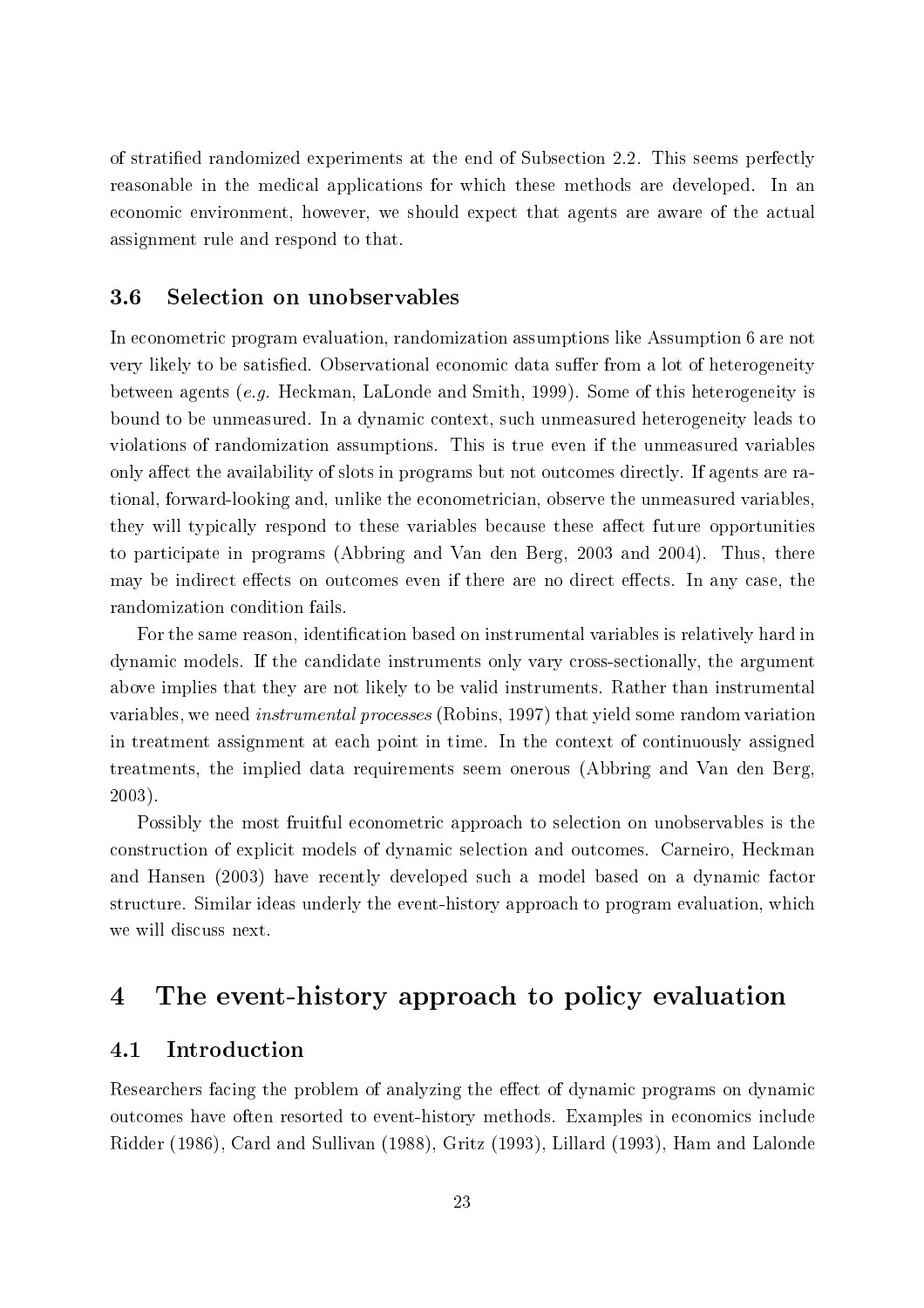(1996), Lillard and Panis (1996), Eberwein, Ham and Lalonde (1997), Bonnal, Fougere and Serandon (1997), Abbring, Van den Berg and Van Ours (1997), and Van den Berg, Van der Klaauw and Van Ours (2004). In fields like epidemiology, the use of event-history models to analyze treatment effects is widespread (see e.g. Andersen et al., 1993, and Keiding, 1999).

The event-history approach to program evaluation is firmly rooted in the econometric literature on state-dependence and heterogeneity (Heckman and Borjas, 1980, and Heckman, 1981). Event-history models along the lines of Heckman and Singer (1984) are used to jointly model transitions into programs and transitions into outcome states. Causal effects of programs are modelled as the dependence of individual transition rates on the individual history of program participation. Dynamic selection effects are modelled by allowing for dependent unobserved heterogeneity in both the program and outcome transition rates. A typical, simple example is a mixed semi-Markov model in which the causal effects are restricted to program participation in the previous spell  $(e, q)$ . Bonnal, Fougère and Sérandon, 1997).

The mainstream treatment-effects literature has recently stressed semi-parametric and non-parametric methods of inference. Applied papers employing the event-history approach, on the other hand, usually estimate highly parameterized models. There is a substantial literature on the identifiability of state-dependence effects and heterogeneity in duration and event-history models (see Heckman and Taber, 1994, and Van den Berg, 2001, for reviews). This literature can be exploited and extended to reconcile both approaches.<sup>16</sup> Here, we provide discussion for some canonical cases.

In Subsection 4.2, we discuss the simplest case of mutual dependence of events in continuous time, involving only two binary events. This case is sufficiently rich to capture the effect of a dynamically assigned binary treatment on a duration outcome. Binary events in continuous time can be fully characterized by the time at which they occur and a structural model for their joint determination is a simultaneous-equations model for durations. We will develop such a model along the lines of Abbring and Van den Berg (2003). Rephrasing their model explicitly as a simultaneous-equations model does not only provide a link with Theil's work, but also highlights the fundamental problems that arise if we try to infer the causal effects of a dynamically assigned treatment on a duration outcome using techniques developed for static models. In Subsection 4.3, we conclude with a short discussion of the event-history approach to program evaluation from a more general (multiple-treatment, multiple-outcome) perspective.

<sup>&</sup>lt;sup>16</sup>Abbring and Van den Berg (2004) discuss the relation between the event-history approach to program evaluation and more standard latent-variable and panel-data methods, with a focus on identication issues.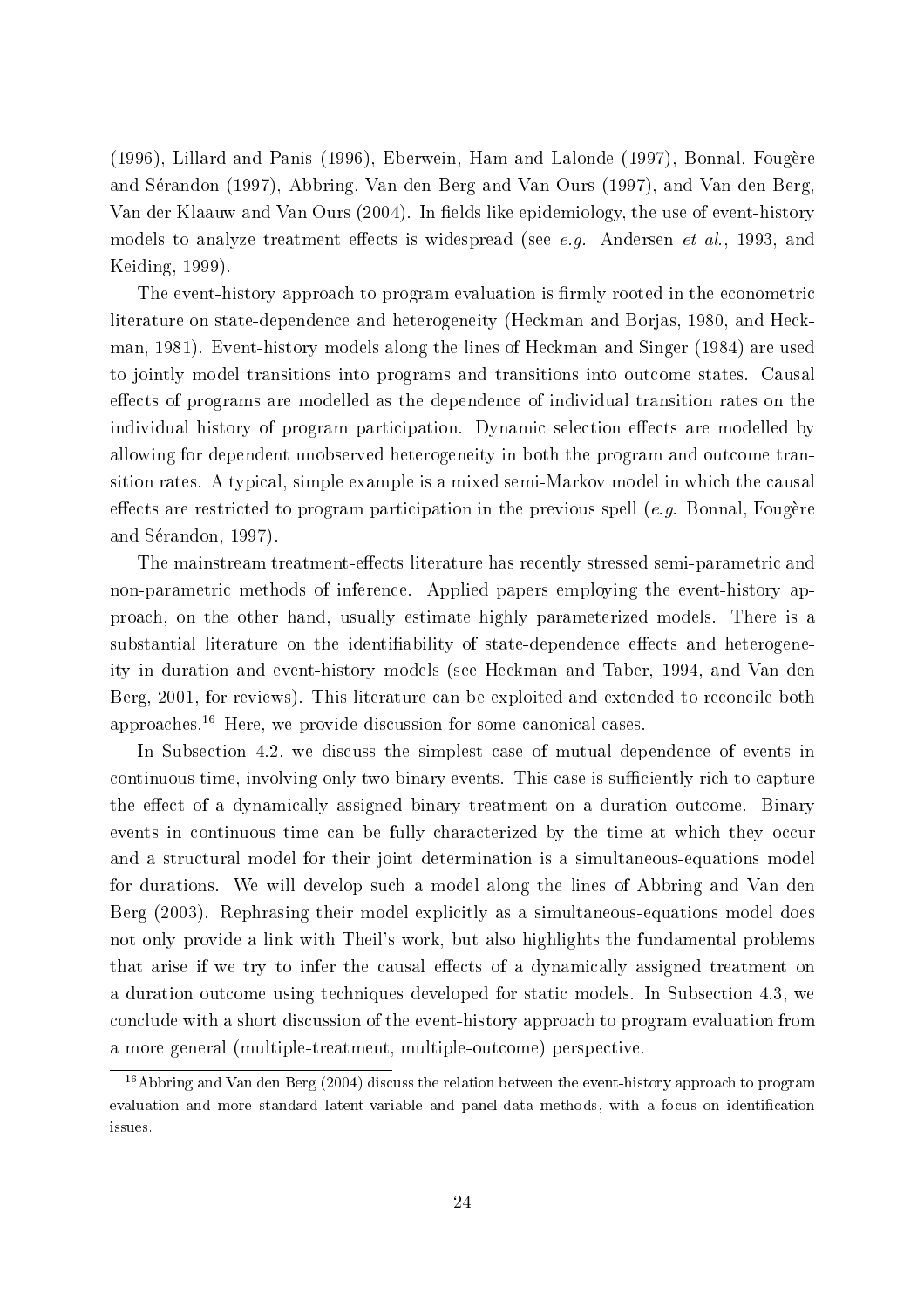#### 4.2 A simultaneous-equations model for durations

Consider two random durations <sup>Y</sup> and <sup>D</sup> that assume values in <sup>R</sup> <sup>+</sup> := R+ [ f1g, where  $\mathbb{R}_+ := [0, \infty)$ . We refer to one of the durations, D, as the treatment (time) and to the other duration,  $Y$ , as the outcome. Such an asymmetry arises naturally in many applications. For example, in Abbring, Van den Berg and Van Ours (1997)'s study of unemployment insurance, the treatment is a punitive benefits reduction (sanction) and the outcome reemployment. The re-employment process continues after imposition of a sanction, but the sanctions process is terminated by re-employment. The current exposition, however, is symmetric and unifies both cases. The point  $\infty$  represents the event that the outcome or treatment never occur.

Define collections of nonnegative potential treatments  $\{D_u; y \in \overline{\mathbb{R}}_+\}$  and potential outcomes  ${Y_s; s \in \overline{\mathbb{R}}_+}$ . Here,  $D_y$  is the random treatment that would prevail if the outcome is externally set to y. Similarly,  $Y_d$  is the outcome resulting from setting the treatment time to d. Suppose that  $\{D_u; v \in \overline{\mathbb{R}}_+\}$  and  $\{Y_d; d \in \overline{\mathbb{R}}_+\}$  are measurable processes. Assume that  $D_y$  and  $Y_d$  are continuously distributed and denote the corresponding integrated hazard rates by -Dy : <sup>R</sup> <sup>+</sup> 7! <sup>R</sup> <sup>+</sup> and -Ys : <sup>R</sup> <sup>+</sup> 7! <sup>R</sup> <sup>+</sup>, respectively. These integrated hazards fully determine the marginal distributions of  $D<sub>y</sub>$  and  $Y<sub>d</sub>$ . For example, by the well known exponential formula for the survival function,  $P(\blacktriangleright y \land y) = \exp(-\triangleright D_y(y))$ . For expositional convenience, we assume that both  $\sim \nu_y$  and -  $\iota_s$  are strictly increasing one  $\mathbb{R}_+$ . We also assume that the duration distributions are non-defective by requiring that  $\bigtriangledown_{D_y}(\infty)=\bigtriangledown_{Y_s}(\infty)=\infty.$ 

Differences in the integrated hazards between potential outcomes or between potential treatments can be given a causal interpretation. To see this, note that, under the assumptions above, -  $D_{y}$  (  $\sim$   $y$ ) and -  $\sim$   $\sim$   $\sim$   $d$  (  $\sim$   $a$ ) are unit exponential for all  $\sim$  . So, we have  $\sim$  . So, we have  $\sim$ can write

$$
D_y = \Theta_{D_y}^{-1}(E_{D_y})
$$
 and  $Y_d = \Theta_{Y_d}^{-1}(E_{Y_d}),$ 

with  $E_{D_y}$  and  $E_{Y_d}$  appropriate unit exponential random variables for all  $y, d \in \mathbb{R}_+$ . The distributions of  $E_{D_y}$  and  $E_{Y_d}$  are invariant to interventions. Thus, the integrated hazards link the potential treatments and outcomes to errors that are invariant in distribution to the interventions. Therefore, they have causal interpretations (see Freedman, 2002).

The model is again closed by requiring consistency of actual and potential outcomes and treatments,

#### **Assumption 7.** Consistency.  $Y_D = Y$  and  $D_Y = D$ .

<sup>&</sup>lt;sup>17</sup>Abbring and Van den Berg do allow for defects, which often have structural interpretations. See Abbring (2002) for some discussion and results.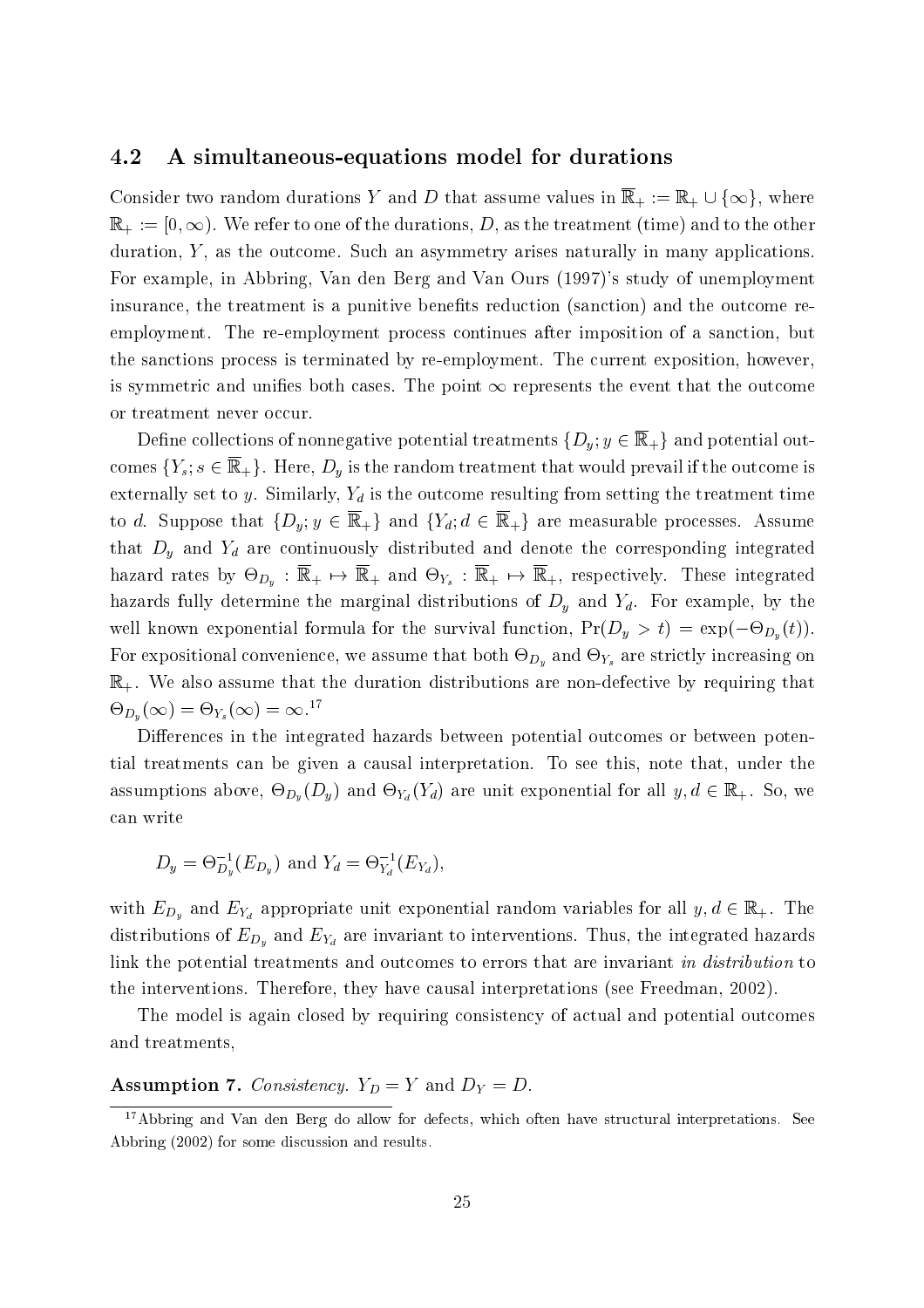We should be careful here, as our model may not be coherent: it may not have a solution  $(Y, D)$ .<sup>18</sup> If it does, it is unique by consistency. Consider the following assumptions.

**Assumption 8.** No anticipation. For all  $t \in \mathbb{R}_+$ ,

 $\sim I_t$   $\sim I_{\infty}$   $\sim$   $D_t$   $\sim$   $D_{\infty}$   $\sim$   $\sim$   $\sim$   $\sim$   $\sim$   $\sim$ 

Assumption 9. Strong invariance. For all the  $P_t$  some  $P_t$  in  $P_t$  is  $P_t$  and  $P_t$  and  $P_t$  and  $P_t$  and  $P_t$  is an operator some  $P_t$  and  $P_t$  and  $P_t$  and  $P_t$  and  $P_t$  and  $P_t$  and  $P_t$  and  $P_t$  and  $P_t$  and  $P_t$  and unit-exponential random variables  $E_Y$  and  $E_D$ .<br>Assumption 8 implies that the hazard rates for any two potential outcomes  $Y_d$  and  $Y_{d'}$ 

coincide almost everywhere until the smallest of the hypothetical treatments times <sup>d</sup> and  $d'$ . We say that there are no effects of anticipation of the treatment on the outcome. Similarly, Assumption 8 excludes anticipation effects of future outcomes on the treatment hazard. Together, Assumptions 8–9 ensure

**Lemma 1 (Coherency).** Under Assumptions 7-9, there is a unique  $(Y, D)$  such that  $Y = Y_D$  and  $D = D_Y$ .

*Proof.* Draw  $(E_Y, E_D)$  and compute  $(Y_\infty, D_\infty)$ . If  $Y_\infty \leq D_\infty$ , then  $Y = Y_\infty$  and  $D =$  $D_Y \geq Y$ . Otherwise,  $Y_{\infty} > D_{\infty}$ ,  $D = D_{\infty}$  and  $Y = Y_D > D$ .  $\Box$ 

To gain some more insight in the role of Assumption 9, we need some additional notation. Let  $N_{Y_d}(t) := I_{[0,t]}(Y_d)$  be a binary random variable that indicates whether the outcome event would have occurred at time tor before if a treatment was assigned at time d. Then,  $\{N_{Y_d}\}\$ is a process that counts the number of such potential-outcome events at most one— up to and including each point in time. Similarly, define  $\{N_{D_y}\},\ \{N_Y\}$ and  $\{N_D\}$ . Assumption 9 essentially ensures that a strong version of Assumption 7, like Assumption 5 in the discrete-time model, holds:

**Lemma 2 (Strong no-anticipation).** Assumptions 8 and 9 imply that for all  $t \in \mathbb{R}_+$ ,  $N_{Y_t}(\tau) = N_{Y_{\infty}}(\tau)$  and  $N_{D_t}(\tau) = N_{D_{\infty}}(\tau)$  for all  $\tau \in [0, t]$ .

Under Assumptions 7–9, our model is a fully recursive dynamic structural model (possibly with dependent errors) for the processes  $\{N_Y, N_D\}$  even though it is not recursive in terms of <sup>Y</sup> and D. Therefore, coherency problems do not arise.

We illustrate these ideas with two examples. We need

Assumption 10. Randomization.  $\{D_y; y \in \overline{\mathbb{R}}_+\}\perp \{Y_s; s \in \overline{\mathbb{R}}_+\}.$ 

<sup>&</sup>lt;sup>18</sup>Abbring and Van den Berg (2003) do not explicitly model the (lack of) causal determination of D by Y. Therefore, their structural model of Y and  $D$  is triangular and they do not have to worry about coherency.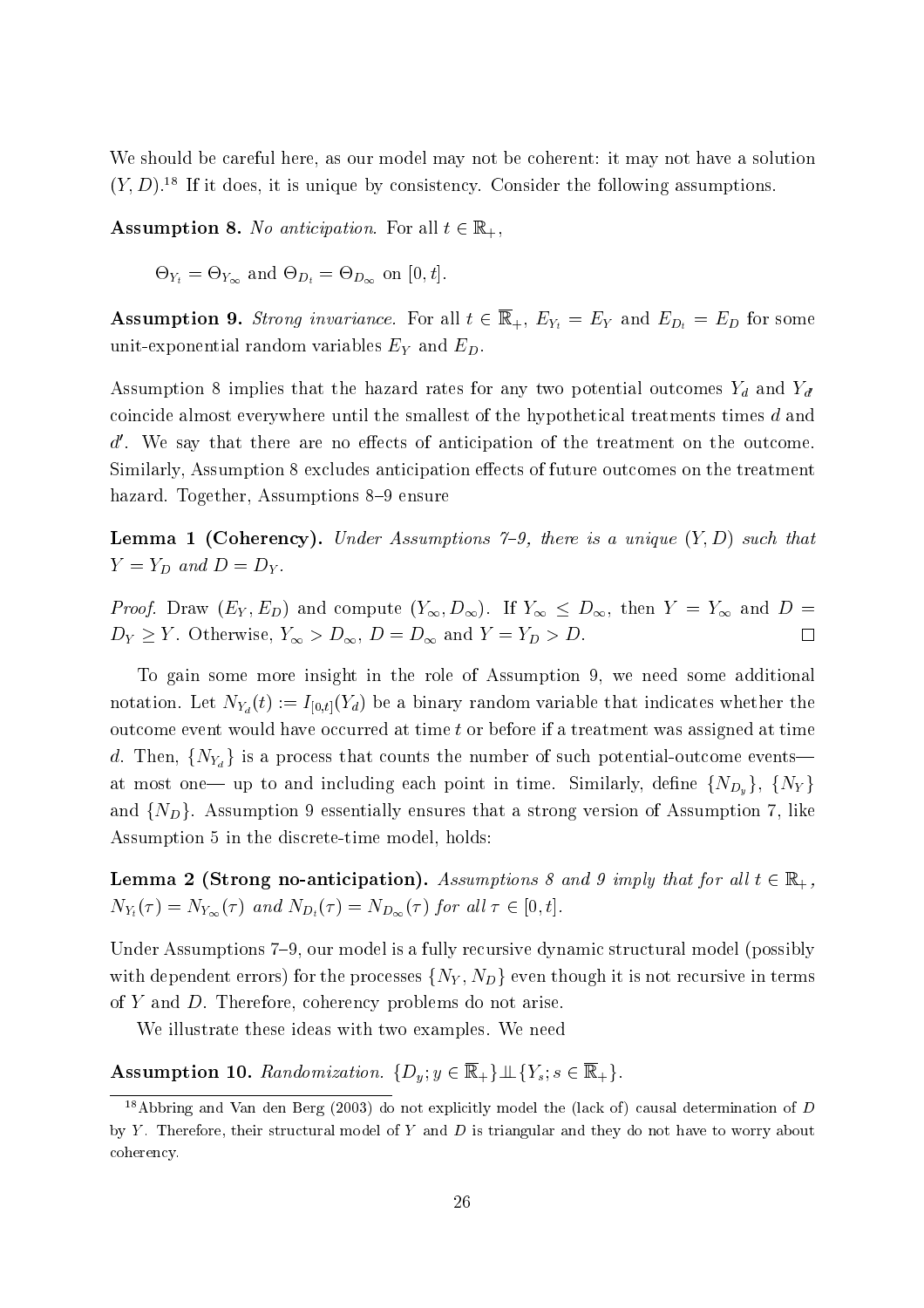Example 4. Consider a standard partial search model describing the job search behavior of an unemployed individual (e.g. Mortensen, 1986). Job offers arrive at a rate  $\lambda > 0$  and are random draws from a given distribution  $F$ . An offer is either accepted or rejected. A rejected offer cannot be recalled at a later time. The individual initially receives a constant flow of unemployment-insurance benefits. However, the individual faces the risk of a sanction— a permanent reduction of his benefits to some lower, constant level— at some point during his unemployment spell. During the unemployment spell, sanction arrive independently of the job-offer process at a constant rate  $\mu > 0$ . The individual cannot foresee the exact time a sanction is imposed, but he does know the distribution of these times.19 The individual chooses a job-acceptance rule as to maximize his expected discounted lifetime income. Under standard conditions this is a reservation-wage rule: at time t, the individual accepts each wage of  $w(t)$  or higher. The corresponding reemployment hazard rate is  $\lambda(1 - F(\underline{w}(t))$ . Apart from the sanction, which is not foreseen and arrives at a constant rate during the unemployment spell, the model is stationary. This implies that the reservation wage is constant, say equal to  $w_0$ , up to and including time d, jumps to some lower level  $\underline{w}_1 < \underline{w}_0$  at time d and stays constant at  $\underline{w}_1$  for the remainder of the unemployment spell if benefits would be reduced at time  $d$ .

The model fits our simultaneous-equations model for durations in the following way. Let Y be the re-employment duration and D the sanction time. The potential-outcome hazards are

$$
\theta_{Y_d}(t) = \begin{cases} \lambda_0 & \text{if } 0 \le t \le d \\ \lambda_1 & \text{if } t > d \end{cases}
$$

and the corresponding integrated hazards are

$$
\Theta_{Y_d}(t) = \begin{cases} \lambda_0 t & \text{if } 0 \le t \le d \\ \lambda_0 d + \lambda_1 (t - d) & \text{if } t > d, \end{cases}
$$

where  $\lambda_0 := \lambda [1 - F(\underline{w}_0)]$  and  $\lambda_1 := \lambda [1 - F(\underline{w}_1)]$ . Similarly, the potential-treatment hazards are

$$
\theta_{D_y}(t) = \begin{cases} \mu & \text{if } 0 \le t \le y \\ 0 & \text{if } t > y \end{cases}
$$

and the corresponding integrated hazards are  $\mathcal{D}_y$  (f)  $\mathcal{D}_y$  are  $(\cdot)$   $\vartheta$  ) for denote the set  $\gamma$  we define have set the sanction hazard to 0 after re-employment.

 $19$ This is a rudimentary version of the partial search model with punitive benefits reductions, or sanctions, of Abbring, Van den Berg and Van Ours (1997). The main difference is that in the present version of the model the sanctions process cannot be controlled by the agent.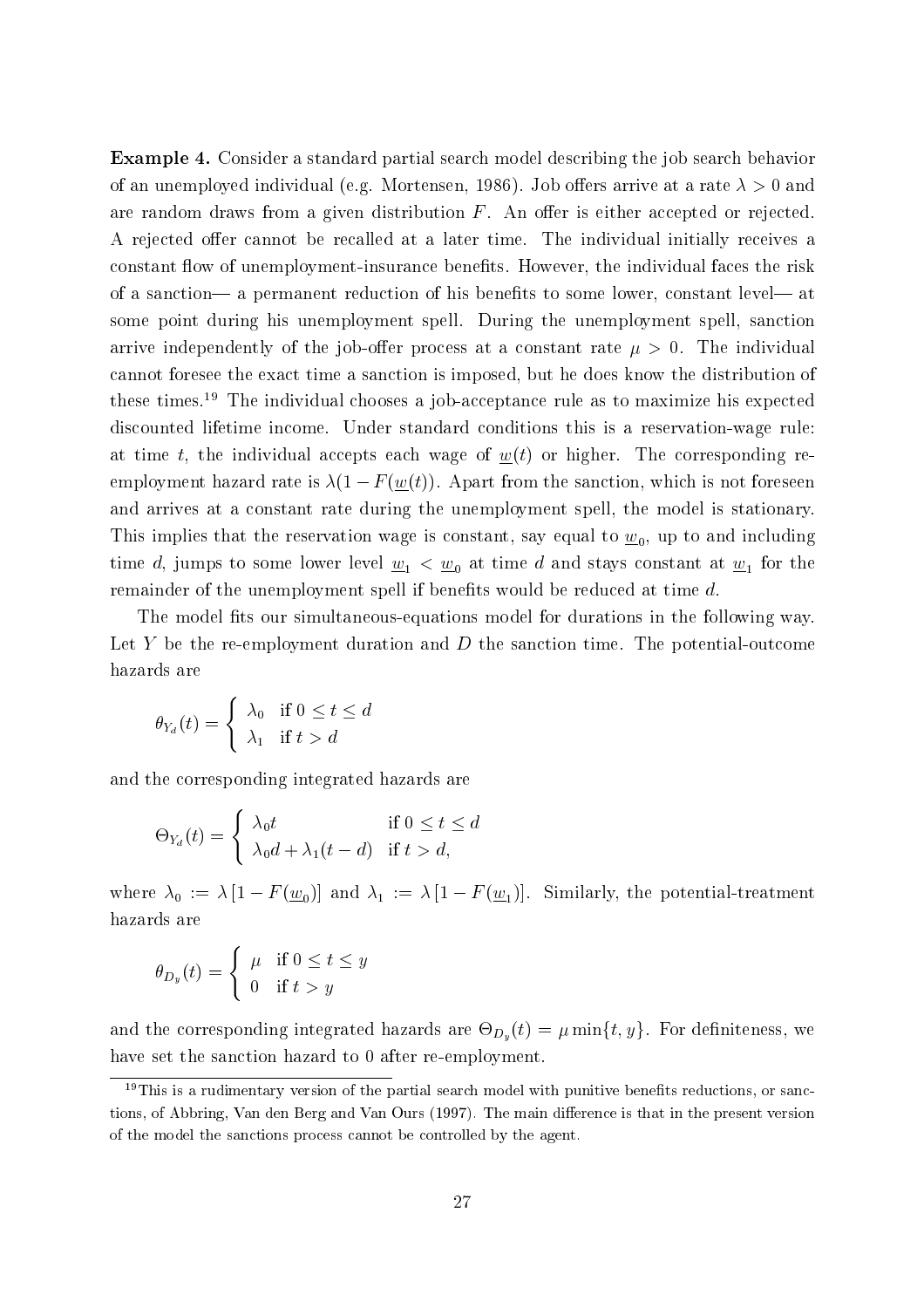Note that Assumption 7 follows naturally from the recursive structure of the economic decision problem in this case in which we have properly accounted for all relevant events. The model furthermore specifies that  ${E_{Y_d}}\perp{E_{D_y}}$  (Assumption 10), but is agnostic about Assumption 9. Assumption 9 would imply a deterministic relation between the potential re-employment times. If we hypothetically move the sanction back in time from d to  $d' < d$ , then the potential outcome would change from

$$
Y_d = \min\left\{\frac{E_Y}{\lambda_0}, d\right\} + \frac{\lambda_0}{\lambda_1} \left[\frac{E_Y}{\lambda_0} - \min\left\{\frac{E_Y}{\lambda_0}, d\right\} \right]
$$

to

$$
Y_{d'} = \begin{cases} Y_d & \text{if } Y_d \le d', \\ d' + \frac{\lambda_0}{\lambda_1} \left( Y_d - d' \right) & \text{if } d' < Y_d \le d, \text{ and} \\ Y_d - \frac{\lambda_1 - \lambda_0}{\lambda_1} \left( d - d' \right) & \text{if } Y_d > d. \end{cases}
$$

Clearly, strong no-anticipation (as in Lemma 2) holds.

Example 5. We can add some perspective to an early example of a structural bivariate duration model, the bivariate exponential model of Freund (1961), by restating it as a special case of our simultaneous-equations model for durations. Freund considers the survival of the components in a two-component system that can operate even if one of the components has failed. One example is a plane with two engines. Failure of one engine increases the stress on and therefore presumably the failure rate of the remaining engine.

Freund constructs a model for the failure times Y and D of the system's two components the asymmetric notation is less appropriate here— as follows. First, he considers the distribution of the failure time of either component in the hypothetical case in which failing components are immediately replaced by new components. This intervention corresponds to our "no-treatment" case  $\infty$  and the corresponding failure times are  $Y_{\infty}$  and  $D_{\infty}$ . Freund assumes that  $Y_{\infty}$  and  $D_{\infty}$  are independently and exponentially distributed, say with hazard rates  $\alpha$  and  $\beta$ .

Next, Freund considers the case of interest in which failed components are not replaced. He assumes that the failure of the second component causes a change in the failure rate of the first component from  $\alpha$  to a possibly different, constant level  $\alpha'$ . Similarly, the failure rate of the second component changes from  $\beta$  to  $\beta'$  when the first component fails. Freund assumes that Y and D are only dependent through these causal effects, which is what we have called randomization (Assumption 10). Clearly, this model satisfies no-anticipation (Assumption 8). We can impose Assumption 9, without necessarily accepting its strong causal implications, to ensure coherency and to facilitate an explicit construction of all potential failure times.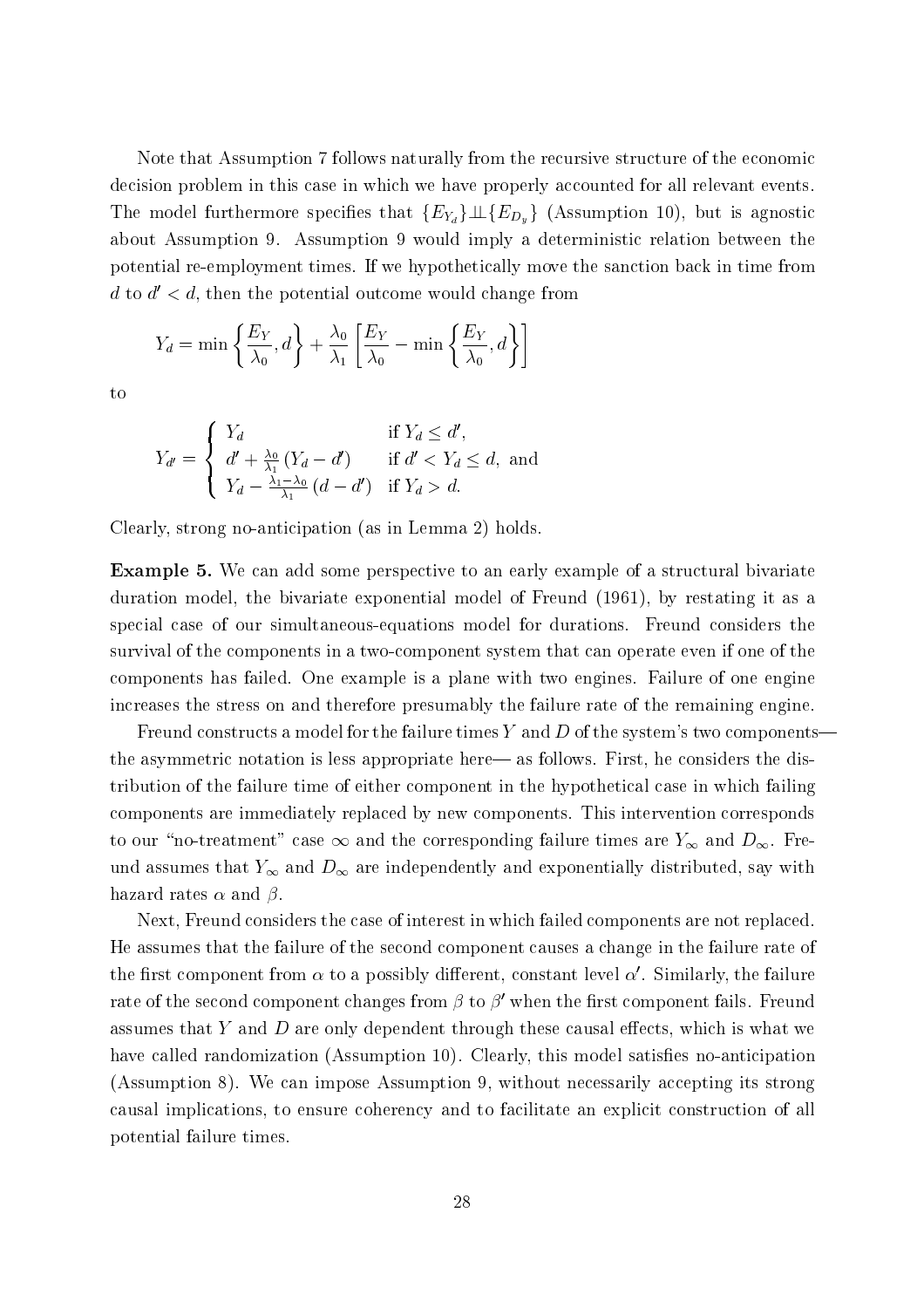If we have denoted  $\langle \, \cdot \, \, \rangle$  and we have also need the sumptions  $\langle \, \cdot \, \, \cdot \, \, \cdot \, \, \cdot \, \, \cdot \, \, \cdot \, \, \cdot \, \, \cdot \, \, \cdot \, \, \cdot \, \, \cdot \, \, \cdot \, \, \cdot \, \, \cdot \, \, \cdot \, \, \cdot \, \, \cdot \, \, \cdot \, \, \cdot \, \, \cdot \, \, \cdot \, \, \cdot \, \, \cdot \, \, \cdot \, \, \cdot$ to almost-sure equivalence) from standard hazard regressions (e.g. Andersen *et al.*, 1993; Fleming and Harrington, 1991). Moreover, the proof of Proposition 1 in Abbring and Van den Berg (2003) can be directly extended to prove

**Proposition 3 (Non-identifiability).** Let  $F$  be any astrollion on  $\mathbb{R}^+_+$  with strictly positive Lebesgue density. Then, there exists some  $({Y_d}, {D_y})$  that satisfies Assumptions  $7{\text -}10$  and such that  $(Y, D) = (Y_D, D_Y)$  has distribution F.

Proposition 3 shows that no-anticipation (Assumption 8) and randomization (Assumption 10) can be imposed without restricting the data. In the words that Gill and Robins (2001), used in the context of the closely-related Proposition 2, these assumptions are "free". Abbring and Van den Berg point out that, from a substantial perspective, Proposition 3 implies that we cannot (i) disentangle selection effects and causal effects and (ii) identify anticipation effects without imposing further structure on the model.

Economists are typically not willing nor interested to make the type of strong causal statements that require Assumption 9. Interest usually focuses on weaker statements based on the invariance of the distribution of shocks only. Proposition 3 however implies that Assumption 9 has no empirical implications. We can therefore impose it as a modelling tool, just to ensure coherency.

It is instructive to express the model as a simultaneous-equations model in terms of Y and D. Note that we can write

$$
Y = u(E_Y, D)
$$
  

$$
D = v(E_D, Y),
$$
 (4)

where  $u(e, a) := \Lambda_{Y_d}(e)$  and  $v(e, y) := \Lambda_{D_y}(e)$  for  $e, a, y \in \mathbb{R}_+$ . The initial, dynamic setup of the model was inspired by substantial economic considerations that we would like to address in an empirical analysis. Its simultaneous-equations representation in (4) better reflects the data actually available for this analysis: at the very best an uncensored sample from the distribution of  $(Y, D)$ . Clearly, (4) is not identified (and may not even be coherent) even if we assume that  $E_Y \perp E_D$  (Assumption 10). We have seen though that it is identied if, in addition, we impose Assumption 8, an assumption inspired by substantial considerations.

We are willing to take the no-anticipation Assumption 8 as fundamental. In practice, this requires that we measure all relevant informational events. We would however like to relax the randomization Assumption 10. Equation  $(4)$  suggests that we find instruments  $Z\mathbb{L}(E_Y, E_D)$  that appear in one equation and not in the other, and apply some instrumental-variables method to identify and estimate the model. However, as argued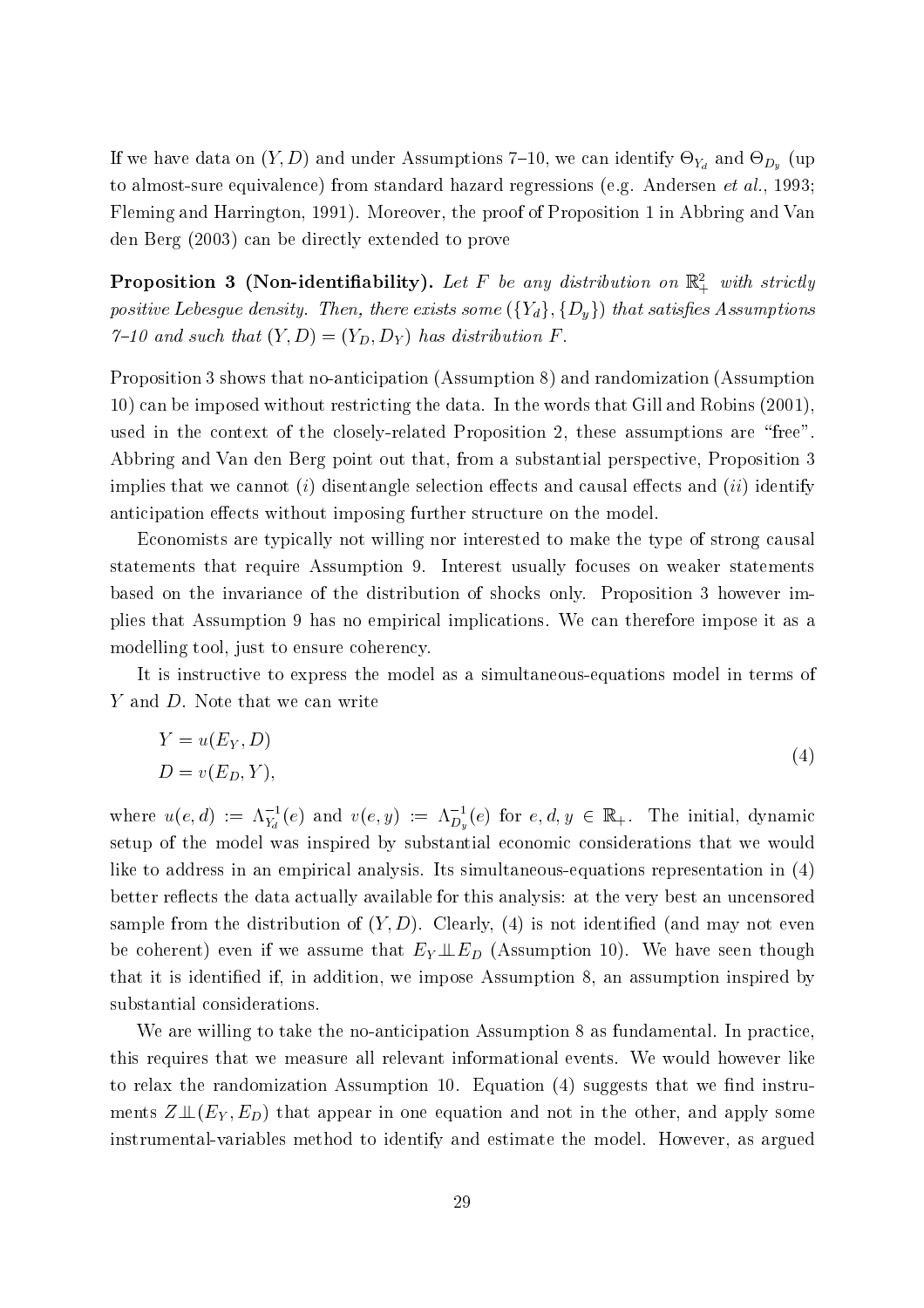in Subsection 3.6, such static instruments are not likely to be valid in the present inherently dynamic setting with forward-looking agents. Abbring and Van den Berg (2003), who explicitly recognize this problem, analyze identification in a model framework with additional structure, but without exclusion restrictions.

#### 4.3 More general event-history models

The results of Abbring and Van den Berg (2003) are in the vein of the approach to program evaluation in which dynamic selection into programs and outcomes are jointly modelled by event-history models. Causal effects of programs are modelled as genuine state dependence. Dynamic selection effects are modelled by allowing for dependent unobserved heterogeneity in both the program and outcome transition rates. Obviously, if we do not a priori restrict the class of models that we consider, we can always formulate a model that attributes all observed dependence of treatment and outcome events over time to state dependence and that leaves no role for dynamic selection. This, in a nutshell, is the fundamental problem of distinguishing state-dependence and heterogeneity (Heckman, 1981, and Heckman and Borjas, 1980).

In applied work, researchers avoid this problem by imposing additional structure. Econometric research over the last 25 years has produced a variety of identification results for duration and event-history models (see Heckman and Taber, 1994, and Van den Berg, 2001, for reviews). Unfortunately, fairly little is known for some of the most popular models for the empirical analysis of dynamically assigned programs. A typical example is the mixed semi-Markov model, in which the causal effects are restricted to program participation in the previous spell  $(e.g.$  Bonnal, Fougère and Sérandon, 1997). Abbring  $(2000)$  provides some first results for this framework.

Of course, the importance of taking the information structure of programs into account and concerns about the validity of instruments carry over to the general event-history approach.

**Example 6.** An nice illustration of this point is offered by Eberwein, Ham and Lalonde  $(1997)$ , who study the effects of a training program on labor-market transitions. Their data are particularly nice, as potential participants are randomized into treatment and control groups at some baseline point in time. Compliance to this intention-to-treat is however imperfect: some agents in the control group are able to enroll in substitute programs, and some agents in the treatment group never enroll in a program. Those in the treatment group are more likely to enroll though, which, together with randomization, suggests that the intention-to-treat indicator can be used as an instrument for actual participation in a training program.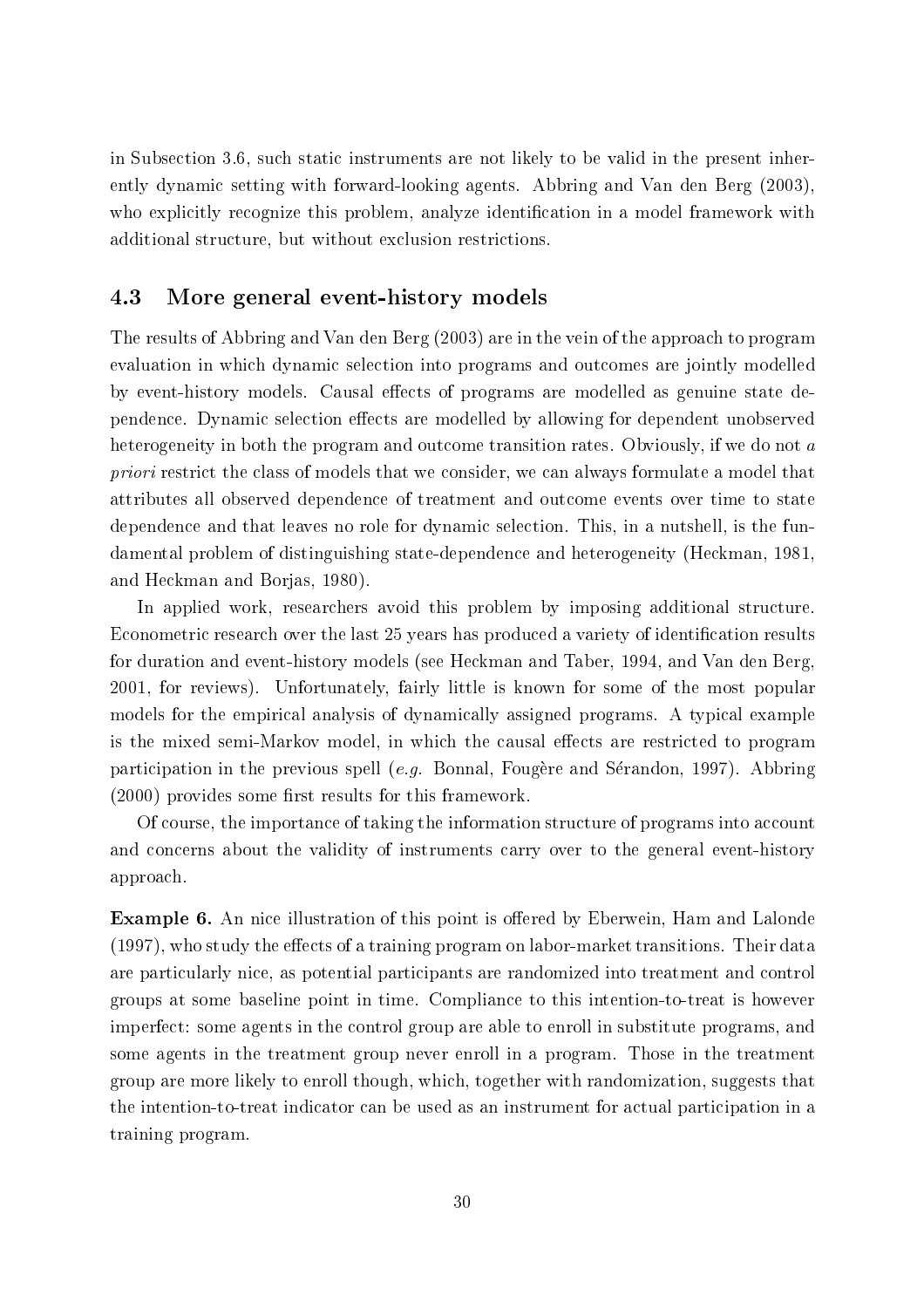An important aspect of the data is that actual enrollment is dispersed over time. One could maintain two hypotheses. First, agents could be informed about the actual time a training slot will become available. Then, they will presumably anticipate future participation in the program and change their behavior from the baseline time onwards (as in Example 5). Eberwein *et al.*, however, specify a model that excludes such anticipatory effects. Thus, they seem to opt for the second hypothesis, which is that agents cannot perfectly foresee the time at which training slots will be offered. In that case, agents will presumably respond to their intention-to-treat status even before they actually enroll in a training program. Then, intention-to-treat is not a valid instrument. Specific additional assumptions are needed to ensure that the intention-to-treat indicator is a valid instrument.

In any case, a direct analysis of the effect of the intention-to-treat indicator on labor market transitions is valid under very general conditions. Eberwein et al. provide such an analysis, which is directly informative on the effect of offering a larger choice set of training programs to the population under study. As in the static Neyman-Rubin framework with instruments (Subsection 2.3), a reduced-form analysis of the effect of the *instrument* on outcomes may be the more interesting one if policy makers only control the program choice set, but not actual participation.

## 5 Conclusion

It is clear that the analysis of dynamically assigned programs on dynamic outcomes using statistically robust methods is still in its infancy. The extensive set of tools developed for this problem in statistics does not apply directly to evaluation of programs in economies with forward-looking agents. Recent progress in econometrics focuses on phrasing and robustly analyzing appropriate dynamic econometric selection models.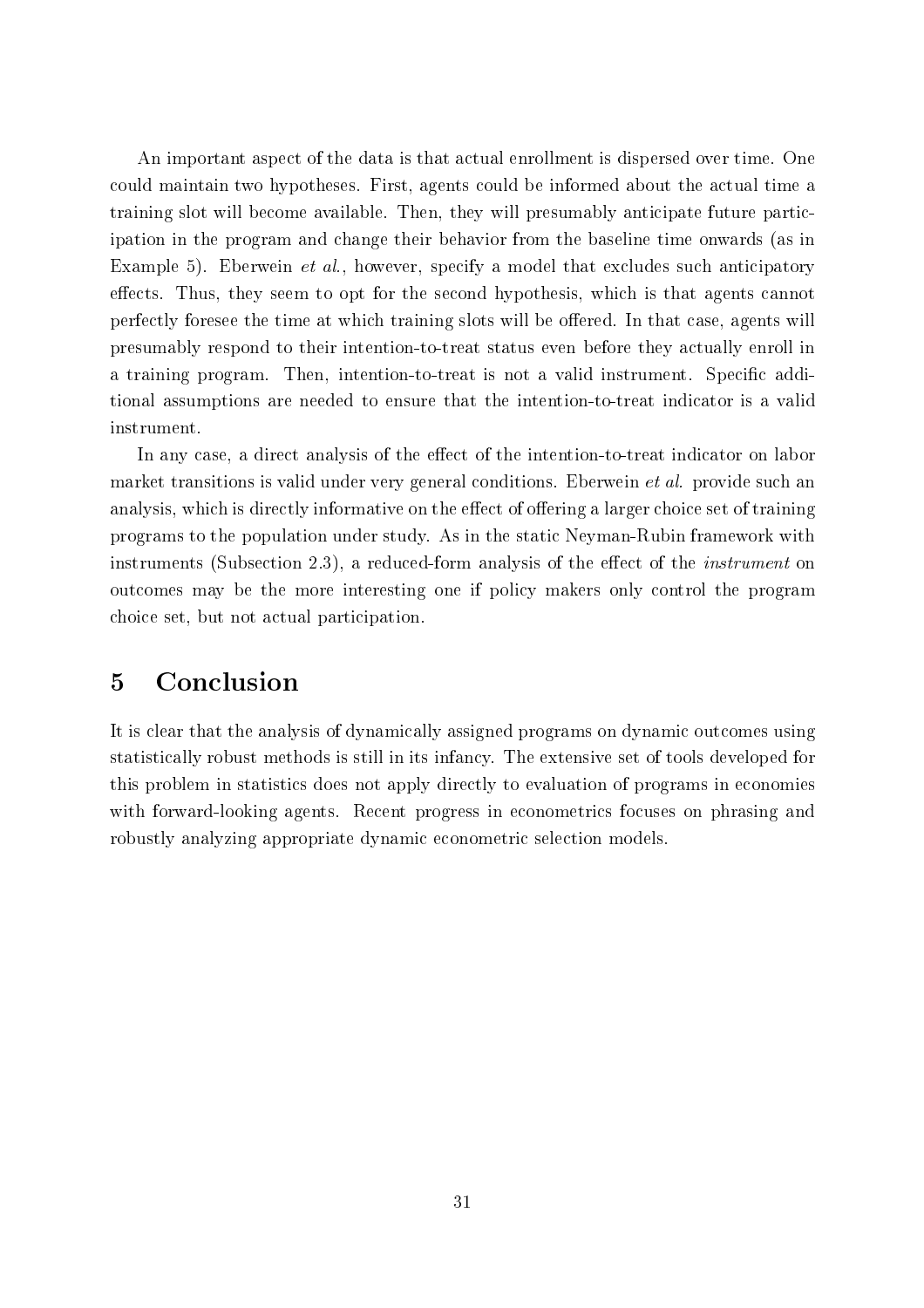## References

- Abbring, J.H. (2000), "The non-parametric identification of mixed semi-Markov eventhistory models", Mimeo, Free University, Amsterdam.
- Abbring, J.H.  $(2002)$ , "Stayers versus defecting movers: A note on the identification of defective duration models", *Economics Letters*, 74, 327-331.
- Abbring, J.H. and J.R. Campbell (2003), "A structural empirical model of firm growth, learning, and survival", Working Paper 9712, National Bureau of Economic Research, Cambridge, MA.
- Abbring, J.H. and G.J. van den Berg (2003), "The non-parametric identification of treatment effects in duration models", *Econometrica*, 71, forthcoming.
- Abbring, J.H. and G.J. van den Berg (2004), "Analyzing the effect of dynamically assigned treatments using duration models, binary treatment models, and panel data models", Empirical Economics, 29(1), forthcoming.
- Abbring, J.H., G.J. van den Berg, and J.C. van Ours (1997), "The effect of unemployment insurance sanctions on the transition rate from unemployment to employment", Working paper, Tinbergen Institute, Amsterdam.
- Aldrich, J. (1989), "Autonomy", Oxford Economic Papers, 41, 15-34.
- Andersen, P.K., Ø. Borgan, R.D. Gill, and N. Keiding (1993), Statistical Models Based on Counting Processes, Springer-Verlag, New York.
- Angrist, J.D. and G.W. Imbens (1995), "Two-stage least squares estimation of average causal effects in models with variable treatment intensity", Journal of the American Statistical Association, 90, 431-442.
- Angrist, J.D., G.W. Imbens, and D.B. Rubin (1996), "Identification of causal effects using instrumental variables", Journal of the American Statistical Association, 91, 444-455.
- Billingsley, P. (1995), Probability and Measure, Wiley, New York, third edition.
- Björklund, A. and R. Moffitt (1987), "The estimation of wage gains in self-selection models", Review of Economics and Statistics,  $69, 42-49$ .
- Black, D.A., J. Smith, M.C. Berger, and B.J. Noel (1999), "Is the threat of training more effective than training itself? Experimental evidence from UI claimant profiling", Mimeo, Syracuse University, Syracuse, NY.
- Blundell, R. and J.L. Powell (2000), \Endogeneity in nonparametric and semiparametric regression models", Mimeo, University College London and UC Berkeley.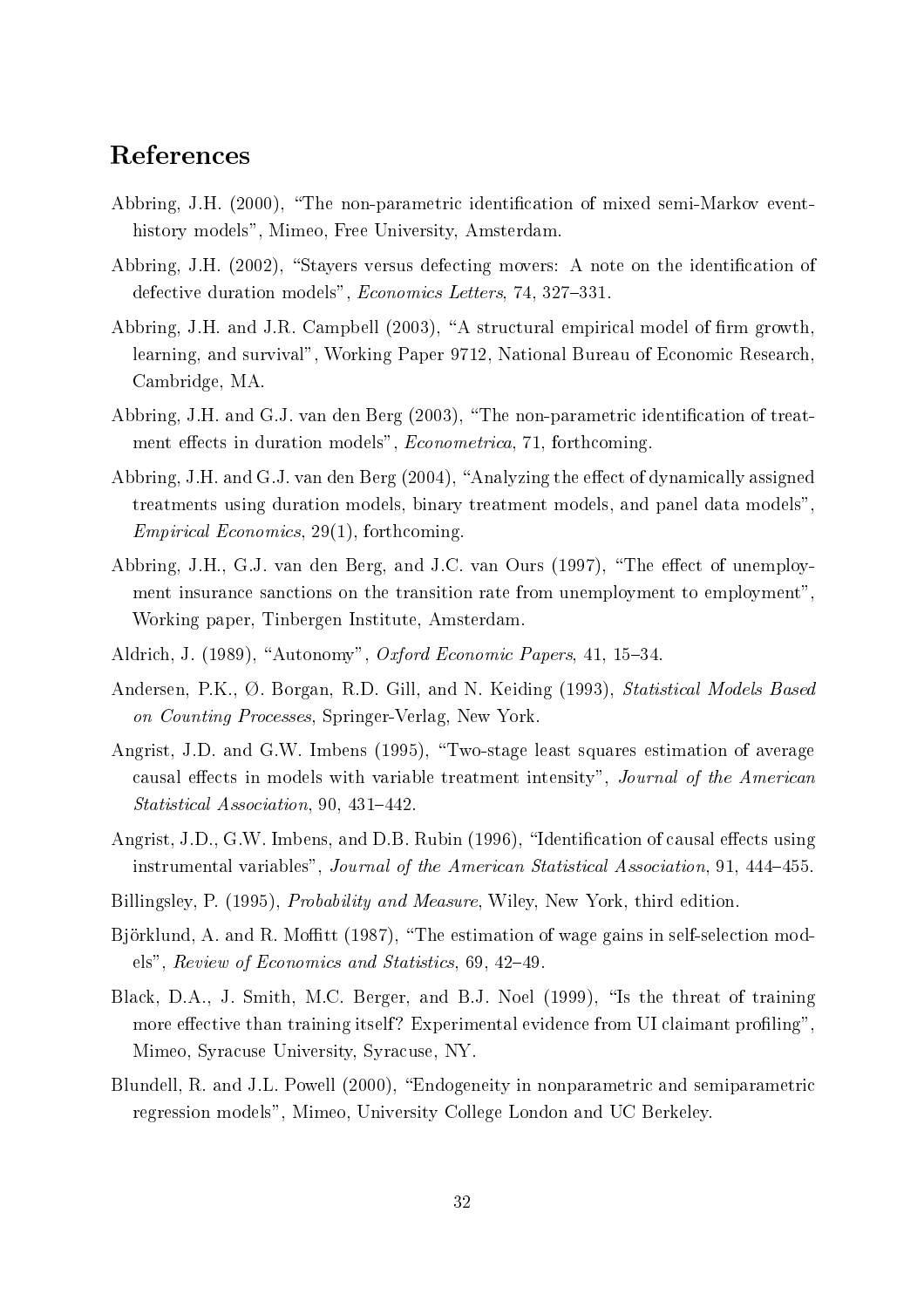- Bonnal, L., D. Fougère, and A. Sérandon (1997), "Evaluating the impact of French employment policies on individual labour market histories", Review of Economic Studies, 64, 683-713.
- Card, D. and D. Sullivan (1988), "Measuring the effect of subsidized training programs on movements in and out of employment", *Econometrica*, 56, 497-530.
- Carneiro, P., K.T. Hansen, and J.J. Heckman (2003), "Estimating distributions of treatment effects with an application to the returns to schooling and measurement of the effects of uncertainty on college choice", Working Paper 9546, National Bureau of Economic Research.
- Dawid, A.P. (2000), "Causal inference without counterfactuals", *Journal of the American* Statistical Association, 95, 407-448.
- Eberwein, C., J.C. Ham, and R.J. Lalonde (1997), "The impact of being offered and receiving classroom training on the employment histories of disadvantaged women: Evidence from experimental data", Review of Economic Studies, 64, 655-682.
- Engle, R.F., D.F. Hendry, and J.-F. Richard (1983), "Exogeneity", *Econometrica*, 51, 277-304.
- Fleming, T.R. and D.P. Harrington (1991), Counting Processes and Survival Analysis, Wiley, New York.
- Freedman, D.A.  $(2002)$ , "On specifying graphical models for causation, and the identification problem", Technical Report 601, Department of Statistics, University of California, Berkeley, CA.
- Freund, J.E. (1961), "A bivariate extension of the exponential distribution", Journal of the American Statistical Association, 56, 971-977.
- Frisch, R. (1938), "Autonomy of economic relations", Mimeo, League of Nations [Unpublished; Reprinted in D.F. Hendry and M.S. Morgan (1995), The Foundations of Econometric Analysis, Cambridge University Press].
- Gill, R.D. and J.M. Robins (2001), "Causal inference for complex longitudinal data: The continuous case", Annals of Statistics, 29, 1785-1811.
- Goldberger, A.S.  $(1972)$ , "Structural equation methods in the social sciences", *Economet* $rica, 40, 979{-}1001.$
- Gritz, R.M. (1993), "The impact of training on the frequency and duration of employment", Journal of Econometrics, 57, 21–51.
- Grubb, D. (1999), "Making work pay: The role of eligibility criteria for unemployment benets", Mimeo, OECD, Paris.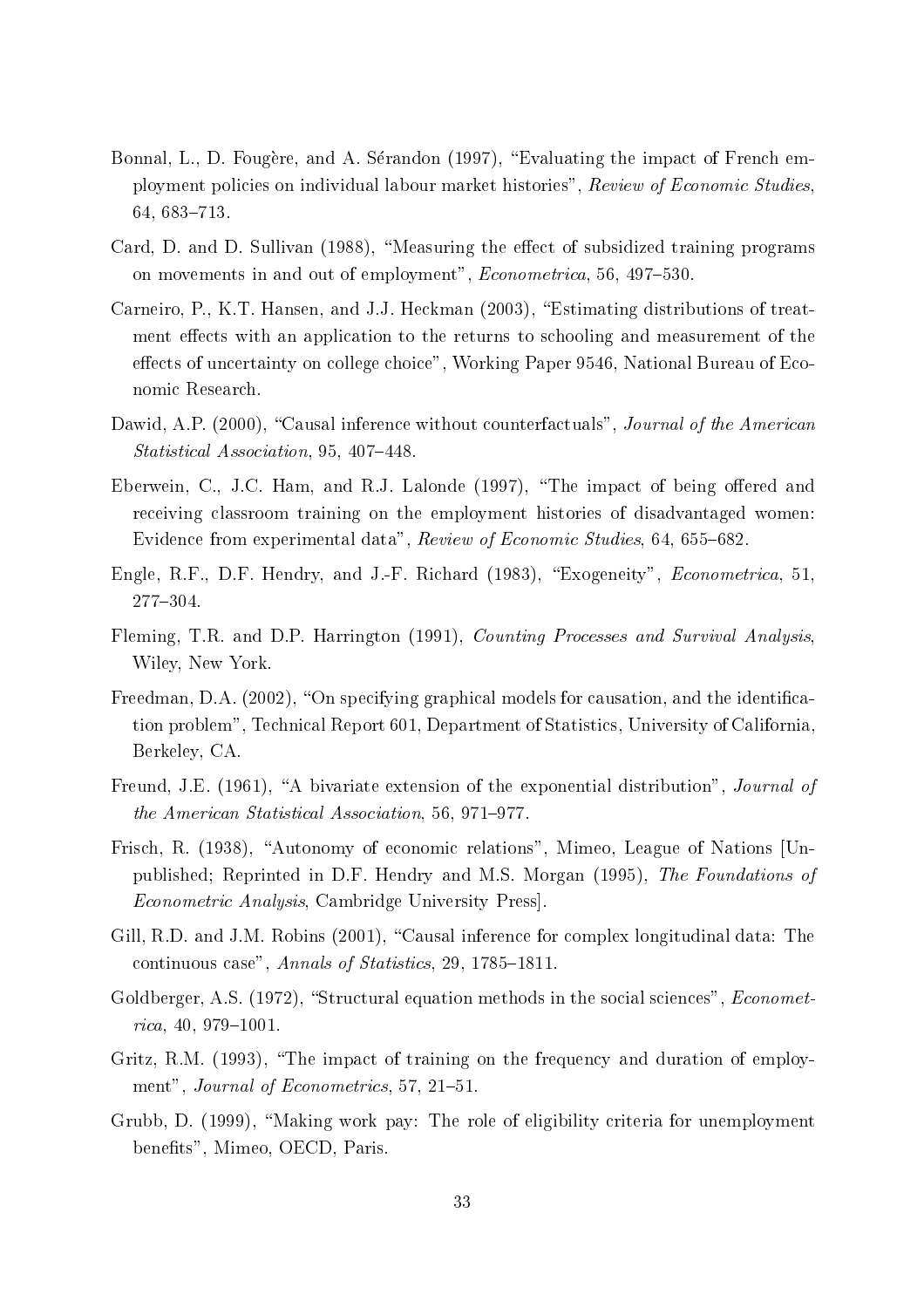- Heckman, J.J. (1981), "Heterogeneity and state dependence", in S. Rosen, editor, Studies in Labor Markets, University of Chicago Press.
- Heckman, J.J. (1997), "Instrumental variables: A study of implicit behavioral assumptions used in making program evaluations", Journal of Human Resources, 32, 441-462.
- Heckman, J.J. (2000), "Causal parameters and policy analysis in economics: A twentieth century retrospective", Quarterly Journal of Economics,  $115, 45-97$ .
- Heckman, J.J. and G.J. Borjas (1980), "Does unemployment cause future unemployment? Definitions, questions and answers from a continuous time model of heterogeneity and state dependence",  $Economica$ , 47, 247-283.
- Heckman, J.J. and B.E. Honoré (1989), "The empirical content of the Roy model", *Econo*metrica, 58,  $1121 - 1149$ .
- Heckman, J.J., R.J. Lalonde, and J.A. Smith (1999), "The economics and econometrics of active labor market programs", in O. Ashenfelter and D. Card, editors, Handbook of Labor Economics, Volume III, North-Holland, Amsterdam.
- Heckman, J.J. and J.A. Smith (1995), "Assessing the case for social experiments", *Journal* of Economic Perspectives,  $9, 85-110$ .
- Heckman, J.J. and J.A. Smith (1998), "Evaluating the welfare state", in S. Strom, editor, Econometrics and Economic Theory in the 20th Century. The Ragnar Frisch Centennial Symposium, Econometric Society Monographs 31, Cambridge University Press, Cambridge.
- Heckman, J.J. and C.R. Taber (1994), "Econometric mixture models and more general models for unobservables in duration analysis", Statistical Methods in Medical Research, 3, 279-302.
- Heckman, J.J. and E. Vytlacil (2000), "Causal parameters, structural equations, treatment effects and randomized evaluations of social programs", Mimeo, University of Chicago, Chicago.
- Heckman, J.J. and E. Vytlacil (2000), "The relationship between treatment parameters within a latent variable framework",  $Economics$  Letters, 66, 33-39.
- Heckman, J.J. and E. Vytlacil (2001), "Policy-relevant treatment effects", American Economic Review: Papers and Proceedings,  $91, 107-111$ .
- Hendry, D.F. and M.S. Morgan (1995), The Foundations of Econometric Analysis, Cambridge University Press, Cambridge.
- Holland, P.W. (1986), "Statistics and causal inference", *Journal of the American Statis*tical Association, 81, 945-960.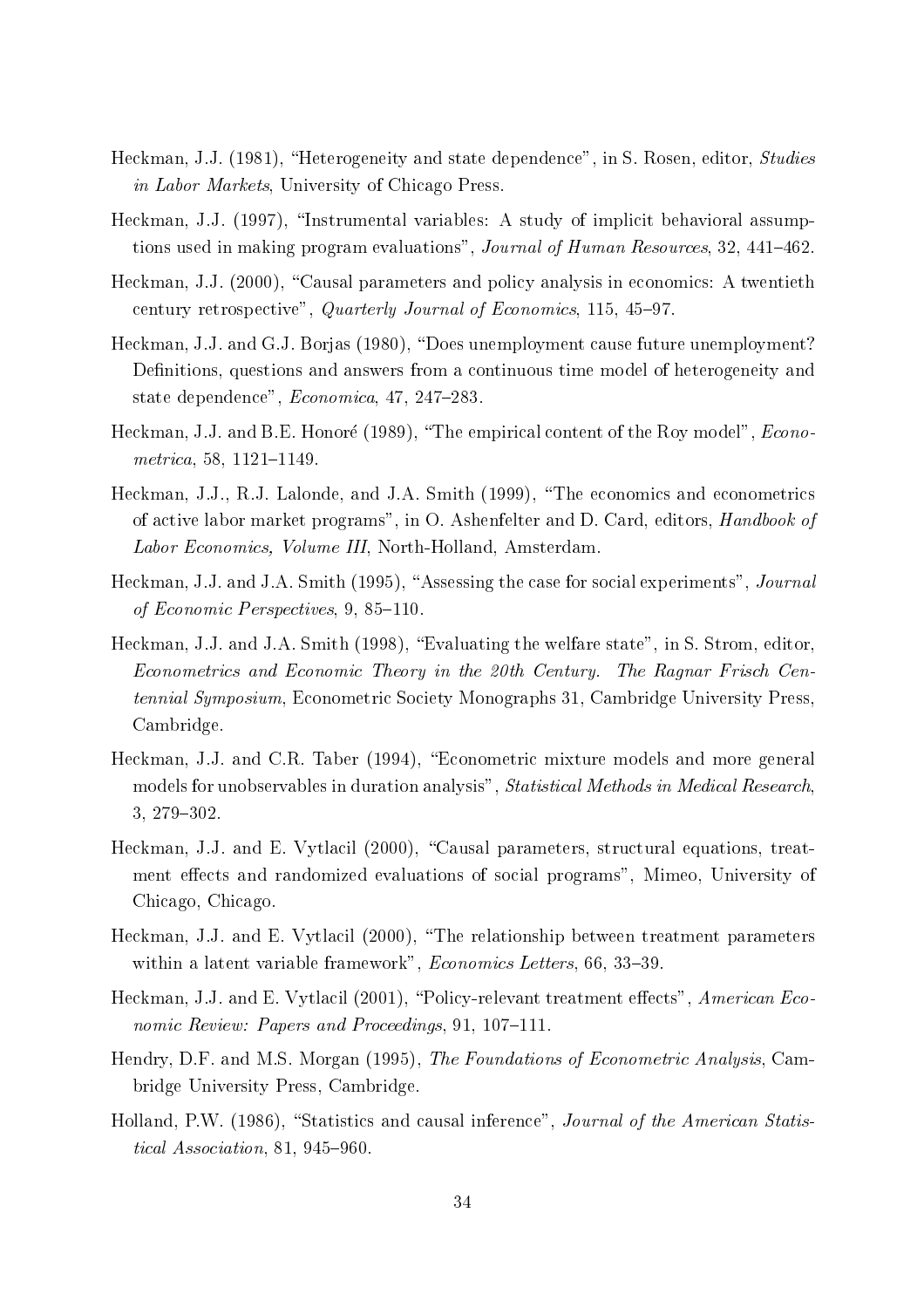- Ichimura, H. and C.R. Taber (2000), "Direct estimation of policy impacts", Mimeo, University College London and Northwestern University.
- Imbens, G.W. and J.D. Angrist (1994), "Identification and estimation of local average treatment effects",  $Econometrica$ , 62, 467-475.
- Imbens, G.W. and W.K. Newey (2001), "Identification and estimation of triangular simultaneous equations models without additivity", Mimeo, UC Berkeley and MIT.
- Keiding, N. (1999), "Event history analysis and inference from observational epidemiology", Statistics in Medicine,  $18$ ,  $2353-2363$ .
- Lechner, M.  $(2003)$ , "Sequential matching estimation of dynamic causal models", Mimeo. University of St. Gallen.
- Lechner, M. and R. Miquel  $(2002)$ , "Identification of effects of dynamic treatments by sequential conditional independence assumptions", Mimeo, University of St. Gallen.
- Lillard, L.A. (1993), "Simultaneous equations for hazards", Journal of Econometrics, 56, 189-217.
- Lillard, L.A. and C.W.A. Panis (1996), "Marital status and mortality: the role of health",  $Demography, 33, 313-327.$
- Lok, J.J. (2001), *Statistical Modelling of Causal Effects in Time*, PhD thesis, Division of Mathematics and Computer Science, Faculty of Sciences, Free University, Amsterdam.
- Lucas, Jr., R.E. (1976), "Econometric policy evaluation: A critique", in K. Brunner and A. Meltzer, editors, The Phillips Curve and the Labor Market, North-Holland, Amsterdam.
- Magnac, T. and D. Thesmar (2002), "Identifying dynamic discrete choice processes",  $Econometrica, 70, 801-816.$
- Mortensen, D.T. (1977), "Unemployment insurance and job search decisions", *Industrial* and Labor Relations Review,  $30, 505-517$ .
- Mortensen, D.T. (1986), "Job search and labor market analysis", in O. Ashenfelter and R. Layard, editors, Handbook of Labor Economics, North-Holland, Amsterdam.
- Murphy, S.A. (2002), "Optimal dynamic treatment regimes", *Journal of the Royal Sta*tistical Society Series B, forthcoming.
- Neyman, J. (1923), "On the application of probability theory to agricultural experiments. Essay on principles", Roczniki Nauk Rolniczych, 10, 1-51 [in Polish; edited and translated version of Section 9 by D.M. Dabrowska and T.P Speed (1990), Statistical Science. 5,  $465-472$ .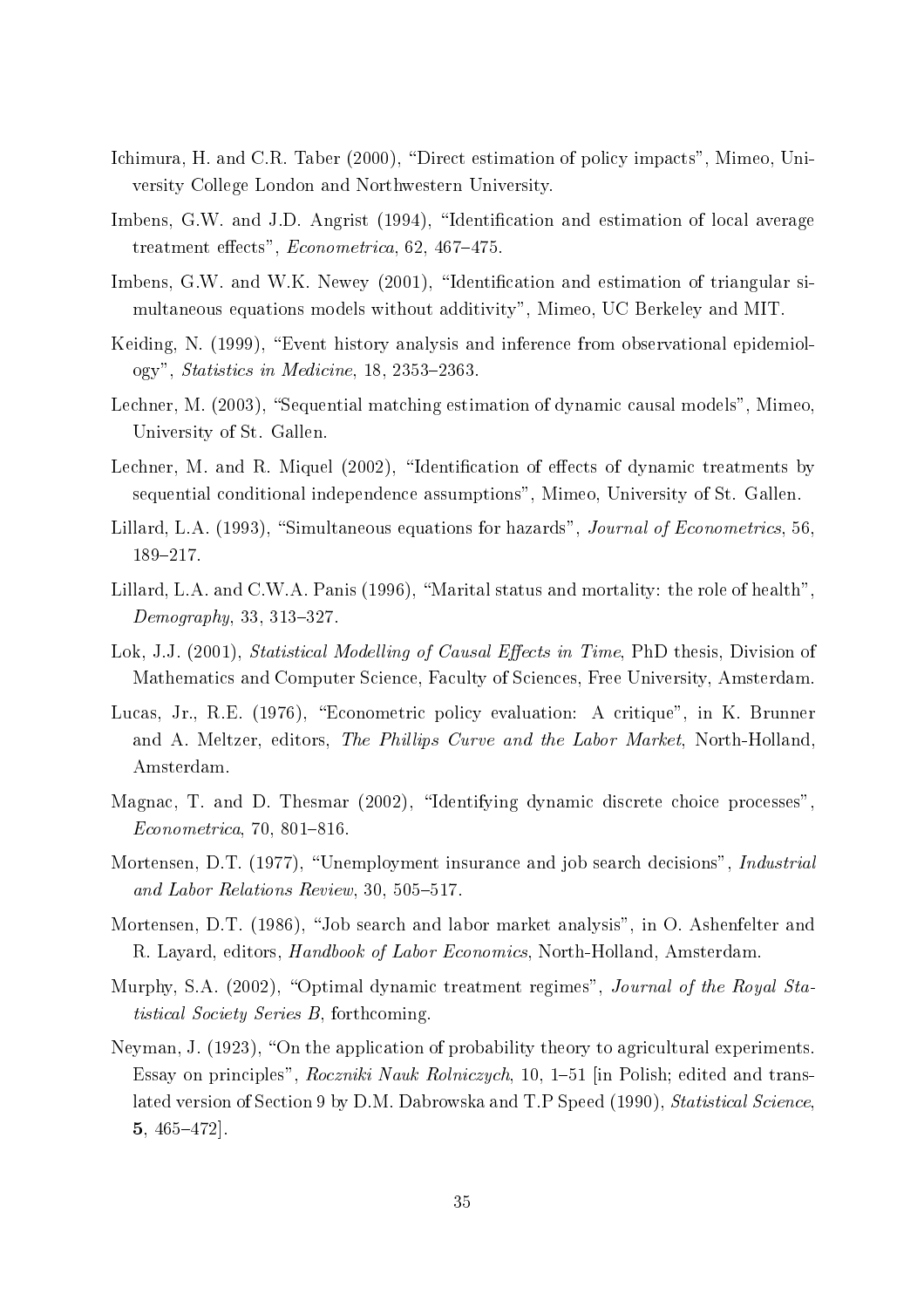- Pearl, J. (2000), Causality: Models, Reasoning, and Inference, Cambridge University Press, Cambridge, UK.
- Ridder, G. (1986), "An event history approach to the evaluation of training, recruitment and employment programmes", Journal of Applied Econometrics, 1, 109-126.
- Robins, J.M. (1986), "A new approach to causal inference in mortality studies with a sustained exposure period— application to control of the healthy worker survivor effect". Mathematical Modelling,  $7, 1393-1512$ .
- Robins, J.M. (1997), "Causal inference from complex longitudinal data", in M. Berkane, editor, Latent Variable Modeling and Applications to Causality. Lecture Notes in Statistics  $120, 69-117$ , Springer Verlag, New York.
- Robins, J.M. (1998), "Marginal structural models versus structural nested models as tools for causal inference", in AAAI Technical Report Series: Spring 1998 Symposium on Prospects for a Common Sense Theory of Causation, Stanford, CA.
- Robins, J.M.  $(1998)$ , "Structural nested failure time models", in P. Armitage and T. Colton, editors, The Encyclopedia of Biostatistics, John Wiley and Sons, Chichester.
- Robins, J.M. (2002), "Optimal-regime estimation", Paper presented at the Statistical Day 2002 of the Netherlands Society for Statistics and Operations Research, Harvard University, Boston.
- Rosenzweig, M.R. and K.I. Wolpin (2000), "Natural "natural experiments" in economics". Journal of Economic Literature,  $38, 827-874$ .
- Rubin, D.B. (1974), "Estimating causal effects of treatments in randomized and nonrandomized studies", Journal of Educational Psychology, 66, 688-701.
- Rubin, D.B. (1986), "Statistics and causal inference: Comment. Which ifs have causal answers", Journal of the American Statistical Association, 81, 961–962.
- Rust, J. (1994), "Structural estimation of Markov decision processes", in R.F. Engle and D.L. McFadden, editors, *Handbook of Econometrics*, volume 4, 3081–3143, North-Holland, Amsterdam.
- Taber, C. (2000), "Semiparametric identification and heterogeneity in discrete choice dynamic programming models", Journal of Econometrics, 96, 201-229.
- Theil, H., "A note on certainty equivalence in dynamic planning", *Econometrica*, 25, 346-349.
- Theil, H. (1953), "Repeated least squares applied to complete equation systems", Mimeo, Centraal Planbureau, The Hague [Unpublished; Reprinted in B. Raj and J. Koerts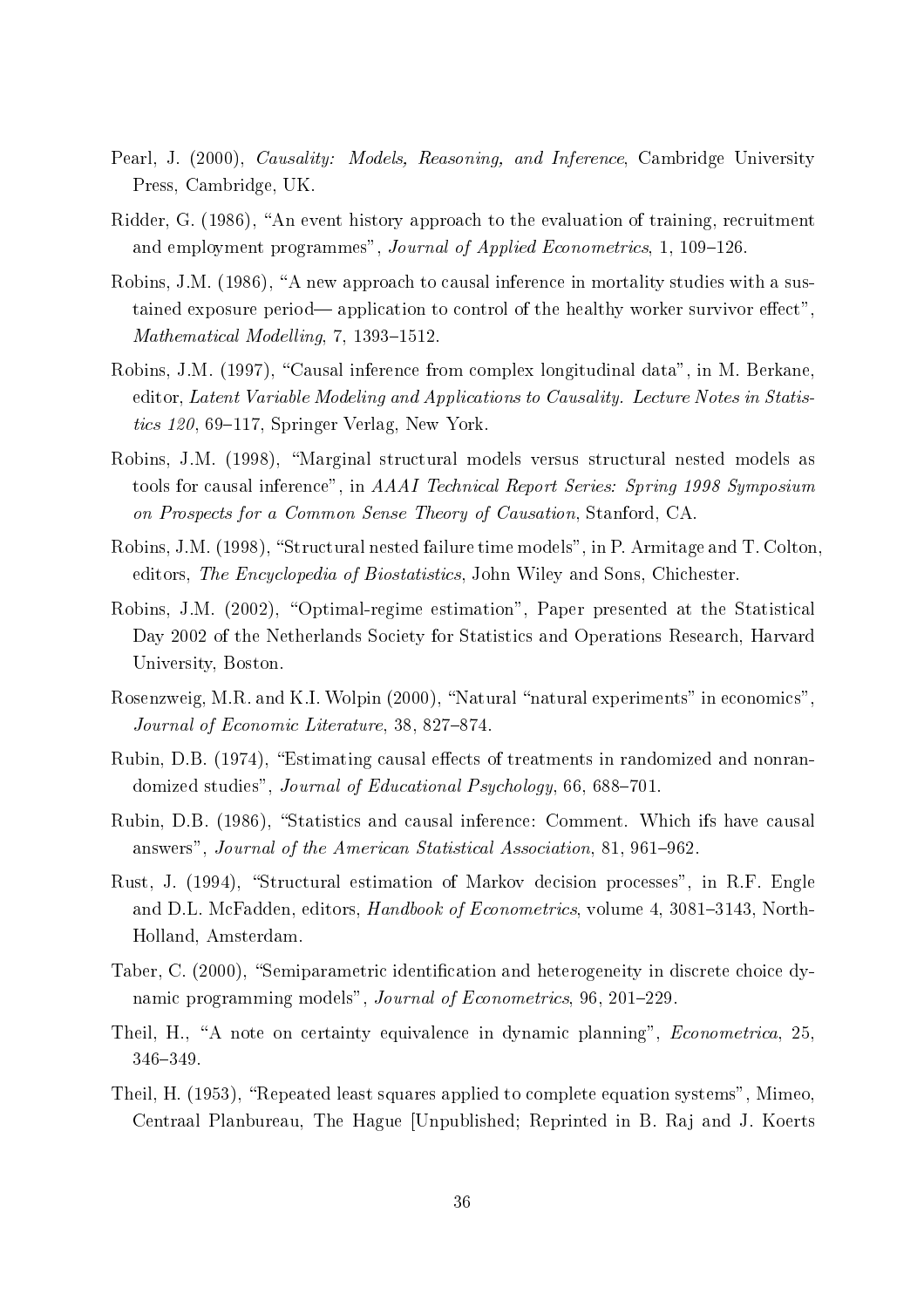(1992), Henri Theil's Contributions to Economics and Econometrics, Kluwer Academic Publishers, Dordrecht].

- Theil, H. (1971), Principles of Econometrics, Wiley, New York.
- Van den Berg, G.J. (2001), "Duration models: Specification, identification, and multiple durations", in J.J. Heckman and E. Leamer, editors, Handbook of Econometrics, volume V, North Holland.
- Van den Berg, G.J., B. van der Klaauw, and J.C. van Ours (2004), \Punitive sacntions and the transition rate from welfare to work", Journal of Labor Economics, 22, forthcoming.
- Vytlacil, E. (2002), "Independence, monotonicity, and latent index models: An equivalence result",  $Econometrica$ , 70, 331-341.
- Zellner, A. and H. Theil, "Three-stage least squares: Simultaneous estimation of simultaneous equations",  $Econometrica$ , 30, 54-78.